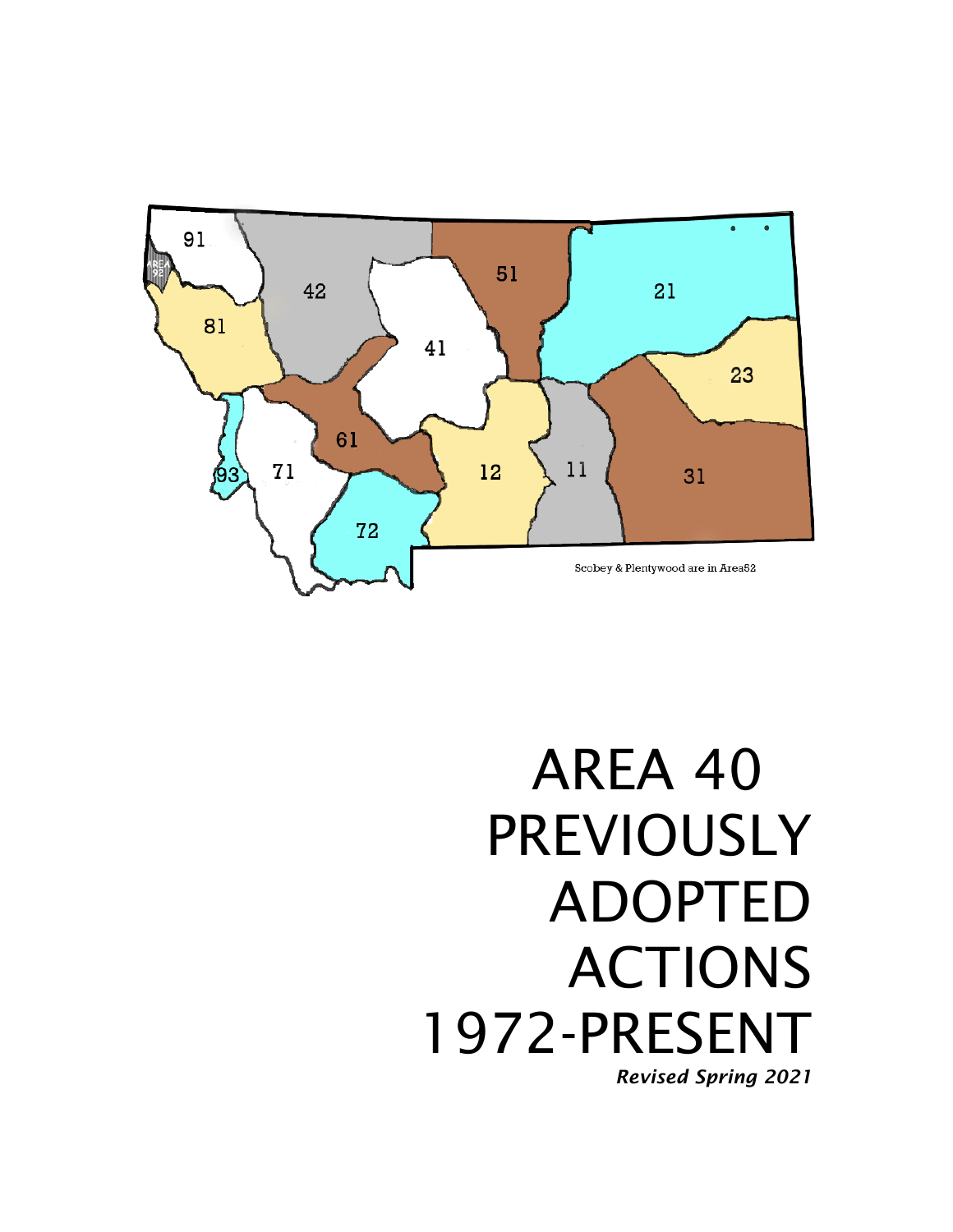## **TABLE OF CONTENTS** for **Applicable Content**

| ASSEMBLAGES (CONTENT AND PROCEDURES) ------------------------12       |  |
|-----------------------------------------------------------------------|--|
|                                                                       |  |
|                                                                       |  |
| DISTRICTS & DISTRICT COMMITTEE MEMBERS -------------------------17    |  |
|                                                                       |  |
|                                                                       |  |
|                                                                       |  |
|                                                                       |  |
|                                                                       |  |
|                                                                       |  |
|                                                                       |  |
| TREATMENT/ACCESSABILITIES/AGENDA ----------------------------------26 |  |
|                                                                       |  |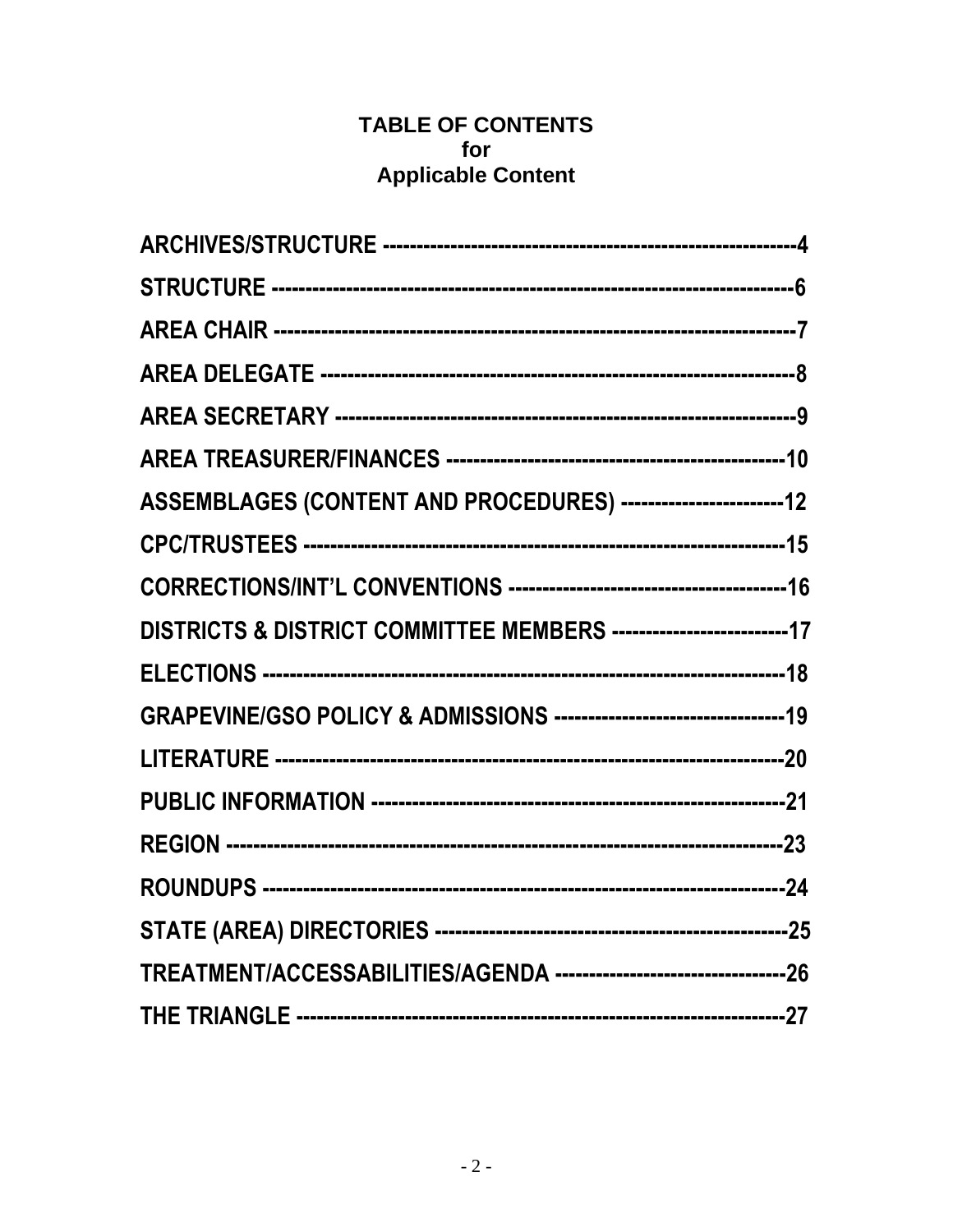## **TABLE OF CONTENTS for Historical Content**

| AGENDA WRITING (AREA COMMITTEE) & MEETINGS ------------------30  |  |
|------------------------------------------------------------------|--|
|                                                                  |  |
|                                                                  |  |
|                                                                  |  |
|                                                                  |  |
|                                                                  |  |
| ASSEMBLAGES (CONTENT AND PROCEDURES) -----------------------43   |  |
| COOPERATION WITH PROFESSIONAL COMM/TRUSTEES ------------47       |  |
|                                                                  |  |
| DISTRICTS AND DISTRICT COMMITTEE MEMBERS ---------------------49 |  |
|                                                                  |  |
|                                                                  |  |
|                                                                  |  |
|                                                                  |  |
|                                                                  |  |
|                                                                  |  |
|                                                                  |  |
|                                                                  |  |
|                                                                  |  |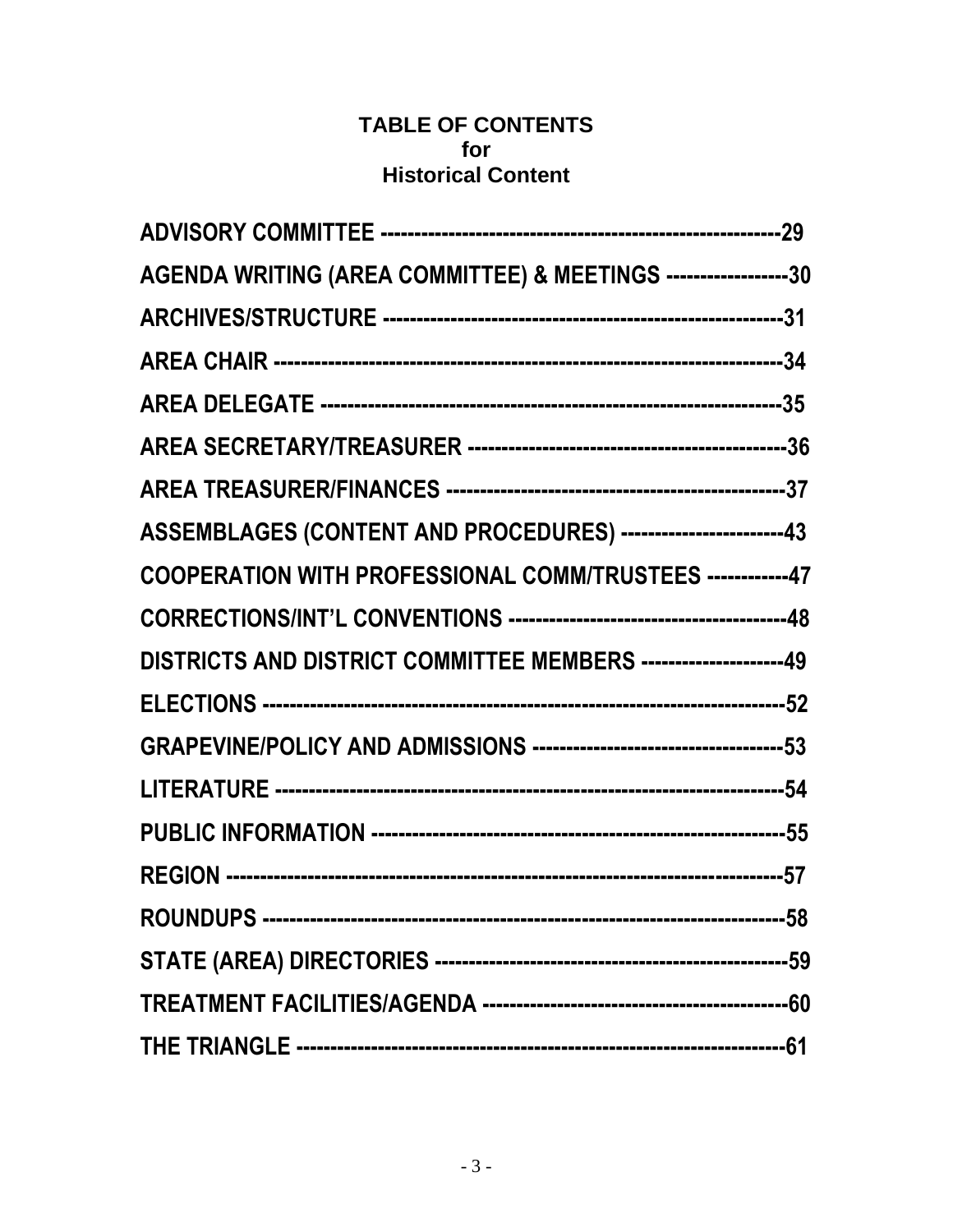## **ARCHIVES/STRUCTURE (APPLICABLE)**

- Fall 1997 it was agreed that Area 40 would establish a Structure Committee assignment as an alternate assignment to the Archives Committee for the purpose of handling Agenda items<sup>1</sup> that directly relate to the organization and operation of the Area 40 Committee System as outlined in the Area 40 Policies and Procedures.
- Spring 1998 it was agreed to place the following two responsibilities currently listed under Grapevine for replacement under Archives/ Structure;
	- 1. To maintain Past motions and to keep them updated after each Assembly. Make past motions available to all AA members, groups and districts that desire them. Make suggestions when changes are needed.
	- 2. To consider all Area policy agenda items, which are, channeled through the Area 40 Chair.
- Fall 2004 it was agreed that the Area Archivist be retained in that position until such time as he or she decides to cease their services or until such time as the Area decides to elect a new Archivist.

Fall 2005 it was agreed that:

a) the current Policy and Procedures document be made available to the Area on the Area website, and that updates and revisions will be the responsibility of the Archives committee after each Assembly. Corrections to the Policy and Procedures document need to be submitted to the Area Chair for furtherance to the Archives Committee in accordance with Area Timelines to be included under the Committees agenda.

Spring 2012 it was agreed to replace the past action from Spring 2011 with the proposed action submitted to committee: (Item B in its entirety, as it appears below)

1. In the event that the Delegate resigns or becomes unable to serve, the Area Chair/Alternate Delegate shall become the Delegate and the Area Advisor shall assume the Area Chair duties until the next Area Assembly when a third legacy election shall take place to select an Area Chair to fill out the term.

2. In the event that the Area Chair/Alternate Delegate, Treasurer, or Secretary resigns or becomes unable to serve, the Area Advisor shall assume the duties of the position until the next Area Assembly when a third legacy election shall take place to select someone to fill out the term.

3. In the event that the Area Advisor resigns or becomes unable to serve, the Area Chair shall appoint a Past Delegate to complete the rotation.

4. If for some unusual, unlikely, or unforeseen circumstance this replacement process does not work, the following process will be used: a. the available Area Officers (Delegate, Area Chair, Secretary, Treasurer) and the Area Advisor (or a previous past Delegate if the Area Advisor is unavailable) will confer to determine the best solution given the specifics of the vacancy or vacancies; b. an Area Committee meeting will be scheduled as provided in section 1.4 of the Policy & Procedures Manual (audio conference or other meeting technology would be acceptable) to discuss the recommended solution; c. the Area Secretary, or person designated by the officers, will poll the Area Committee as outlined in Sections G11.3; G13.3; and G14.4.

Spring 2013 it was agreed to relocate the Area 40 Archives Repository to Valley Trades Center Unit 26 107 Mountain View Ennis, Mt 59729

Spring 2015 it was agreed that the Archives committee will assume responsibility for the production, collection and reporting of our Assembly Evaluation Process.

Spring 2018 it was agreed that Area 40 implements a policy allowing districts to house their archives in the Area 40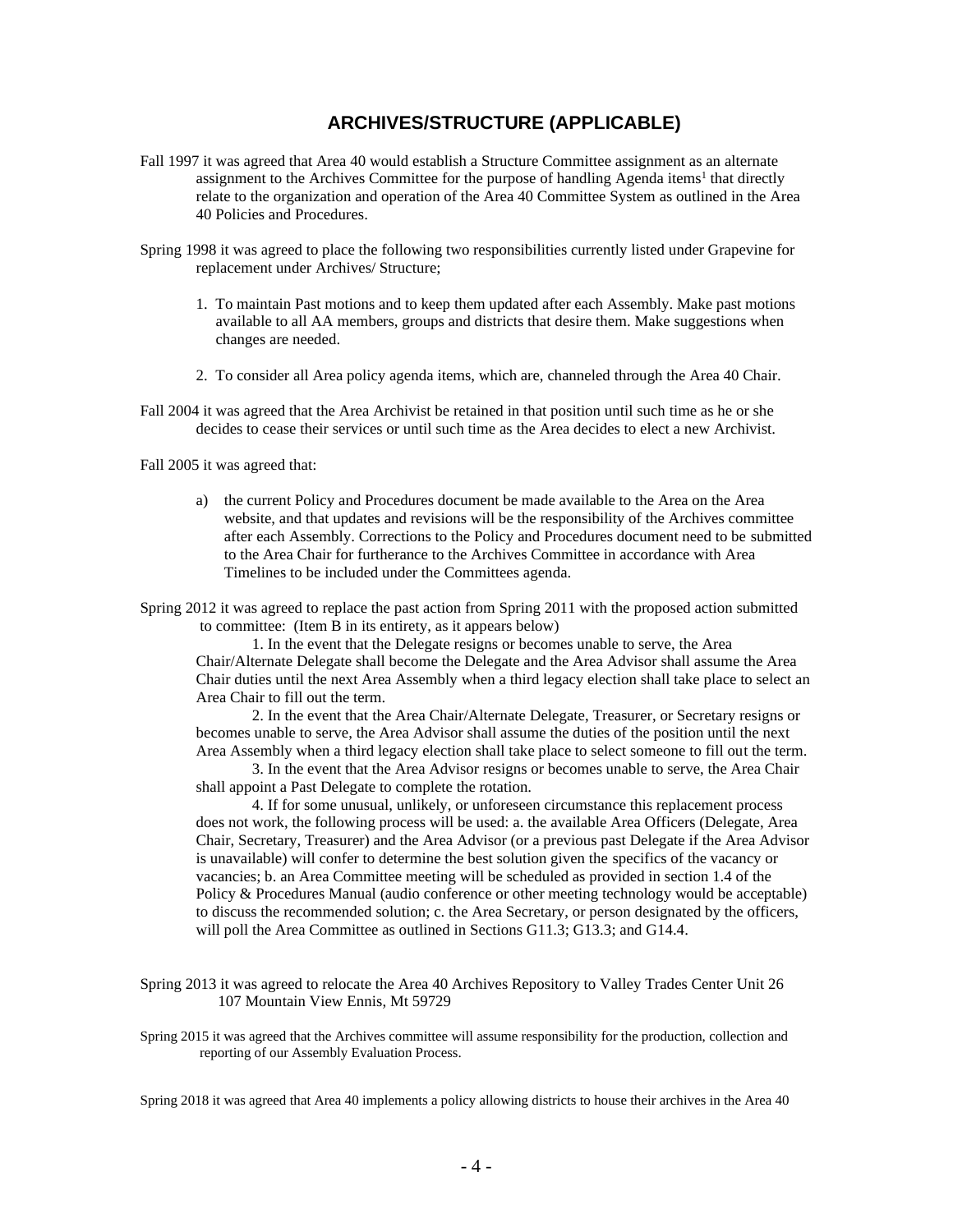repository. The area assumes no responsibility for the District collections and may, at the discretion of the Area Archivist exclude any collection or parts of a collection because of harmful conditions.

Fall 2019 it was agreed that a new section be added to Area Advisor job description. Reading, "will serve as Venue Liaison. In that position they be provided the authority to represent Area 40 in the process of evaluating, negotiating, selecting and making commitments for the sites of the last two Area Assemblies of their rotation, as well as the first two Area Assemblies of the following rotation."

## **STRUCTURE (APPLICABLE)**

- Fall 1994 it was agreed to adopt the Area 40 committee system as outlined in the Ad Hoc Committee report to include the following points:
- a) Concerning composition of the committee:
	- 1. Voting membership of each committee to include the Standing Committee Chair, who will serve as chair of the committee.
	- 2. DCM's drawn from the hat to serve.
	- 3. District representation drawn from the hat to serve.
- b) Concerning assignment of General Service Conference Committees not currently covered by our Area:
	- 1. Agenda communication responsibilities assigned to an existing Area 40 committee.
	- 2. Such assignments to be made through a drawing from the hat.
- c) Concerning function of the standing committee:
	- 1. To be as outlined with the purpose being to assist in fulfilling our 12th step.
- d) Concerning procedures of operating the committees:
	- 1. To be as outlined with the purpose of offering an efficient means of handling the business of the Area.
	- 2. To effectively contribute to the group conscience of A.A. as a whole.
- Spring 2004 it was agreed that the Area Archivist and Area Webmaster attend each Area Assembly and make a report. Actual expenses are to be reimbursed out of the Area operating funds.
- Fall 2006 it was agreed that Area 40 adopt the proposed Policy and Procedures document draft dated July 15, 2006, with the addition of a table of contents, and the two additional paragraphs added to the Secretary's position description.
- Fall 2008 it was agreed that Pre‐Assemblies continue to be held in Area 40 prior to each Spring Assembly.
- Fall 2017 it was agreed to update items in the Area 40 Policy and Procedures to reflect current practices.
- Fall 2017 it was agreed that the dashboard be accessible to standing committee chairs, DCMs, GSRs, Area officers and District Representatives
- Spring 2018 it was agreed to create a non-voting, non-rotating Bridging the Gap chair and alternate chair positions that will serve as part of the Treatment Committee, and that the Area 40 Policy and Procedures will be adjusted to reflect these proposed structural changes. The Bridging the Gap chair will be elected at the Fall 2018 Assembly.
- Spring 2018 it was agreed that the commonly used practices for Area 40 communication be formalized in the Area 40 Policies and Procedures.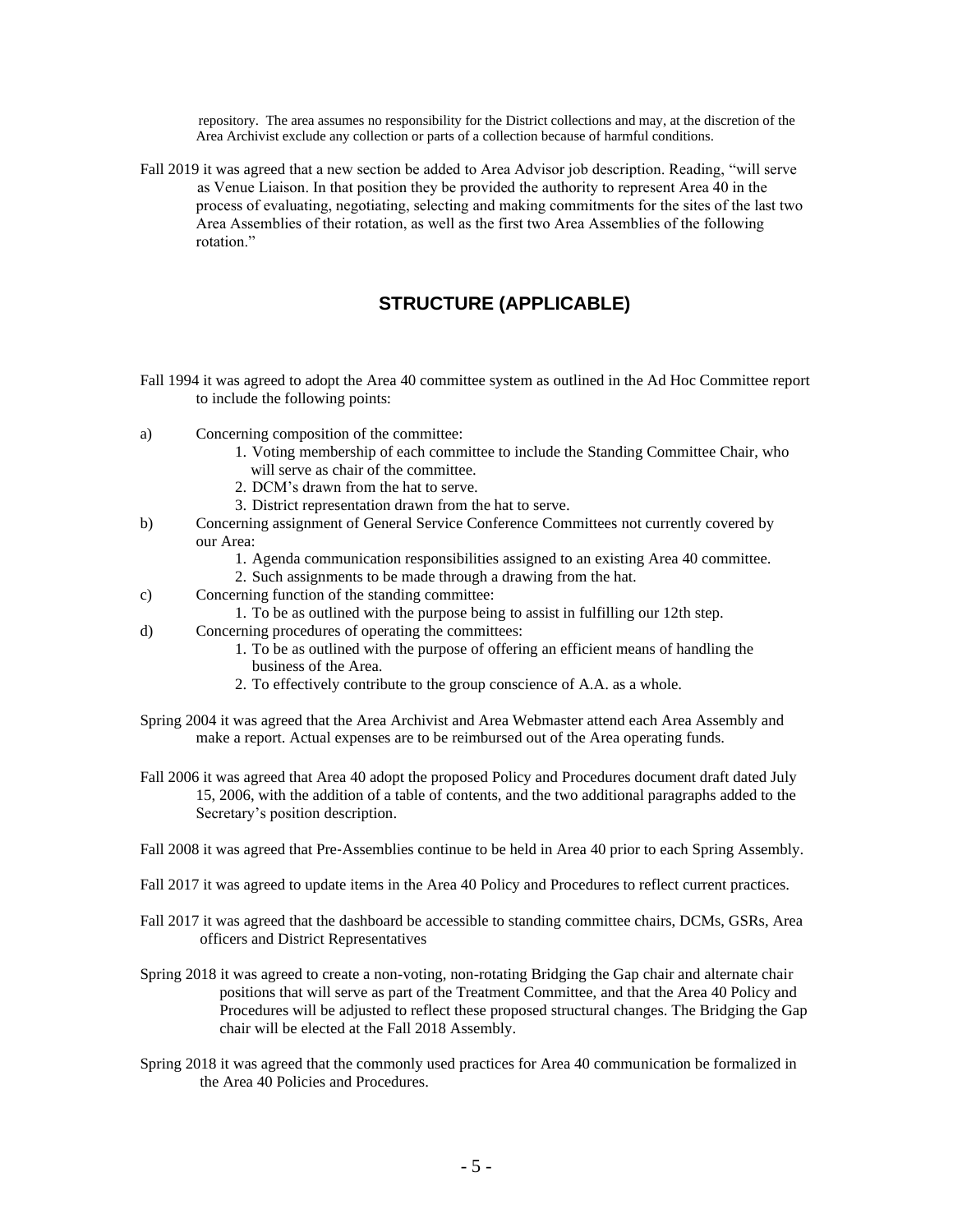Fall 2020 it was agreed to update the Area 40 Past Actions document and the Area 40 Policy and Procedure document with the Archives committee and Area Advisor after each Area Assembly.

1 Pertains to Area 40 Agenda Items

\_\_\_\_\_\_\_\_\_\_\_\_\_\_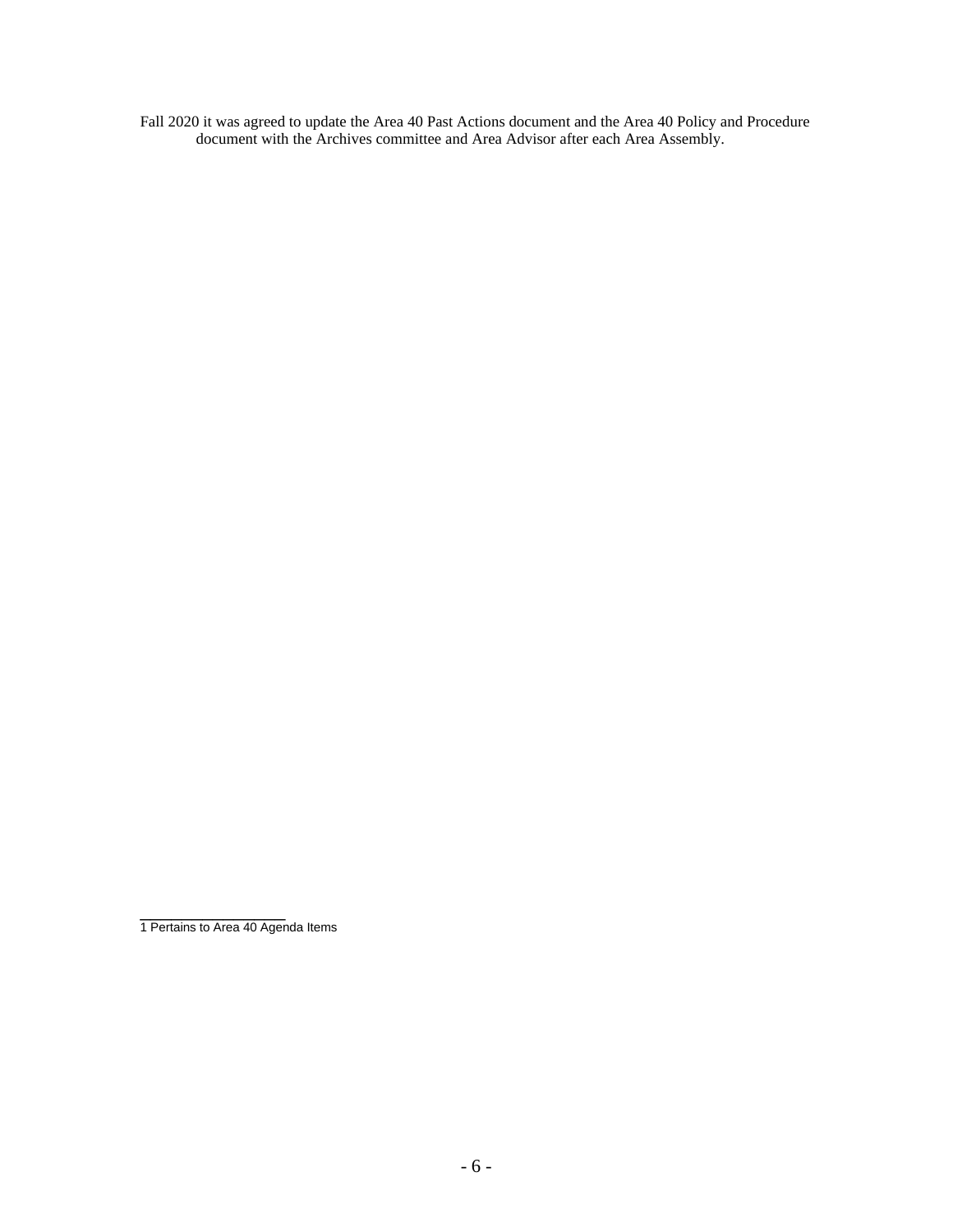## **AREA ADVISOR (APPLICABLE)**

## **AREA CHAIR (APPLICABLE)**

#### Fall 1985 it was agreed:

That the Alternate Delegate also serves as Area Chair.

That the Delegate and Chair split the Area for visits to districts at least once during two-year term of office. To be funded by Area.

- Spring 1991 it was agreed that the Area Chair and the Area Delegate have the authority to poll the area Committee to make important decisions that come up between area assemblies and to let the Secretary do the polling.
- Spring 1992 it was agreed that when polling the area committee**,** the item in question must receive substantial unimity of the votes cast to be considered approved<sup>1</sup>, The Secretary will then notify the area committee of the results and will notify the assembly at its next meeting.

#### Fall 2005 it was agreed

- a) Corrections to the Policy and Procedures document need to be submitted to the Area Chair for furtherance to the Archives Committee in accordance with Area timelines to be included under the Committees agenda".
- b) For those chairs who do not have email, it will go to the Area Chair or his designee.
- Spring 2006 it was agreed that Area 40 adopt the policy of having an ordered list of past Delegates for the Area 40 Chair to use to invite on a rotating basis to the Area Assemblies. All past Delegates, with the exception of the Area 40 Advisor, would be put on the list. The rotation would be the responsibility of the current Area Chair. The Area Advisor would be added to the list at the end of their two year rotation. Those past Delegates living outside Area 40 would be compensated for only those expenses incurred while in Area 40.
- Spring 2011 it was agreed that an Area 40 Inventory be conducted every 4 years at the Fall Assembly, beginning with the 2011and carried on in 2015, etc. The questions will be disseminated 5 months prior to the inventory through area communications, including the Spring Assembly minutes, Area 40 Triangle and Area 40 Website.<sup>2</sup>
- Spring 2014 it was agreed to use the survey created for the Area Chair to assess whether or not the Assembly venue is meeting the needs of its members<sup>3</sup>
- Fall 2018 it was agreed that the venues used to host Area AA Assemblies must be ADA compliant.

\_\_\_\_\_\_\_\_\_\_\_\_\_\_\_

<sup>1</sup> Reworded by review committee for clarity 2020.

<sup>&</sup>lt;sup>2</sup> Please refer to Area 40 2011 Spring Assembly Minutes-Archives Committee Report for the complete proposal and the questions used.

<sup>&</sup>lt;sup>3</sup> Please refer to Area 40 2014 Spring Assembly Minutes for complete motion.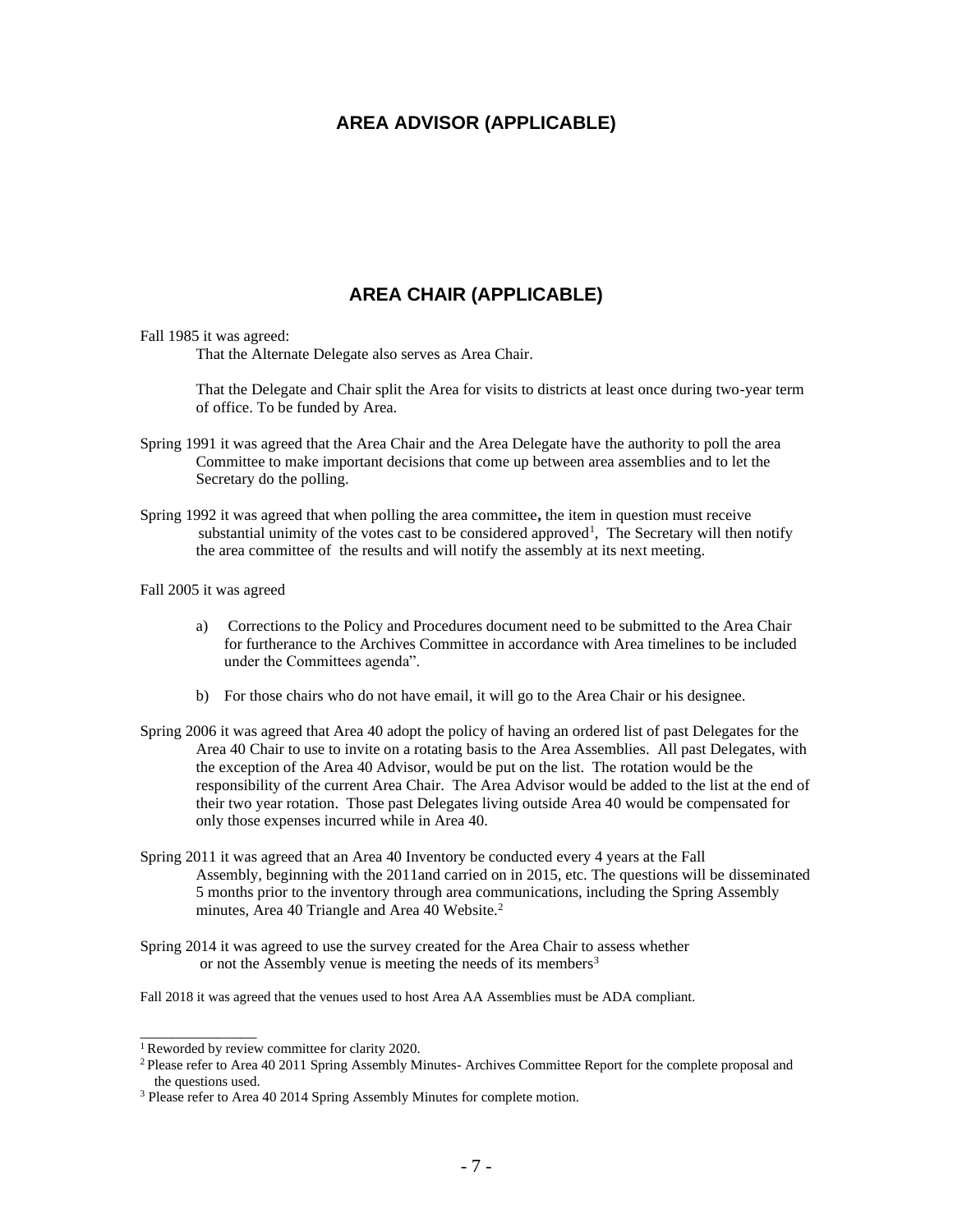## **AREA DELEGATE (APPLICABLE)**

- Fall 1985 it was agreed that the Delegate & Chair split the Area for visits to Districts at least once during a two-year term of office. To be funded by Area.
- Spring 1990 it was agreed to fund the Delegate to attend the Area Round-ups.
- Fall 1990 it was agreed to correct the minutes to reflect that the Area Delegate go to Fall & Spring Round-ups only.
- Spring 1991 it was agreed:

To allow the delegate spending flexibility within the proposed budget.

That the Area Chair and the Area Delegate have the authority to poll the area committee to make important decisions that come up between area assemblies and to let the Secretary do the polling.

Spring 1992 it was agreed that when polling the area committee, the item in question must receive substantial unanimity of the votes cast to be considered approved<sup>2</sup>. The Secretary will then notify the area committee of the results and will notify the assembly at its next meeting.

**\_\_\_\_\_\_\_\_\_\_\_\_\_\_\_\_\_**

<sup>&</sup>lt;sup>2</sup>Reworded by review committee for clarity 2020.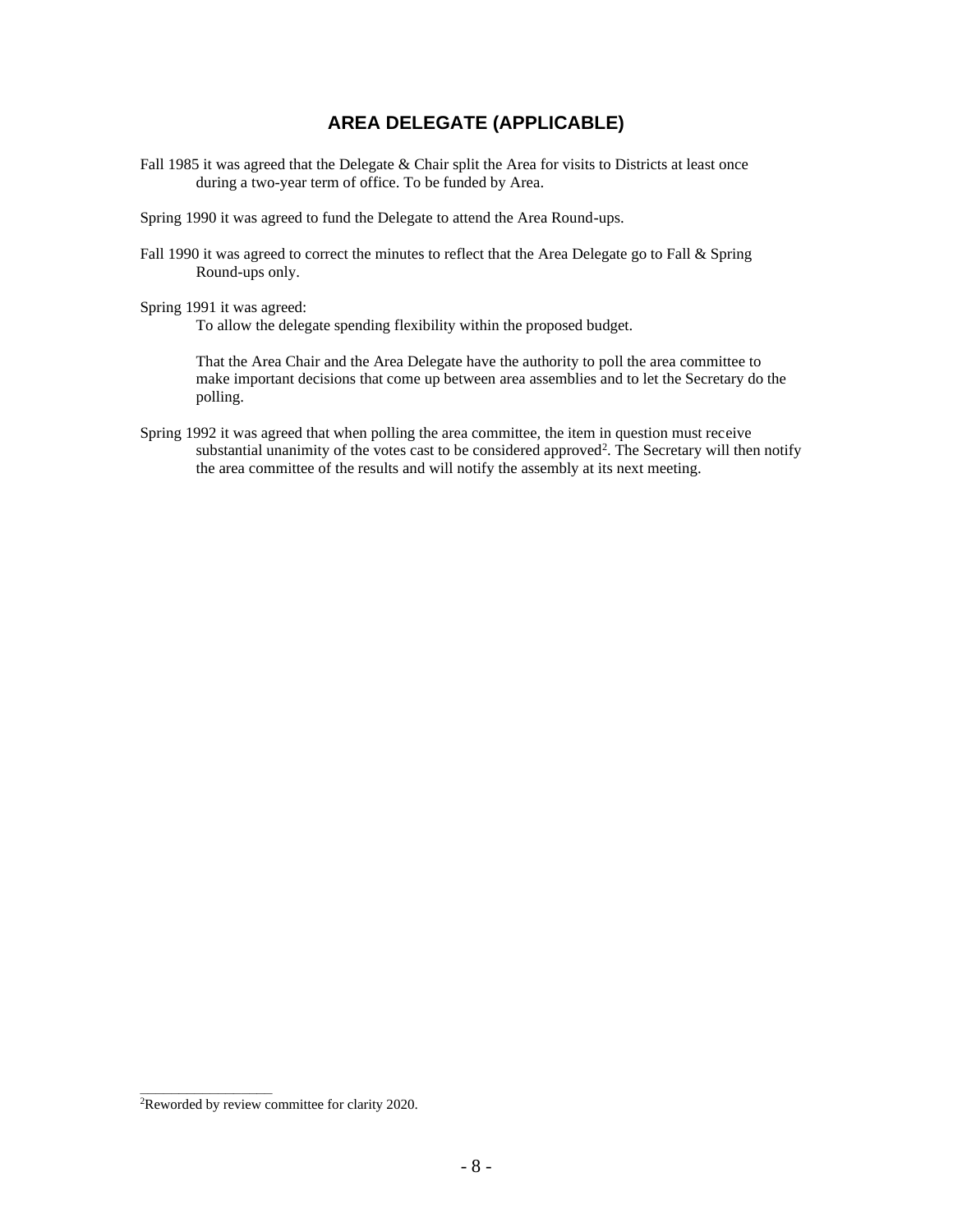## **AREA SECRETARY (APPLICABLE)**

- Spring 1984 it was agreed to send 15 copies of the minutes to DCM's and to get the minutes to the DCM's within one month.
- Fall 1985 it was agreed to continue to send the minutes to DCM's and they in turn would get them to their GSR's.
- Spring 1988 it was agreed to remove all A.A. references in return addresses on correspondence to protect anonymity.
- Spring 1990 it was agreed to not fund the Area Secretary/ Treasurer to the Regional Conferences and Forums.
- Spring 2006 it was agreed that an anonymity-protected version of the minutes and financial report from the Area 40 Assemblies be posted on the Area 40 website. The Area 40 Secretary would be responsible for producing the anonymity protected version of the minutes and providing it to the Area 40 webmaster.
- Fall 2006 it was agreed that Area 40 adopt the proposed Policy and Procedures document draft dated July 15, 2006, with the addition of a table of contents, and the two additional paragraphs added to the Secretary's position description.
- Fall 2009 it was agreed the Secretary will serve as the Area Registrar and be responsible for updating GSO's current database. As Registrar, the Secretary will update group, district and Area information and work closely with each DCM to assure the Area groups are receiving correspondence from the General Service Office.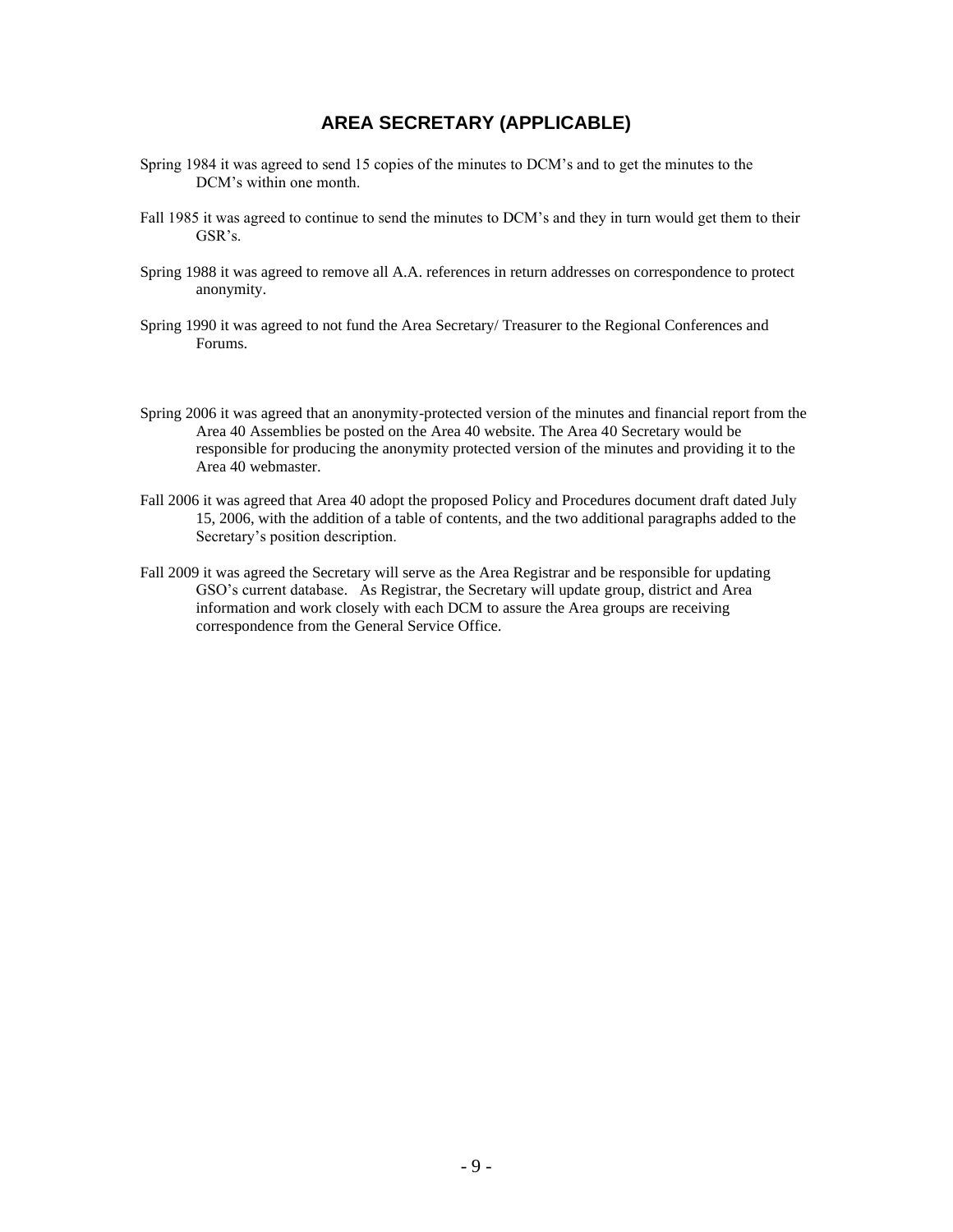## **AREA TREASURER/FINANCES (APPLICABLE)**

1976 it was agreed:

To fund the Delegate for expenses to attend the annual meeting of the West Central Region.

Spring 1988 it was agreed to follow the 7thTradition at all Assemblies to help meet expenses.

- Fall 1988 it was agreed that Area Committee Members and any ad hoc committee chairman who is not reimbursed in the capacity of G.S.R. or D.C.M., be reimbursed for actual spent monies of food, gas and lodging.
- Spring 1990 it was agreed to fund the Delegate to attend the Area Roundups.
- Fall 1990 it was agreed to correct the Spring 1990 motion to fund the Area Delegate to Fall and Spring Roundups only, establish a Prudent Reserve, submit the budget for approval at each Fall Assembly.
- Spring 1991 it was agreed that the outgoing Delegate, Area Chair and Treasurer, and the incoming Delegate, Area Chairman and Treasurer, meet after the election, at a place of their choice, and December 31st of the that year, to audit the books, inventory the equipment, and at the time transfer the treasury to the new committee, leaving enough funds to cover all outstanding bills of the area. After the payment of outstanding bills, the leftover funds will be transferred to the new area Treasurer. Further, that every six months our ultimate authority and the area assembly members audit the books through the financial report.
- Fall 1991 it was agreed to change the date on the previous motion for the audit and inventory to read from Dec 31st to Jan 31<sup>st</sup>, as of January 1992 that the position of Treasurer also takes on the responsibilities of handling the finances of the Triangle.
- Spring 1994 it was agreed that Area Committee members submit their receipts of the expenses within 90 days after they are received to allow for a truer budget report.

Spring 1999 it was agreed:

That budget line items 120 and 140 include paying the expenses for up to 2 Past Delegates, who will be invited by the Area Chair.

That all paid advertising be eliminated from the Triangle and a calendar of events in the style currently used by the Grapevine and Box 459 be used in each printing.

- Fall 1999 it was agreed that Area 40 purchase a computer for the Delegate to use should he/she not have one available.
- Spring 2001 it was agreed to establish an Area 40 Web site on the Internet. Funding will not exceed \$300.00 per year, under a separate line item in our Area Budget.
- Fall 2003 it was agreed that the Area Corrections Chair provide, at each Assembly, an accounting of funds received.
- Fall 2006 it was agreed that all miles driven on Area 40 business be reimbursed at \$0.05 per mile beginning January 1, 2007.
- Fall 2007 it was agreed that Area 40 reduce prudent reserve to 33 1/3 % (4 months of services).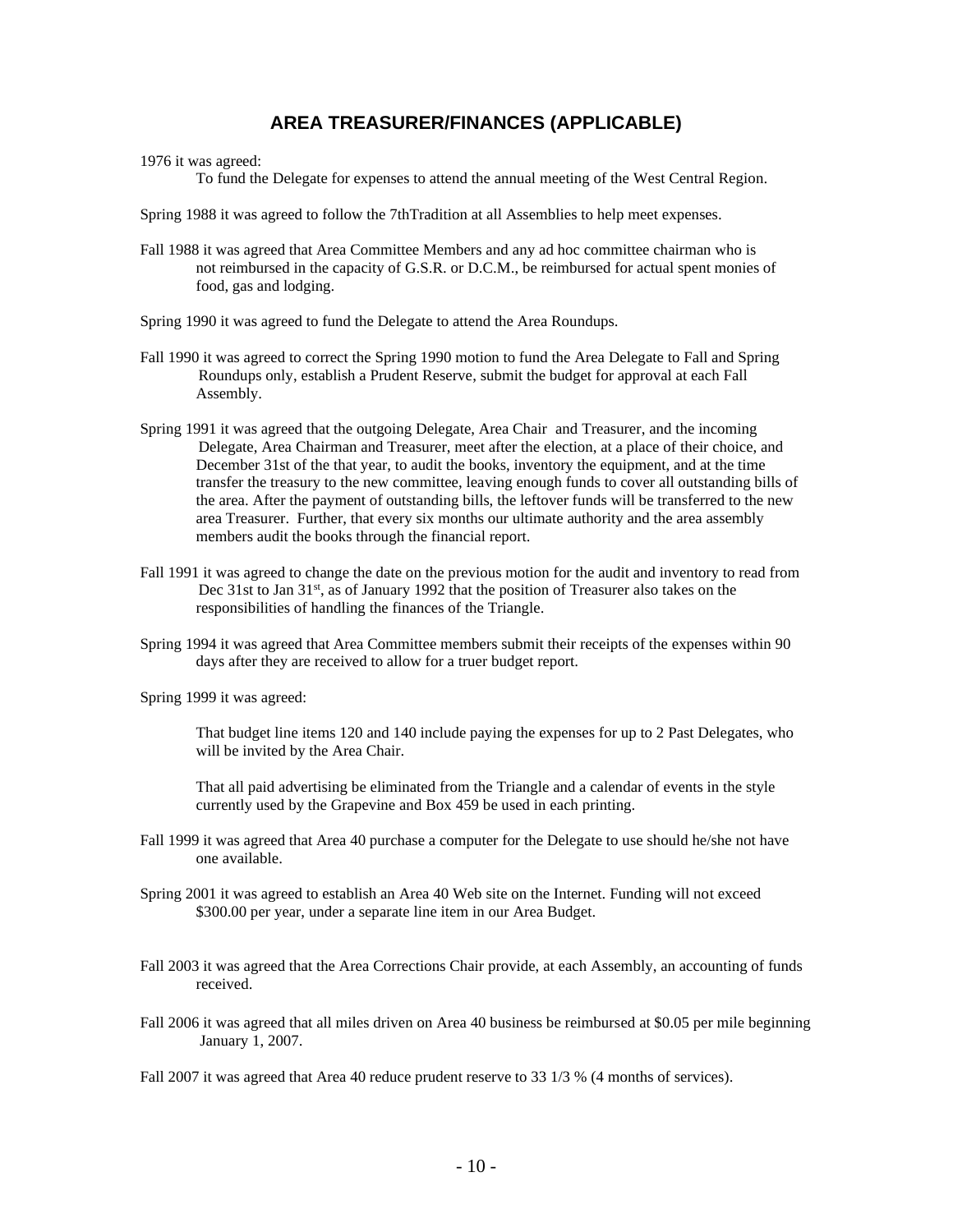- Spring 2014 it was agreed that commencing with the 2015 Budget, Area 40 incorporate all Archives/Archivist expenses and income into the general Area 40 Budget
- Fall 2014 it was agreed that the Area Treasurer File all necessary legal and tax forms for the State of Montana and the Federal Government.

Fall 2020 it was agreed to approve the 2021 budget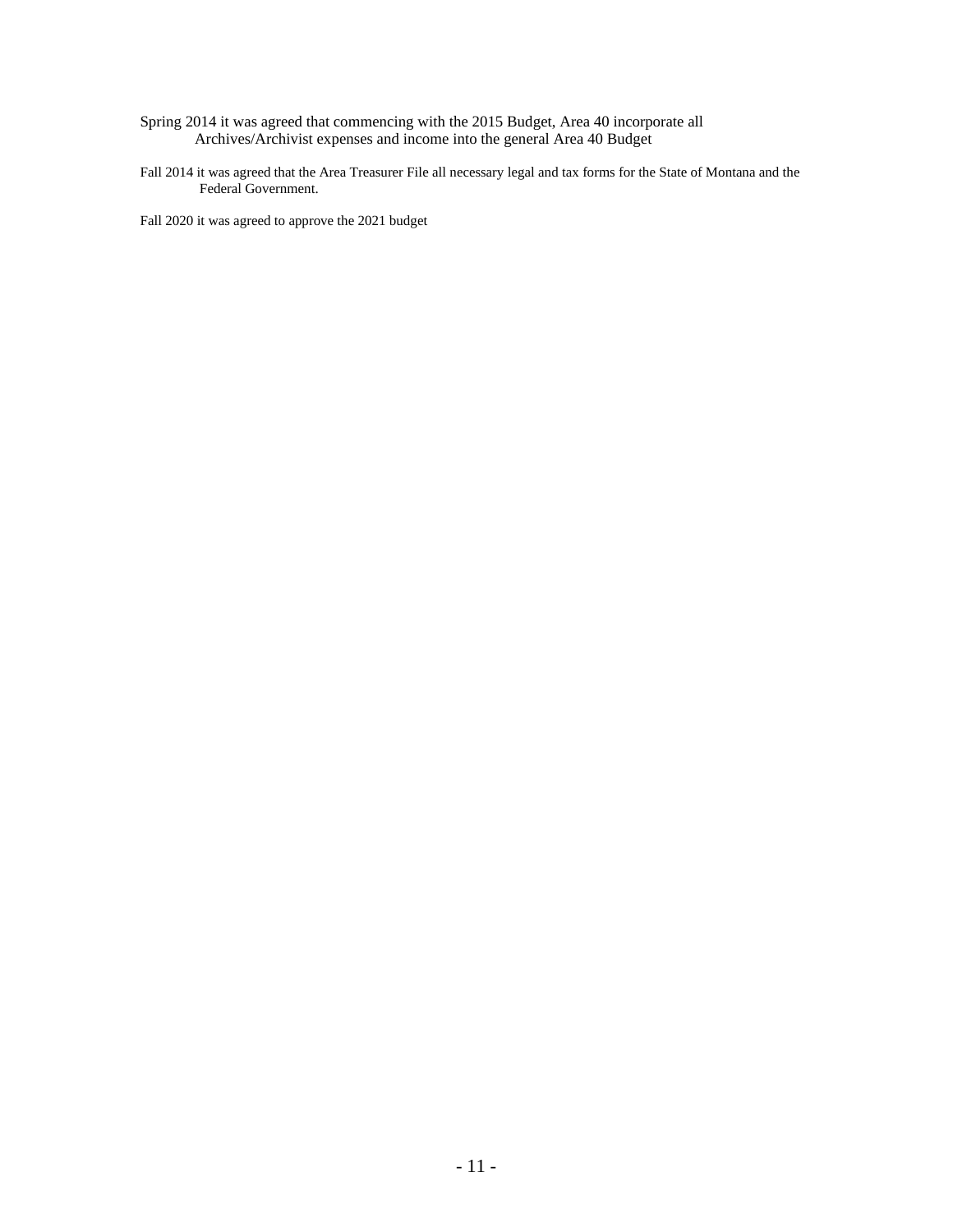## **ASSEMBLAGES (CONTENT AND PROCEDURES) (APPLICABLE)**

Spring 1972 it was agreed that everything made in the form of a motion, voted on and carried will be put in writing, included in the minutes and passed on the next Delegate, secretary, etc., and if it is to be altered or changed at a later date; it will be put in the form of a motion to be amended or changed.

Spring 1985 it was agreed to have workshops at the Area Assembly.

Fall 1986 it was agreed to read the short form of the Concepts at the beginning of each Assembly.

Spring 1989 it was agreed:

To use a timer and bell during Assemblies. Each speaker is limited to three minutes, must use the microphone and speak on the subject at hand.

To pause for the Serenity Prayer.

Fall 1989 it was agreed:

To have committee reports with no discussion<sup>4</sup>.

To hold committee reports to 5 minutes with no discussion and that we have committee workshops DCM and GSR breakouts.

Spring 1998 it was agreed to read the Traditions as well as the Concepts at Area Assemblies.

Fall 1990 it was agreed:

To keep the coffee free-flowing at the assemblies.

To allow the GSR's of all registered jail groups and hospital groups to vote at the assembly.

Fall 1991 it was agreed:.

That all Inter-groups be sent a letter before each Assembly offering them the opportunity to give a report and giving the responding ones the opportunity to give a report lasting not longer than 5 min.

Spring 1993 it was agreed that Alternate DCMs be allowed to attend Area Committee meetings, even when their DCM is present, but they will have no vote when their DCM is present.

Spring 1994 it was agreed;

That any new business be presented in the form of a motion. To have a suggestion/solution basket at each assembly (not to be used for discussion, just food for thought.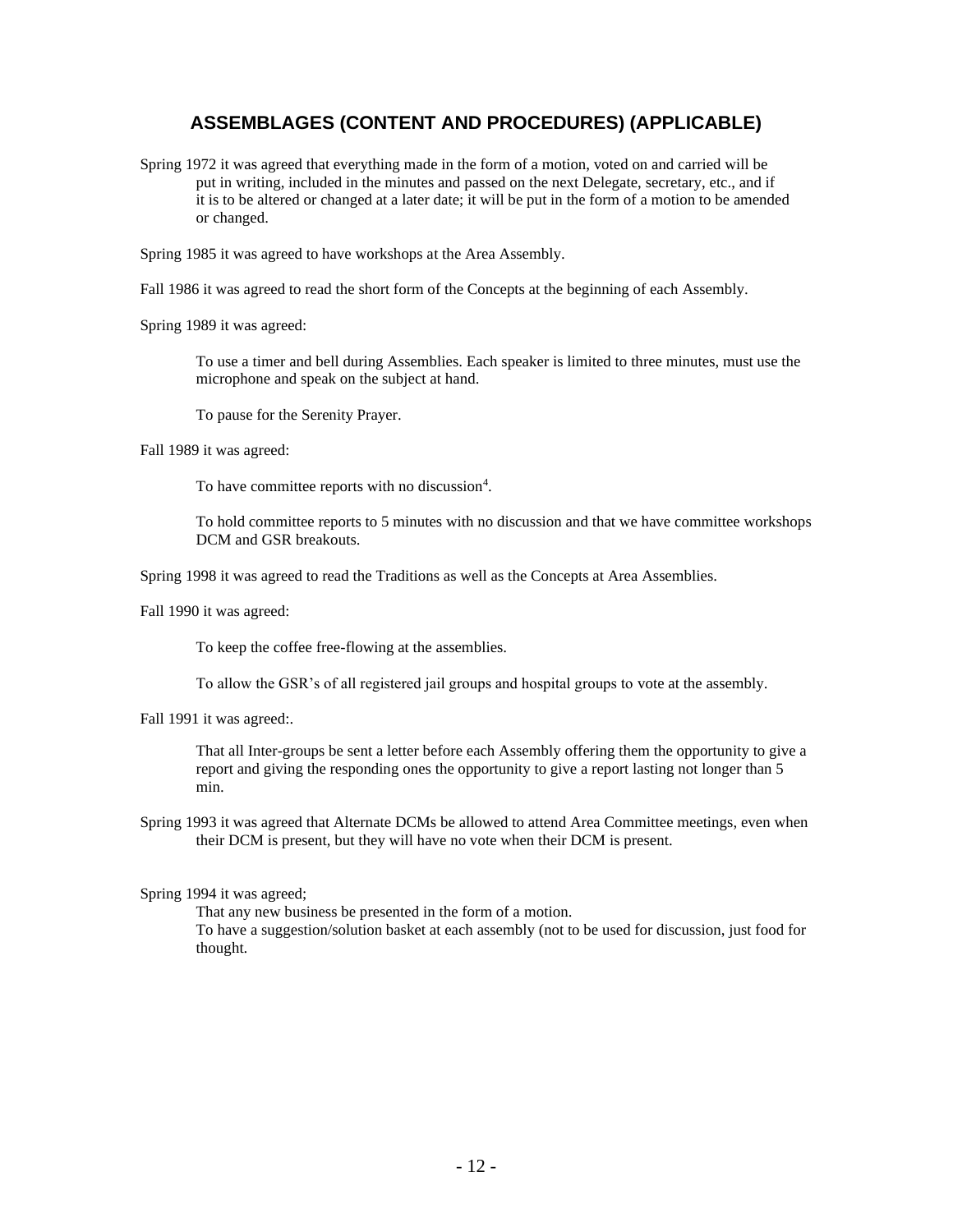## **ASSEMBLAGES (CONTENT AND PROCEDURES) (APPLICABLE) cont.**

Fall 1994 it was agreed:

That, in the spirit of rotation, when an individual is appointed to serve on their first ad hoc committee, it is suggested they not serve on a second ad hoc committee until the first ad hoc committee is dissolved.

To adopt these recommendations from the motions review committee at this time. (Recommendations are as follows :)

a) All unclear motions be explained in footnotes at the end of each category.

- b) Motions that fit more than one category be cross-referenced.
- Spring 1996 it was agreed that motions concerning Assemblies that conflict with the Area 40 Committee System Policies and Procedures be deleted from the Area 40 records, other than those maintained in the Area 40 Archives.
- Fall 1997 it was agreed to establish a practice of inviting the Regional Trustee serving Area 40 to the Fall Assembly in a non-election year and provide funding.
- Spring 1999 it was agreed;

That budget line items 120 and 140 include paying the expenses for up to 2 Past Delegates, who will be invited by the Area Chair.

- Spring 2003 it was agreed to insert the following phrase " including elections" into the Fall 2000 action concerning quorums. The action now reads as follows: It was agreed that there be a quorum established for each Area Assembly. A quorum shall be 2/3 of the registered voters. As long as the total votes on any ballot, including elections, is at least a quorum, 2/3 of the actual votes constitutes a substantial unanimity and more than ½ constitutes a simple majority.
- Spring 2006 it was agreed that Area 40 adopt the policy of having an ordered list of past Delegates for the Area 40 Chair to use to invite on a rotating basis to the Area Assemblies. All past Delegates, with the exception of the Area 40 Advisor, would be put on the list. The rotation would be the responsibility of the current Area Chair. The Area Advisor would be added to the list at the end of their two year rotation. Those past Delegates living outside Area 40 would be compensated for only those expenses incurred while in Area 40.

Fall 2008 it was agreed that Pre‐Assemblies continue to be held in Area 40 prior to each Spring Assembly.

- Fall 2009 it was agreed Area 40 implement the standard format as the procedure for submitting agenda items to the Area Assembly.
- Spring 2011 it was agreed that Area 40 implement the proposed procedure for an Area 40 Inventory, to be carried out at the Fall 2011 Area Assembly. The questions from the ad hoc committee will be used for this inventory and disseminated immediately following the Spring  $2011$  Assembly<sup>1</sup>
- Spring 2011 it was agreed that an Area 40 Inventory be conducted every 4 years at the Fall Assembly, beginning with the 2011, and carried on in 2015, etc. The questions will be disseminated 5 months prior to the inventory through area communications, including the Spring Assembly minutes, Area 40 Triangle and Area 40 Website.*1*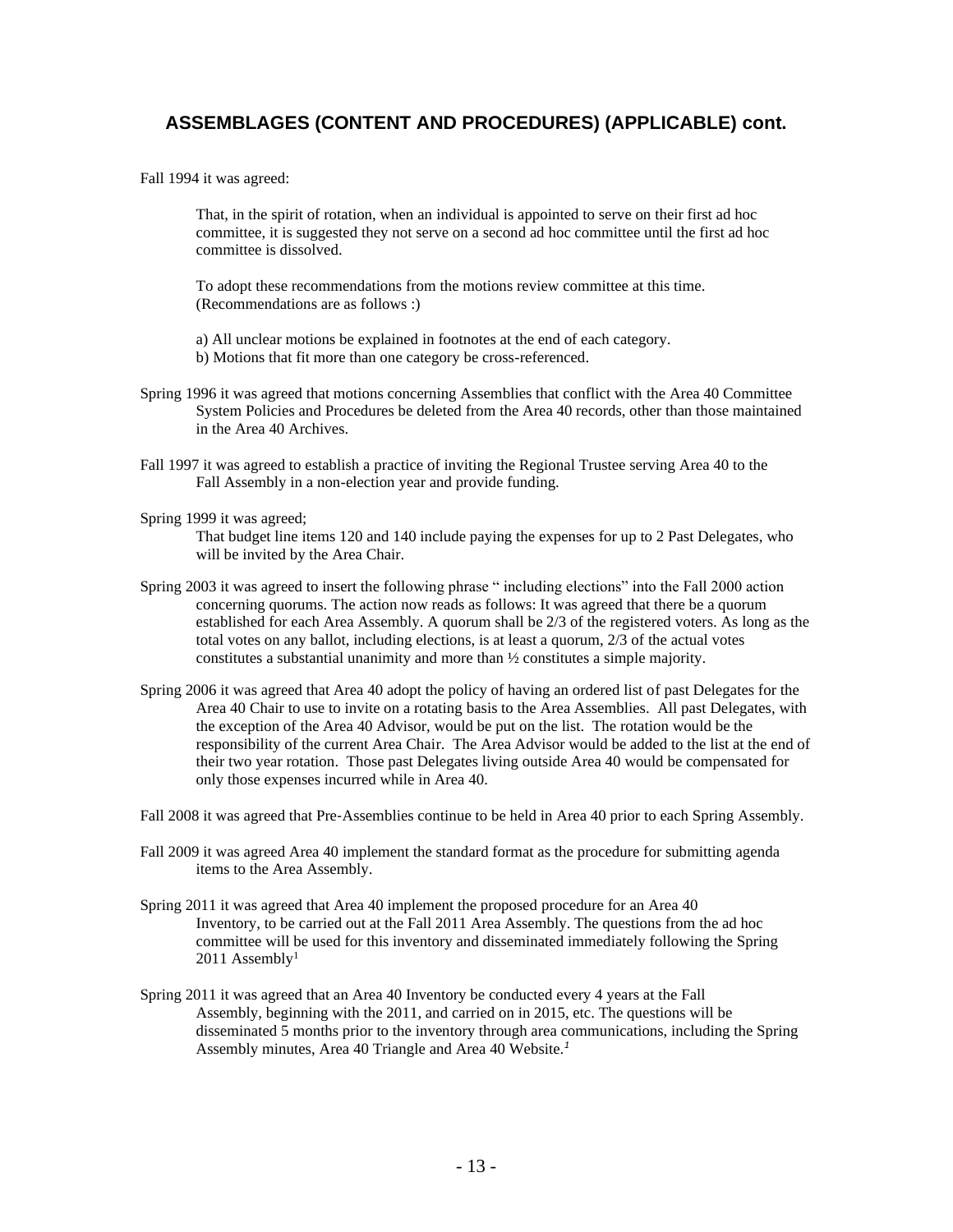## **ASSEMBLAGES (CONTENT AND PROCEDURES) (APPLICABLE) cont.**

Spring 2014 it was agreed to use the survey created for the Area Chair to assess whether or not the Assembly venue is meeting the needs of its members <sup>2</sup>

Spring 2018 it was agreed to have the next four Assemblies in Great Falls.

Fall 2018 it was agreed that the venues used to host Area AA Assemblies must be ADA compliant.

Fall 2019 it was agreed that the Area Assembly is to be held at a suitable venue (as determined by the Area Chair) in Great Falls, Montana until such time as an Area motion changes or modifies this.

- Fall 2019 it was agreed that a new section be added to Area Advisor job description. Reading, "will serve as Venue Liaison. In that position they be provided the authority to represent Area 40 in the process of evaluating, negotiating, selecting and making commitments for the sites of the last two Area Assemblies of their rotation, as well as the first two Area Assemblies of the following rotation."
- Fall 2020 it was agreed to grant voting privileges to the Archivist, Webmaster, Area Advisor & Bridging the Gap Chair
- Fall 2020 it was agreed to hold the Spring 2021 Area 40 Assembly Virtually
- Spring 2021 it was agreed to extend the Sunday meeting by 30 minutes and close the Assembly at 12:35 pm.

<sup>1</sup>Please refer to Area 40 2011 Spring Assembly Minutes Archives Committee Report for the complete proposal and questions used.

<sup>2</sup> Please refer to 2014 Spring Assembly Minutes for complete motion

<sup>&</sup>lt;sup>3</sup>This was updated and superseded by the 2006 Area 40 Policy & Procedure Manual to include selections made for the Literature and Finance committees, as well as reducing the number of districts to 14.

<sup>4</sup>This refers to the initial reports by committee chairs on their activity since the last Assembly.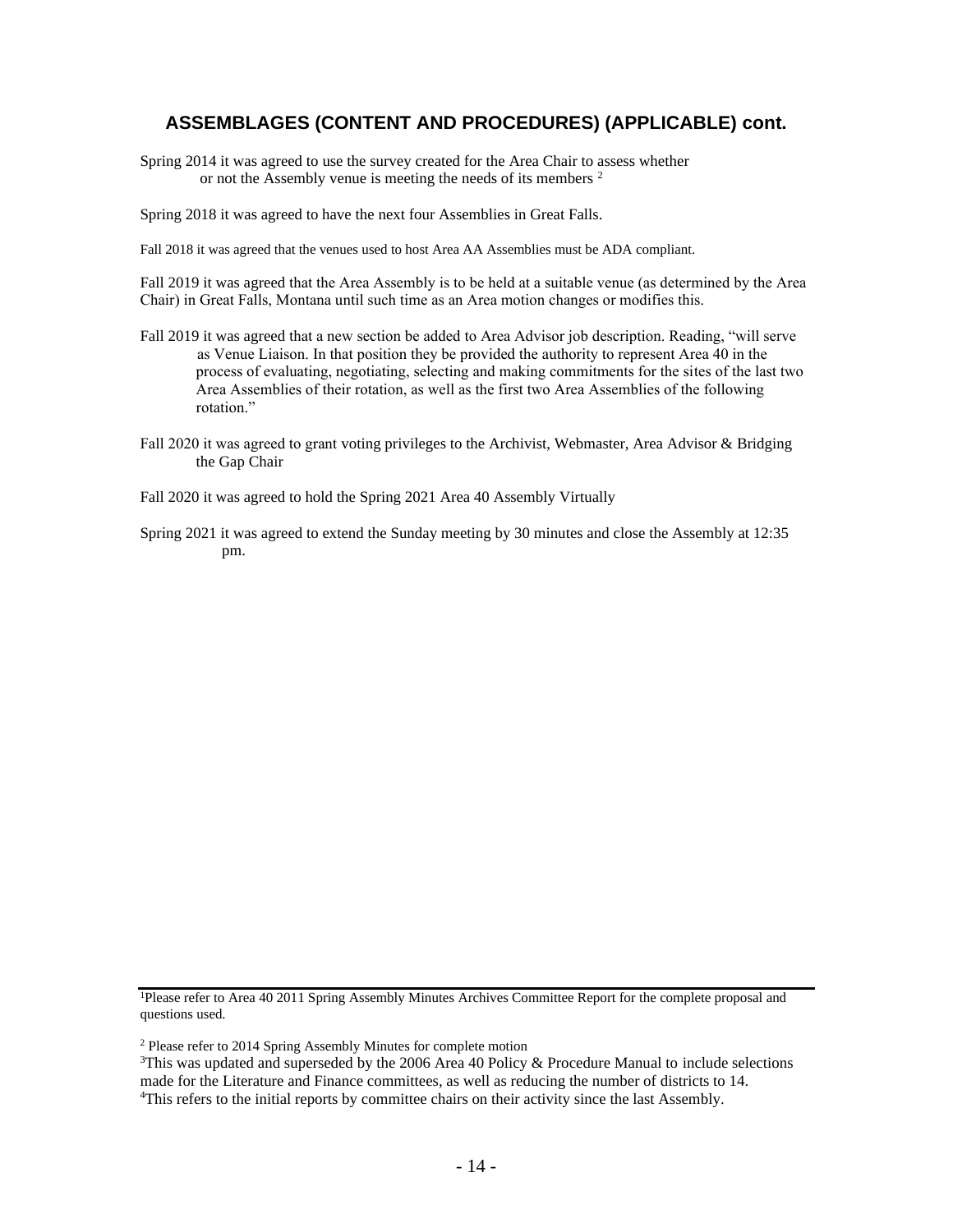## **CPC/TRUSTEES (APPLICABLE)**

Fall 2001 it was agreed to adopt the "Sponsor Your Professional" service piece developed by the Area 40 CPC Committee, with distribution through the DCM's to their local CPC committees.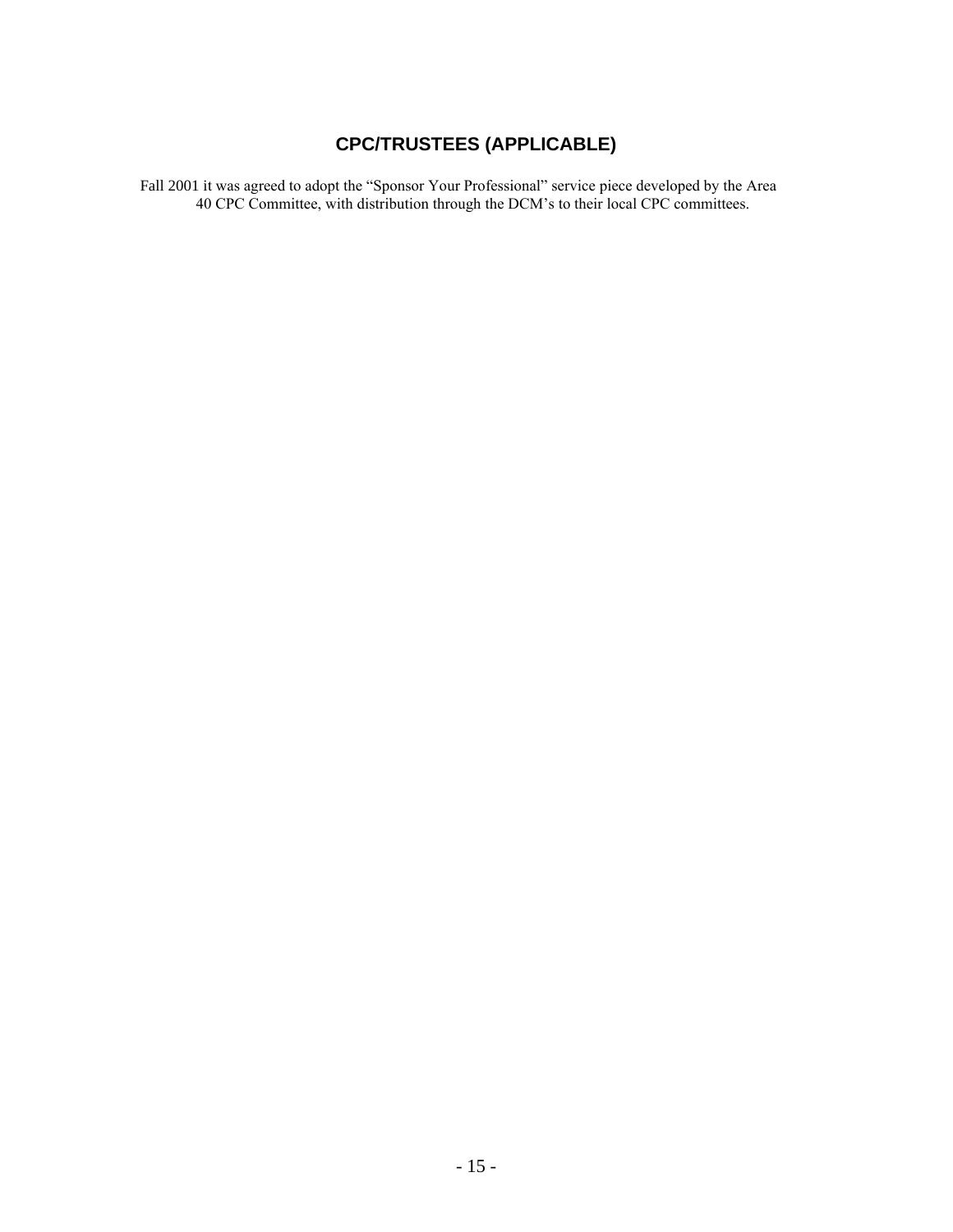## **CORRECTIONS/INT'L CONVENTIONS (APPLICABLE)**

Fall 2003 it was agreed that the Area Corrections Chair provide, at each Assembly, an accounting of funds received<sup>1</sup>.

\_\_\_\_\_\_\_\_\_\_\_\_\_\_\_\_\_\_\_\_\_\_\_\_\_\_\_\_\_\_\_\_\_\_\_\_\_ <sup>1</sup>Refers to funds collected via "The Pink Can."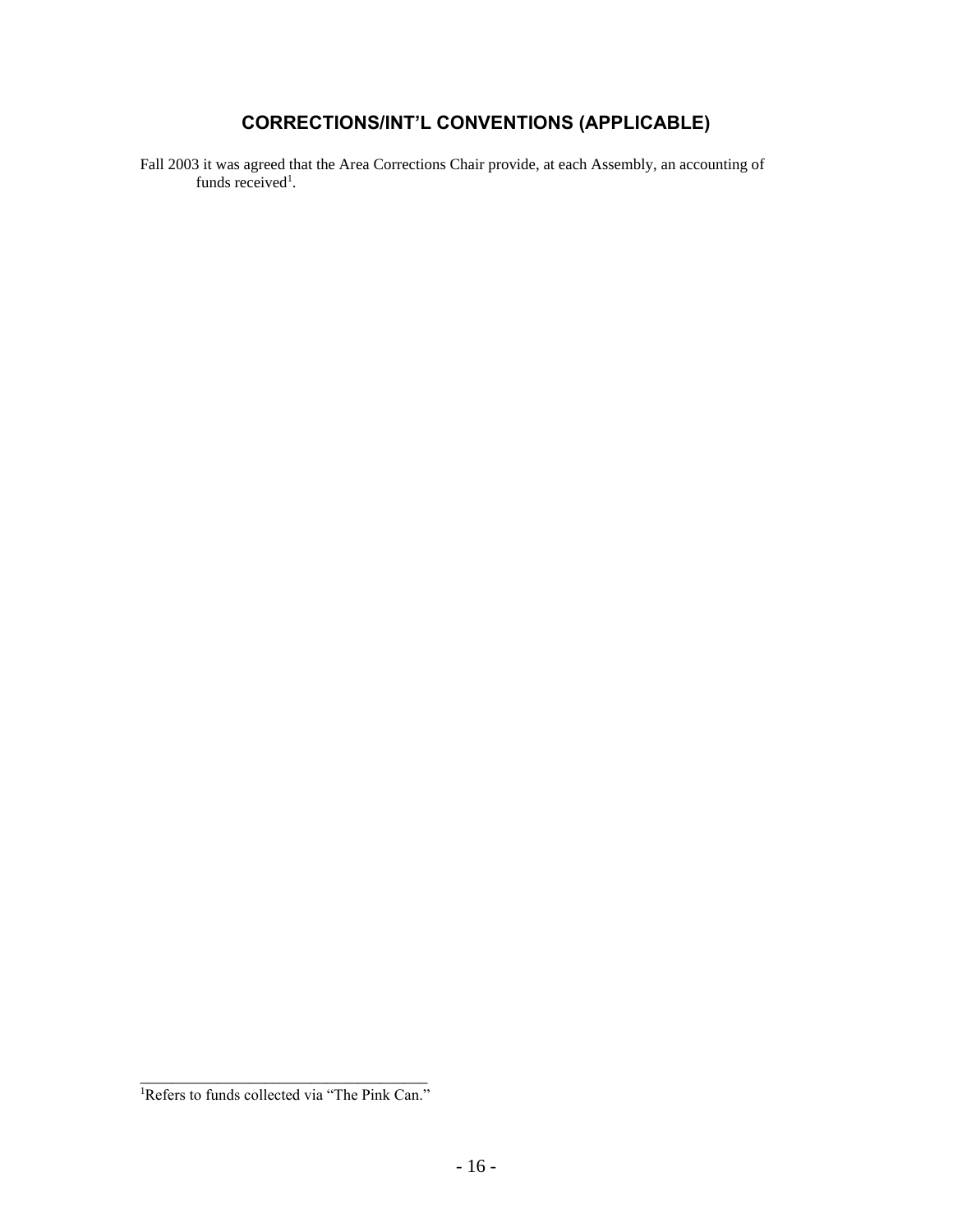## **DISTRICTS AND DISTRICT COMMITTEE MEMBERS (APPLICABLE)**

- Spring 1993 it was agreed that Alternate DCMs be allowed to attend Area Committee meetings, even when their DCM is present, but they will have no vote when their DCM is present.
- Fall 2009 it was agreed the Secretary will serve as the Area Registrar and be responsible for updating GSO's current database. As Registrar, the Secretary will update group, district and Area information and work closely with each DCM to assure the Area groups are receiving correspondence from the General Service Office.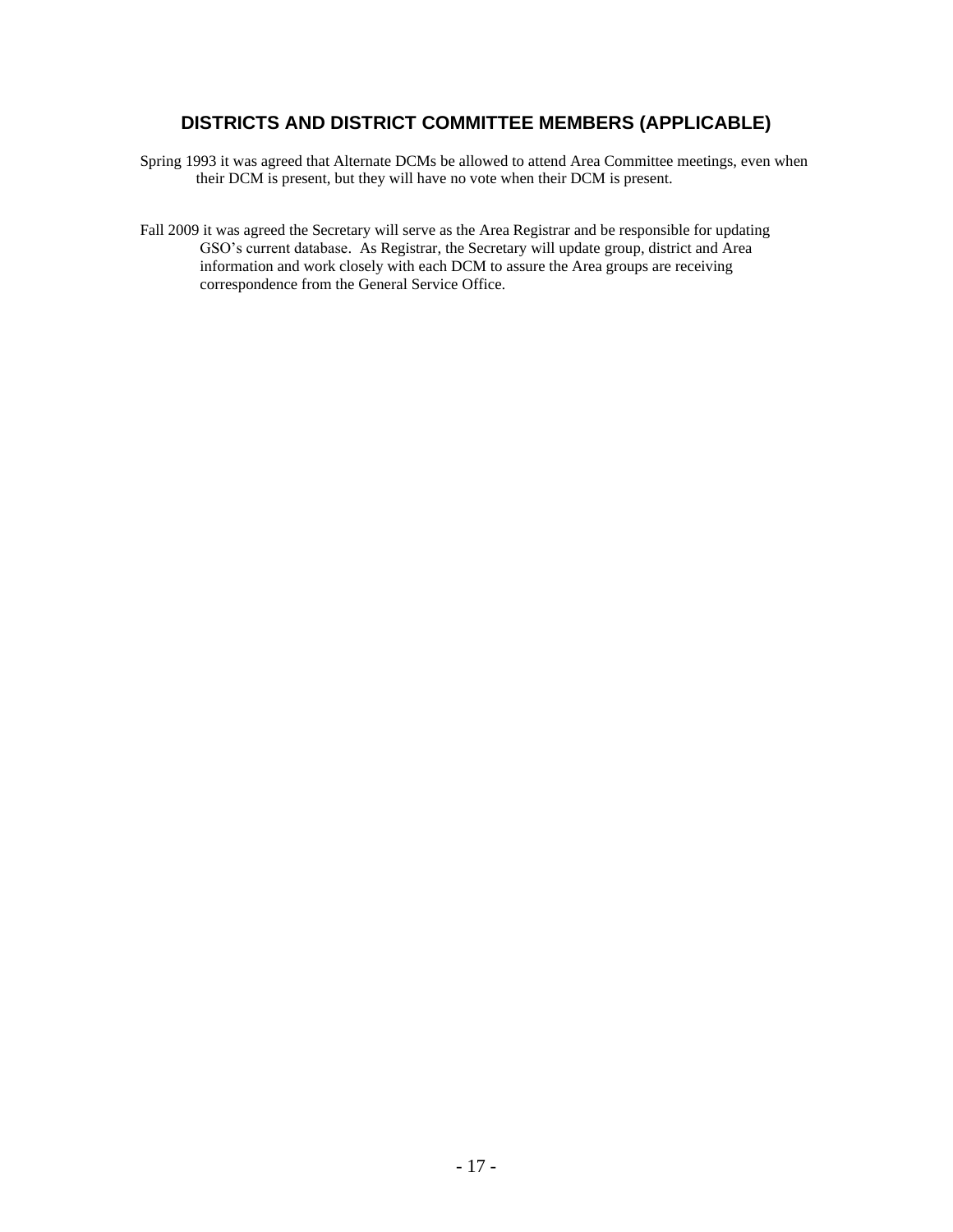## **ELECTIONS (APPLICABLE)**

- Fall 1975 it was agreed to allow alternates to vote if the G.S.R., D.C.M. or Committee Member was not present, but no proxy votes allowed.
- 1977 it was agreed to wait three minutes after any nomination is made before nominations can be closed.
- 1979 it was agreed to have nominees for State Delegate give a short resume on time of sobriety, service, etc
- Fall 1985 it was agreed:
	- To hold separate elections for Delegate and Alternate Delegate? Chair.
	- To hold Third Legacy Procedure in Election.
- Spring 1988 it was agreed that nominated candidates for Area Officers state their sobriety date and service record.
- Fall 1988 it was agreed:
	- That the Area Delegate and Alternate Delegate must have served as an Area Committee Member and have 6 years of continuous sobriety.
	- To follow the past election procedure. (Delegate and Alternate Delegate-Third Legacy Procedure and Committee Chairmen by nomination) and with the present voter qualification system. (DCM's register all attending GSR's and give register to Area Secretary.)
- Spring 1989 it was agreed:
	- To accept qualifications from other Areas as though the individual had served in Area 40.
	- To open the election board so candidates could be known before breaking for lunch.
	- To once again take a three minute interval for candidate discussion after the balloting process limits the candidates to two.
	- To determine prior to casting the third Ballot what number of votes constitutes a 2/3 majority/
- Fall 1992 it was agreed that the Area Chairs have a minimum of 5 years of sobriety. This was amended to read suggest area committee chairs have 5 years of sobriety.

#### Fall 1993 it was agreed:

That the people who want to run stand-up and give their service record.

Spring 2003 it was agreed to insert the following phrase "including elections" into the Fall 2000 action concerning quorums. The action now reads as follows: It was agreed that there be a quorum established for each Area Assembly. A quorum shall be 2/3 of the registered voters. As long as the total votes on any ballot, including elections, is at least a quorum, 2/3 of the actual votes constitutes a substantial unanimity and more than ½ constitutes a simple majority.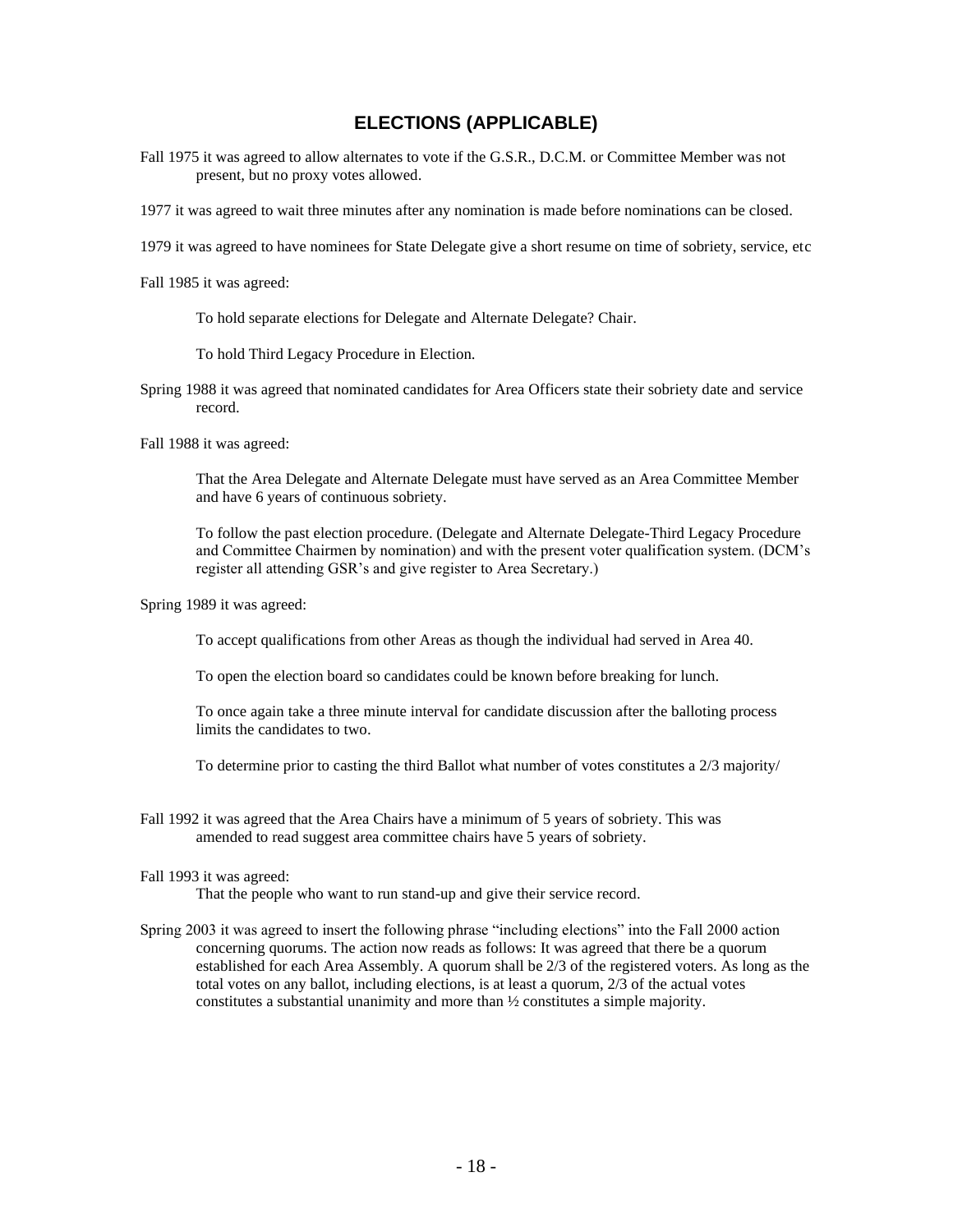## **GRAPEVINE/POLICY and ADMISSIONS (APPLICABLE)**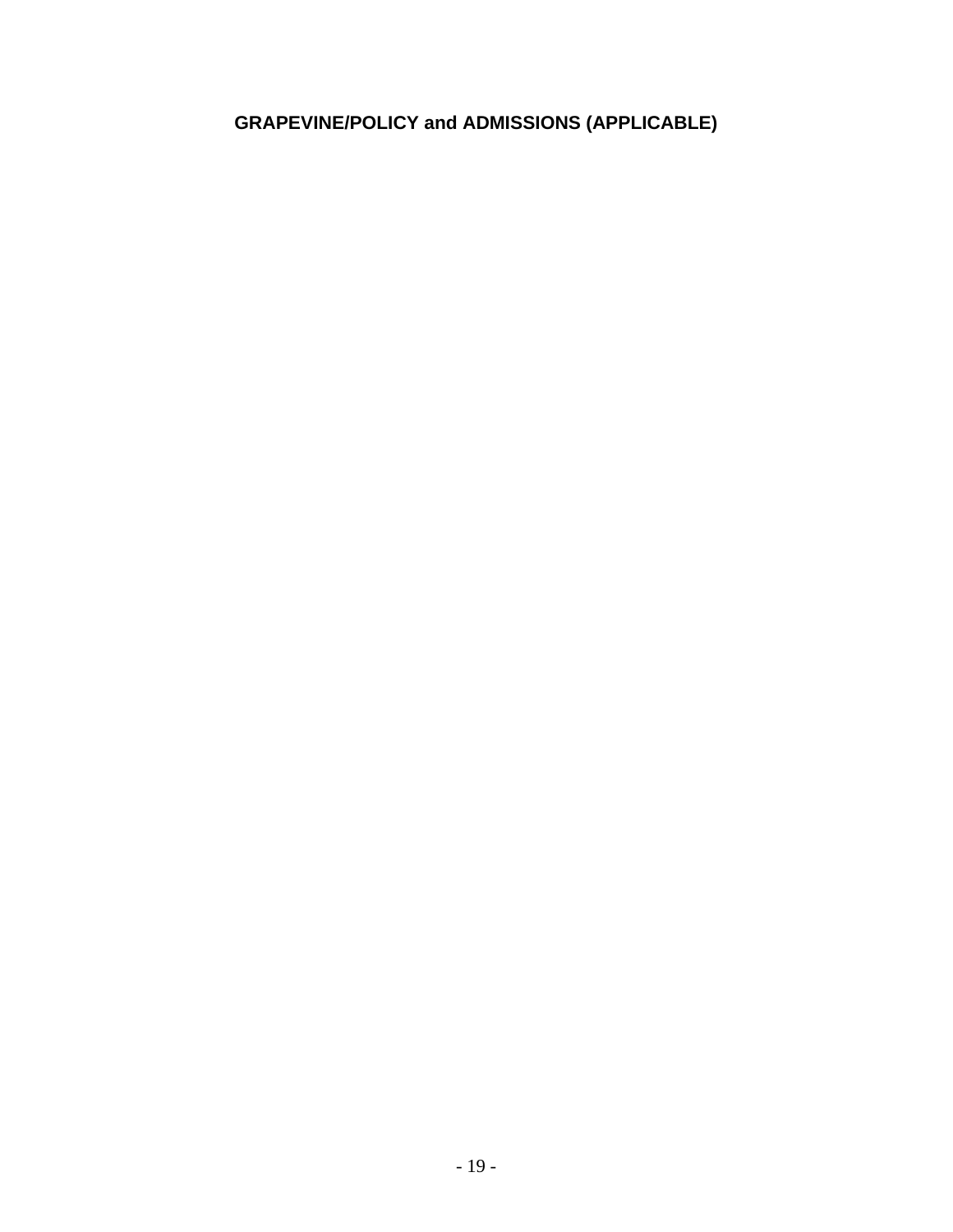## **LITERATURE (APPLICABLE)**

- Fall 1986 it was agreed that all committee chairmen would write up a job description that can be passed on to new committee persons.
- Spring 1989 it was agreed to approve the latest edition of the Area 40 Guidelines, future policy changes to be approved by the Assembly.
- Fall 1990 it was agreed to amend the Area Guidelines concerning area round-ups to suggest allowing time for the Area Delegate to speak.
- Fall 1994 it was agreed that a Literature Chair be added to Area 40. Duties to include:
	- 1. Review all proposed changes to A. A. literature.
	- 2. Have available one (1) copy of all A.A. literature from GSO for viewing.
	- 3. Make recommendations on proposed changes of literature based on group conscience of Area 40.
- Fall 2006 it was agreed that Area 40 adopt the proposed Policy and Procedures document draft dated July 15, 2006, with the addition of a table of contents, and the two additional paragraphs added to the Secretary's position description.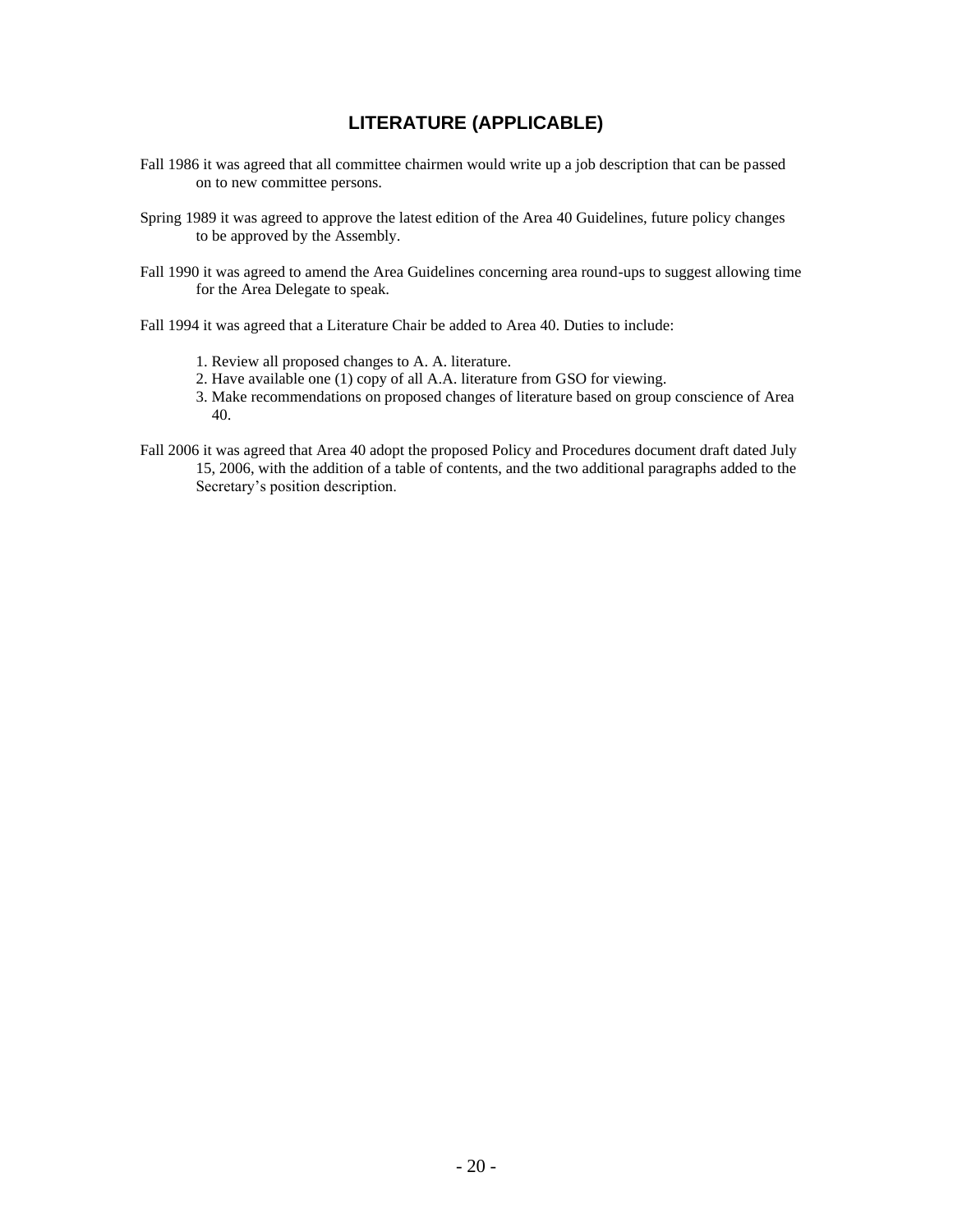## **PUBLIC INFORMATION (APPLICABLE)**

- Spring 2001 it was agreed that the content of the web site at this time be limited to Area calendar events and meeting listings pre-approved by the groups.
- Spring 2001 it was agreed;
	- a) To establish an Area 40 website on the Internet. Funding will not exceed \$300.00 per year, under a separate line item in our Area Budget.
	- b) That the current Area Webmaster be retained in that position until such time as he decided to cease his services or until such time as the Area decides to elect a new webmaster.

Fall 2002 it was agreed:

- a) That the Area 40 Webmaster secure the assistance of qualified individuals interested in the Area 40 website. It is understood that any changes, alterations, or matters of policy will remain channeled thru the Public Information Committee and the Area 40 Assembly
- b) To allow Area 40 Assembly Agenda items to appear on the website. No full names to appear.
- c) To create an event page on the site that will include any AA event. The format will be similar to that of the AA Grapevine, Box 459, and the Area Triangle.
- d) To allow each district the responsibility of updating their respective meeting schedules.
- e) To create a page on the Area 40 website that allows fliers and registration forms for upcoming AA events to be posted in a downloadable format.
- Fall 2004 it was agreed to have the Area Webmaster post the Area 40 Policy and Procedures and Past Actions documents on the Area Website.

Fall 2005 it was agreed that

- a) the current Policy and Procedures document be made available to the Area on the Area website, and that updates and revisions will be the responsibility of the Archives committee after each Assembly. Corrections to the Policy and Procedures document need to be submitted to the Area Chair for furtherance to the Archives Committee in accordance with Area timelines to be included under the Committees agenda".
- b) For those chairs who do not have email, it will go to the Area Chair or his designee.
- Spring 2006 it was agreed that an anonymity-protected version of the minutes and financial report from the Area 40 Assemblies be posted on the Area 40 website. The Area 40 Secretary would be responsible for producing the anonymity protected version of the minutes and providing it to the Area 40 webmaster.
- Spring 2008 it was agreed that web links to a district level webpage on aamontana.org be created by the Area Webmaster. All materials must be anonymity protected and in compliance with Area 40 Web Guidelines and the Area 40 Policy & Procedures.

Fall 2008 it was agreed:

- a) that the anonymity statement apply to the Area 40 website, with the exception of flyers where names of individuals, phone numbers, addresses, and email addresses be published**.**
- b) to change G8.8.6 policy to reflect adding, an 800# information/contact lists as well as the meeting schedules.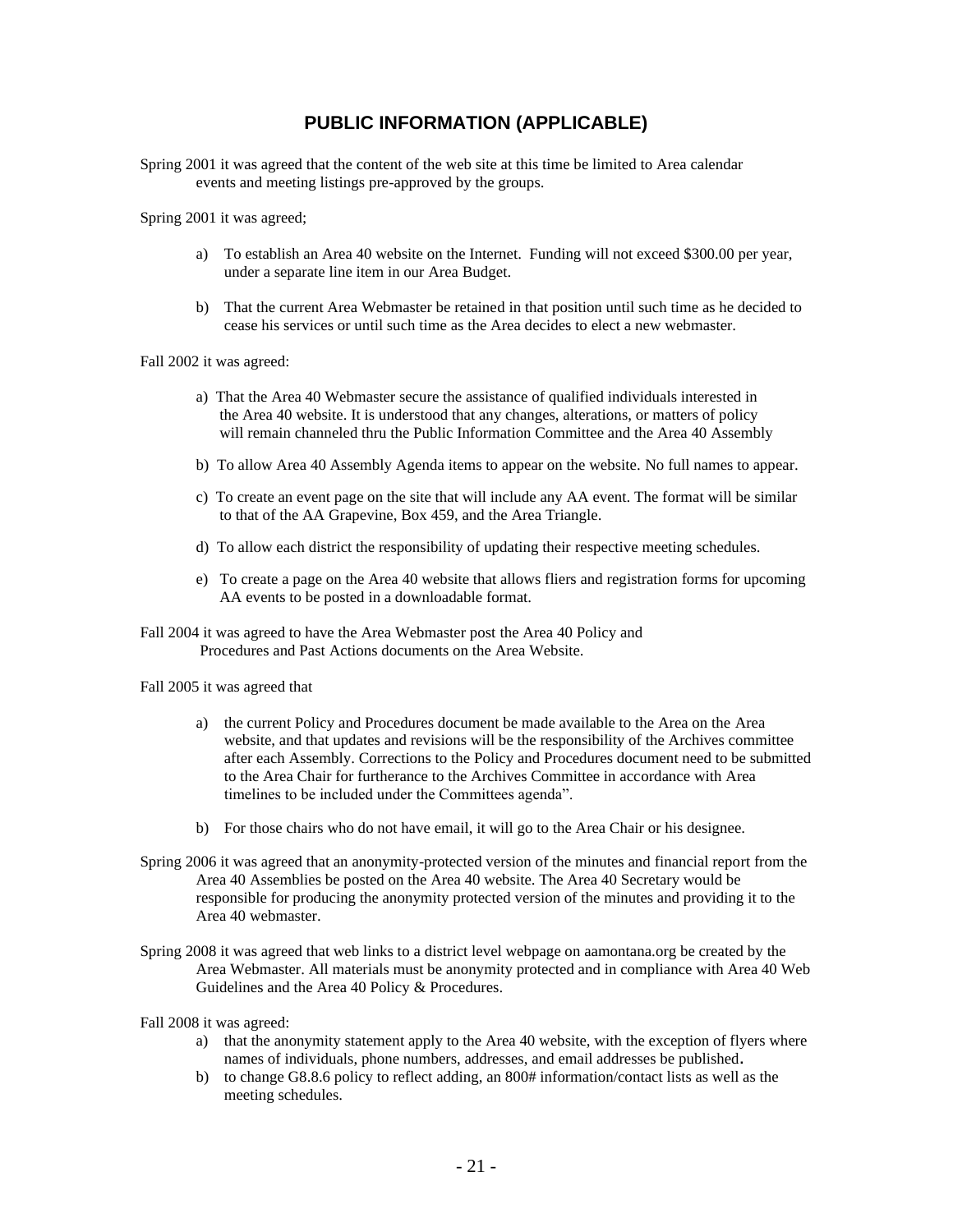- c) to amend G8.8.8 Policy/Procedures to add "and additional email addresses for purposes of conducting Area 40 business".
- Spring 2015 it was agreed that Area 40 Webmaster create and provide its district Bridging the Gap Coordinators with generic e-mail prefixes respective to their districts, maintained on Area 40's domain.
- Fall 2015 it was agreed that Area 40 adopt changes to the Webmaster position and create an Alternate Webmaster position as set forth in the attached description until the Fall Assembly 2018. (see adhoc committee report, in recommendation of P I Committee, Area 40 Assembly Fall 2015 Minutes and/or Item G16.4 and G16.4.1 in Area 40 Policy and Procedure Manual)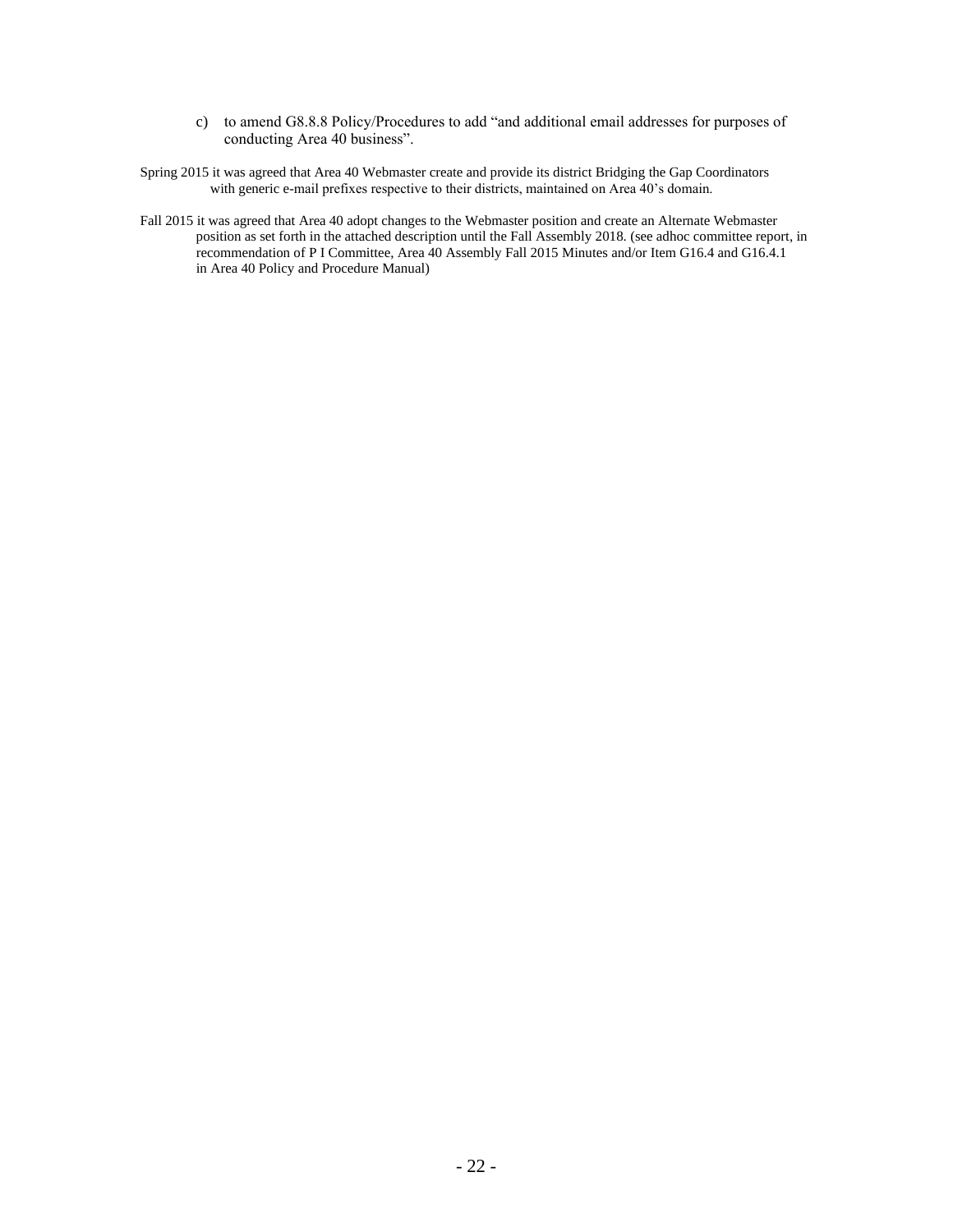## **REGION (APPLICABLE)**

Spring 1996 it was agreed to establish a practice of inviting the Regional Trustee serving Area 40 to the Fall Assembly in a non-election year and provide funding.

.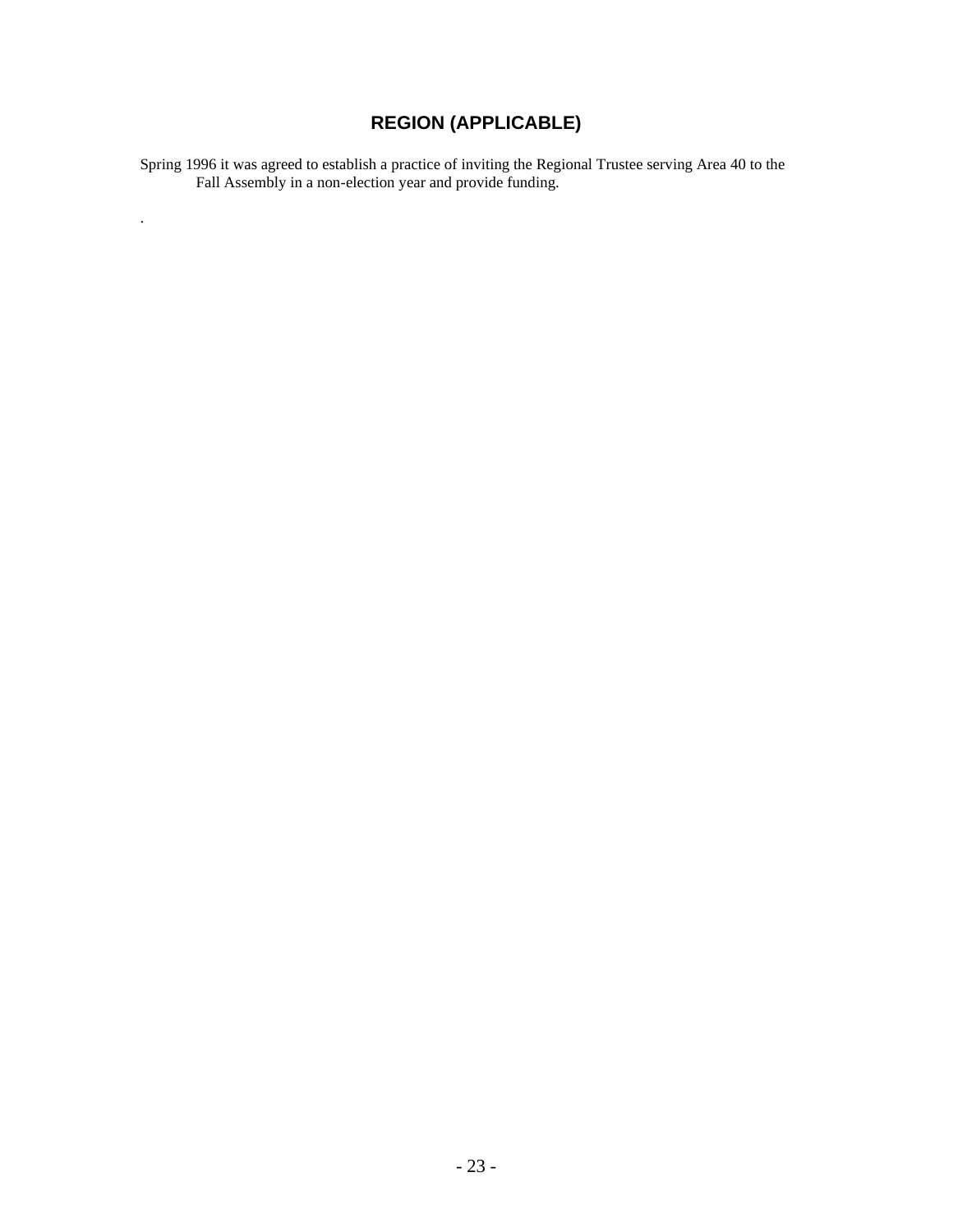## **ROUNDUPS (APPLICABLE)**

Spring 1973 it was agreed that the registration fee should be left to the sponsoring city. We feel that responsible members of A.A. are not in it to make a profit, so there is no host city going to overcharge. Therefore each group host city should decide the amount of the registration fee they will charge.

Spring 1986 it was agreed by acclamation that Roundups should follow A.A. Guidelines as far as possible.

Spring 1992 it was agreed:

To adopt a system of rotation to assign area roundups to replace our present system of districts bidding for roundups. The rotation should be as follows: 1. Missoula, 2. Bozeman, 3. Billings, 4. Butte, 5. Great Falls, 6. Helena, 7. Kalispell. Should a host city's district wish to drop out of the rotation, 2-½ years notice is required. A district wishing to be added goes to the end of the rotation. If certain districts can only hold roundups at certain times of the year, this procedure will be reviewed.

That the rotation system be the responsibility of the cities in the rotation. This motion was amended to read: that the rotation system be the responsibility of the DCM's of the host districts in the rotation.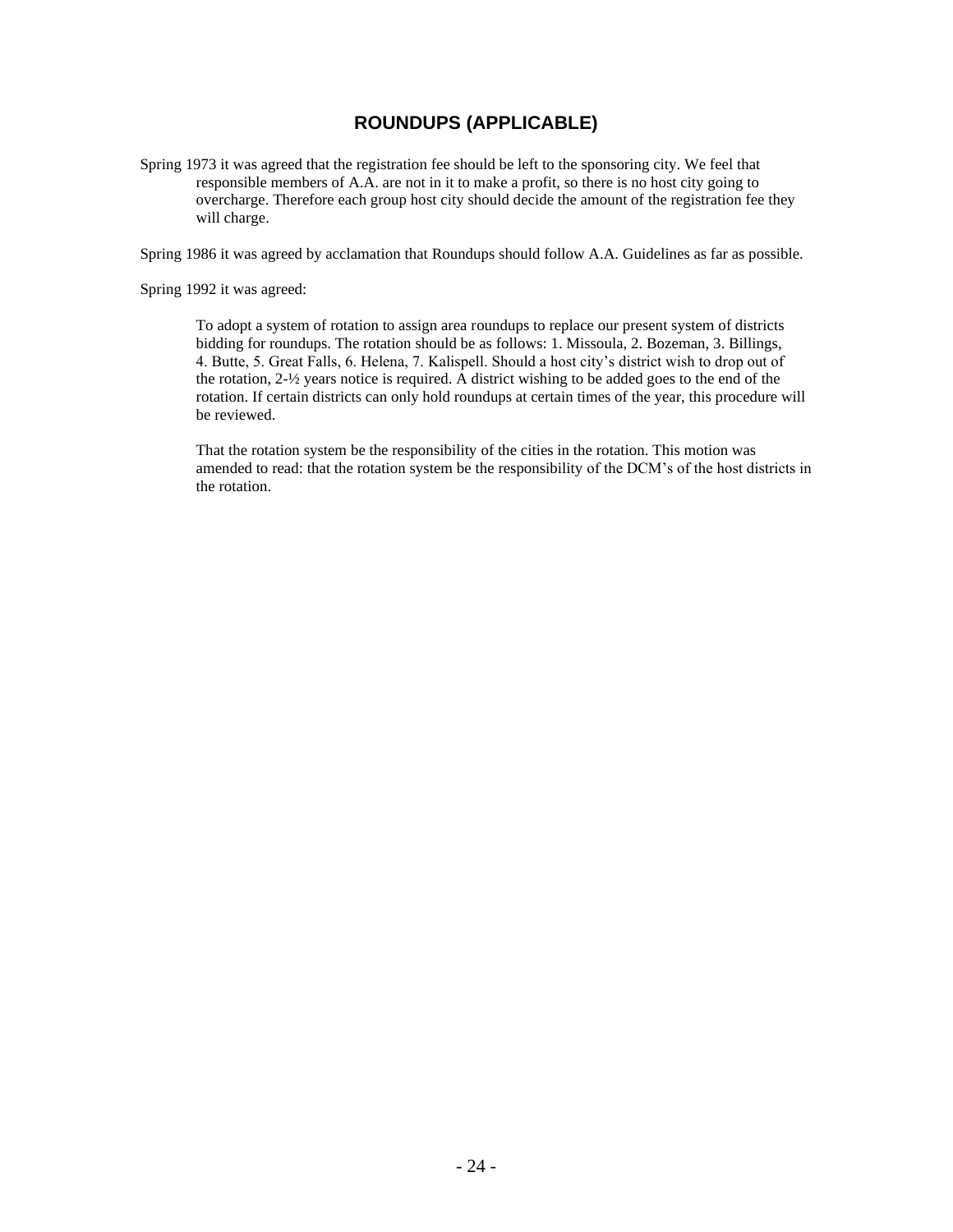## **STATE (AREA) DIRECTORIES (APPLICABLE)**

Fall 2009 it was agreed the Secretary will serve as the Area Registrar and be responsible for updating GSO's current database. As Registrar, the Secretary will update group, district and Area information and work closely with each DCM to assure the Area groups are receiving correspondence from the General Service Office.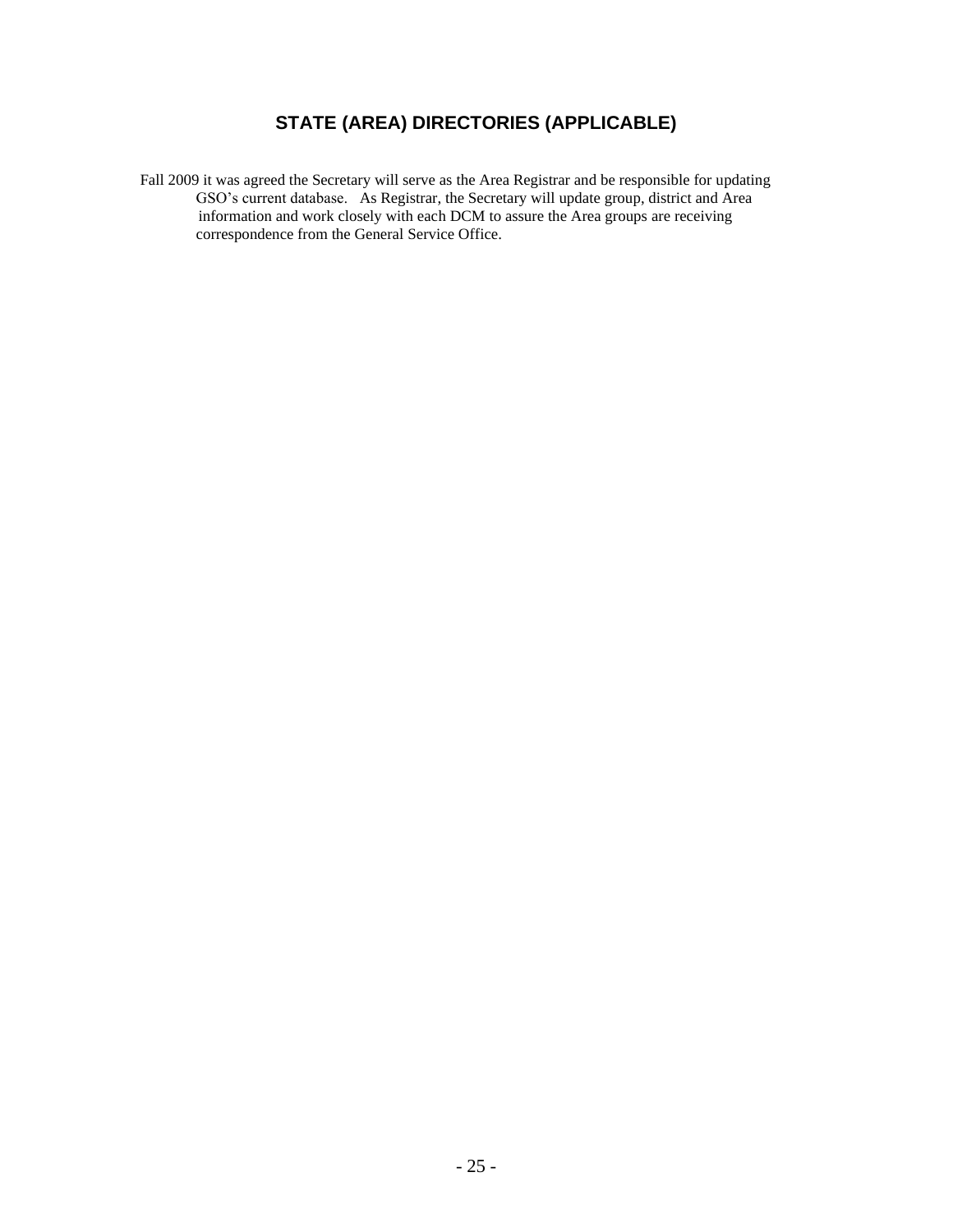## **TREATMENT/ACCESSABILITIES / AGENDA (APPLICABLE)**

Fall 2012 it was agreed that the information made available via the website BTG mini-sites would be: First name, Last name or initial, Hometown, Sobriety date, Contact telephone #1, Contact telephone #2 and email address, also be made available via a password protected landing page.<sup>1</sup>

Fall 2019 it was agreed to place a bid to host the National BTG weekend, either September 9-11, 2022, or the following year in September 2023, it will include the Area 40 BTG and Alternate BTG chairs to work with the National BTG weekend steering committee. The cost to Area 40 not to exceed \$500.

<sup>&</sup>lt;sup>1</sup> the last sentence was approved and added per Archives Committee motion 2021 to combine similar motions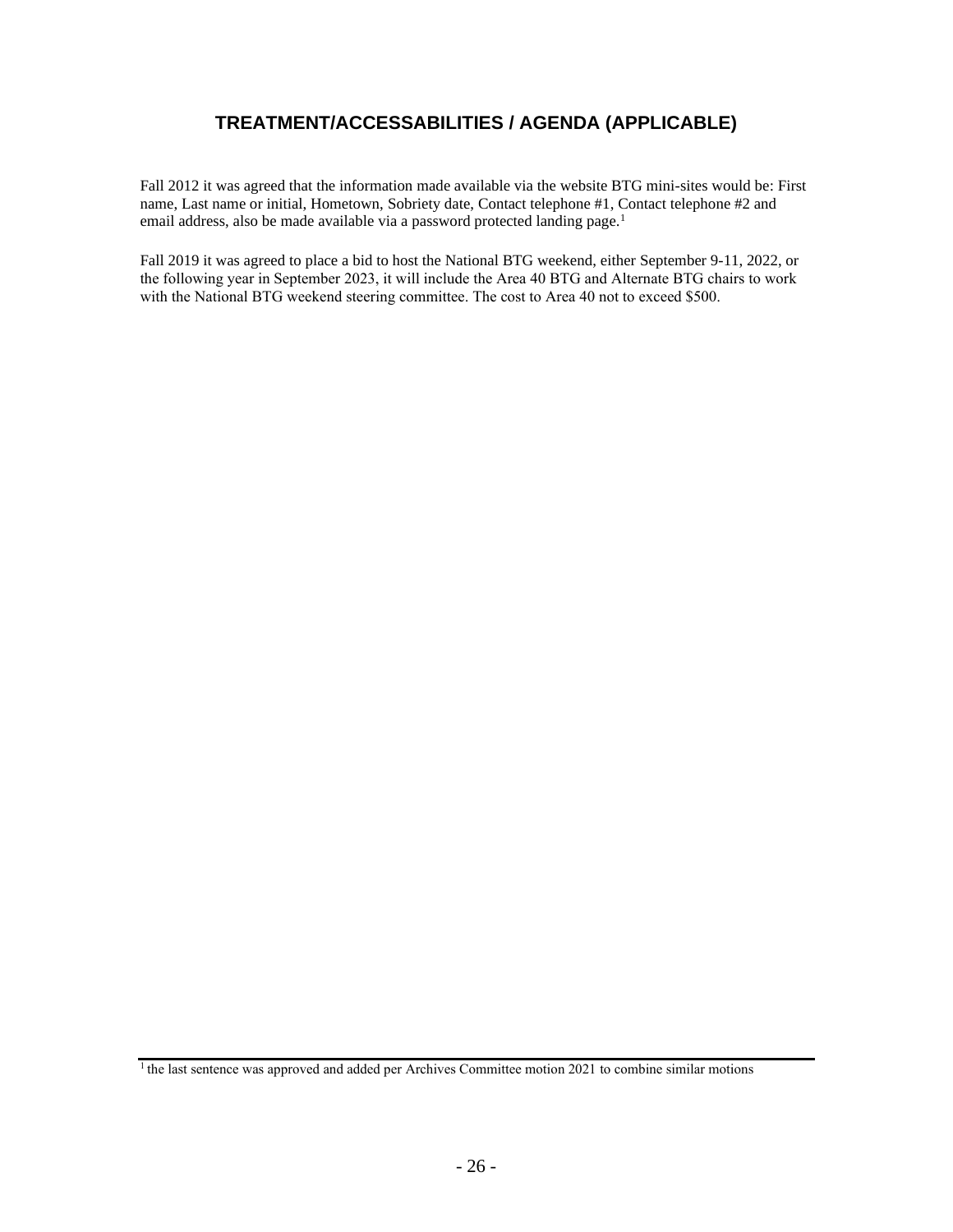## **THE TRIANGLE (APPLICABLE)**

- Fall 1981 it was agreed to allow Area funding for The Triangle if any deficit from subscription should occur.
- Fall 1986 it was agreed to send the Triangle to each group in the Area. Montana Allied A.A. Groups will continue to underwrite the cost of the newsletter when necessary.
- Fall 1988 it was agreed not to publish the various groups donation to the Area in the Triangle.
- Fall 1991 it was agreed that as of January 1992 that the position of Treasurer also takes on the responsibilities of handling the finances of the Triangle.
- Spring 1992 it was agreed that the Triangle, the Area 40 Newsletter, be funded be the Area, the income by paid subscriptions to treat as a reduction of this expense.
- Spring 1993 it was agreed that the Triangle contain an anonymity statement and confidentiality statement on each copy.
- Spring 1997 it was agreed:

That the Triangle be printed no more than 8 times per year.

That the Triangle includes a calendar of upcoming events in the style of the Grapevine or Box 459 each printing and if advertising for Roundups, Conferences and Conventions is desired it will be done at the cost of \$17.50 per quarter page; \$8.75 per 1/8 page. Other costs will be available.

- Spring 1999 it was agreed that all paid advertising be eliminated from the Triangle and a calendar of events in the style currently used by the Grapevine and Box 459 be used in each printing.
- Spring 2016 it was agreed that time be made in the Assembly format for a "Triangle" Editor Report
- Fall 2020 it was agreed that the Triangle Editor create a searchable website for the Area 40 Triangle, and grant authority for the Triangle Editor to email notices of the new website.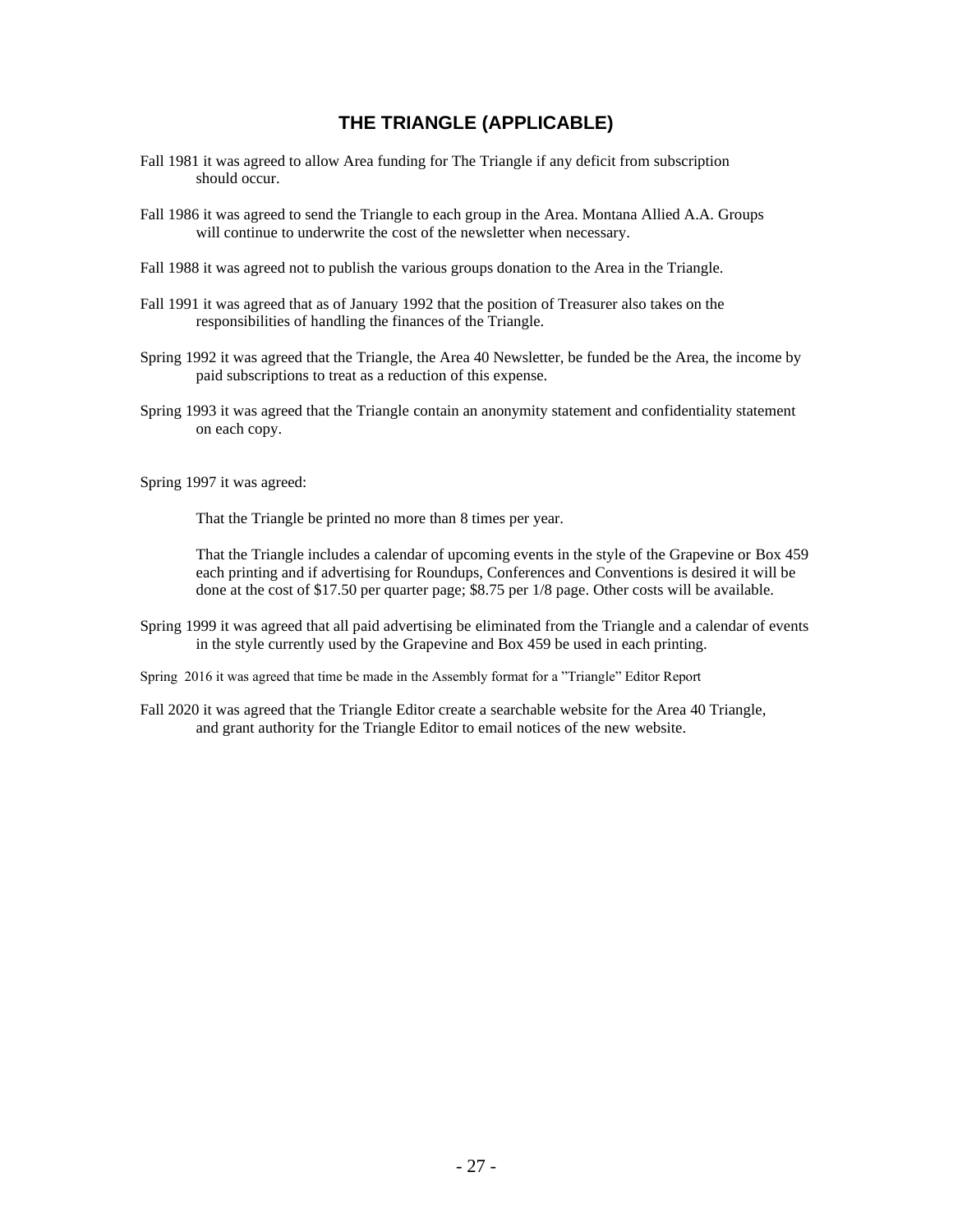## **HISTORICAL CONTENT**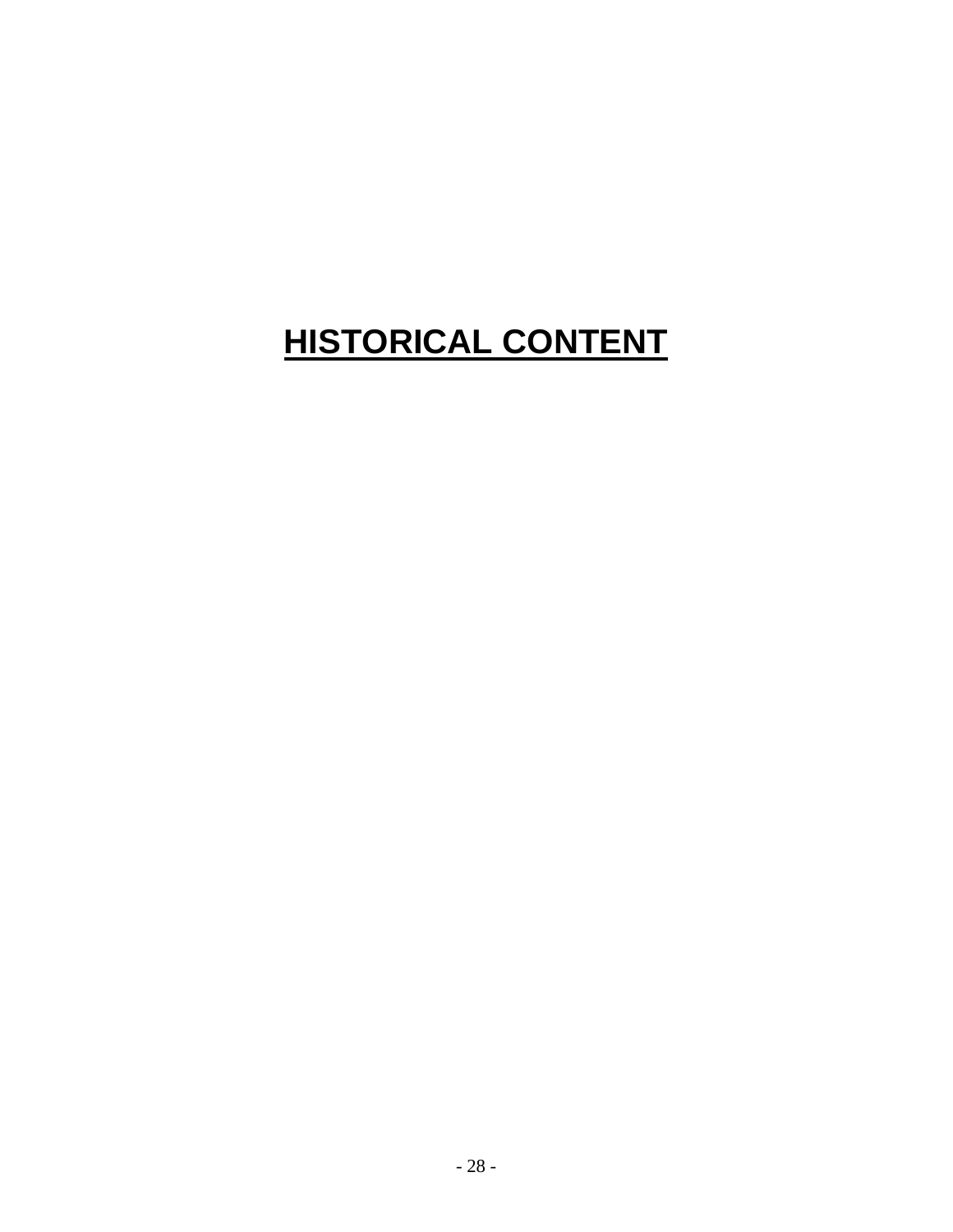## **ADVISORY COMMITTEE (HISTORICAL)**

1979 it was agreed to make use of the knowledge of past delegates on an advisory board.

Fall 1983 it was agreed to give Past Delegates financial support to attend Area Assemblies.

Fall 1985 it was agreed:

That Past Delegates continue to serve on Area Committee without a vote.

That Past Delegates not be reselected to a Chair.

- Spring 1988 it was agreed to seat the last two Past Area Delegates present moving from the last Most current to the next most current Past Delegate at the head table and allot them time to speak.
- Fall 1990 it was agreed to use the immediate Past Delegate and one other from any of our past delegates at future assemblies.
- Spring 1999 it was agreed that budget line items 120 and 140 include paying the expenses for up to 2 Past Delegates, who will be invited by the Area Chair.
- Fall 2005 it was agreed that the Archives Committee conduct, with the Area Archivist and the Area Advisor, an update of the Past Actions Document—to insure the applicability of any Past Actions, and to insure the historical position of certain Past Actions. This review will be conducted during the second year of each rotation.
- Spring 2006 it was agreed that Area 40 adopt the policy of having an ordered list of past Delegates for the Area 40 Chair to use to invite on a rotating basis to the Area Assemblies. All past Delegates, with the exception of the Area 40 Advisor, would be put on the list. The rotation would be the responsibility of the current Area Chair. The Area Advisor would be added to the list at the end of their two year rotation. Those past Delegates living outside Area 40 would be compensated for only those expenses incurred while in Area 40.
- Spring 2006 it was agreed that Area 40 sponsor and fund two Area 40 Workshops per year. The Area Advisor will serve as the Area 40 Workshop Chair/Coordinator. If an alternate workshop/chair coordinator is needed, it should also be a past Delegate. The Workshop Chair/Coordinator will be responsible for dividing the state into four quadrants and establish a schedule of four workshops over a two-year period, one in each quadrant. The workshops would normally occur between May and October. The local DCMs involved shall be consulted about time and place, and topics to be covered. The Area 40 budget shall have a line item for two workshops per year with the workshop schedule to begin in 2007. Usefulness and effectiveness are to be evaluated at the Fall 2008 Assembly

\_\_\_\_\_\_\_\_\_\_\_\_\_\_\_

Advisory Committee moved in entirety to Historical in 2020.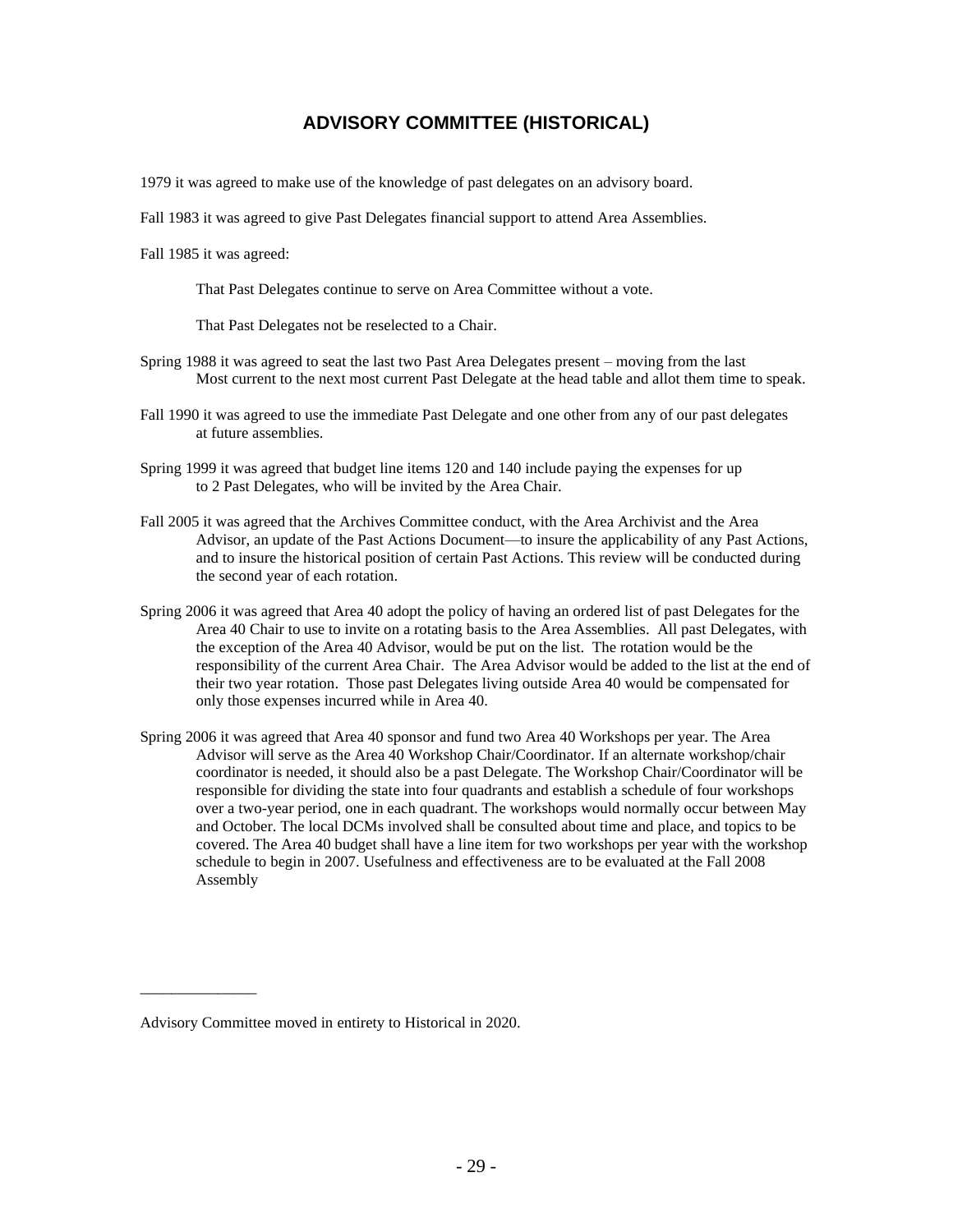## **AGENDA WRITING (AREA COMMITTEE) & MEETINGS (HISTORICAL)**

#### Fall 1985 it was agreed:

That DCM's meet with Area Chair 30-45 days prior to Assemblies to write the Assembly Agenda. This action to be funded by Area & Districts.

To use smaller town Round-ups or other functions, whenever possible for committee meetings to set agenda.

- Fall 1986 it was agreed to discontinue rotating Agenda Writing Meetings and hold future meetings in Lewistown.
- Spring 1988 it was agreed that the Agenda Writing Committee only has the right to write the Agenda.
- Spring 1993 it was agreed that the Area Committee and Alternate DCMs meet two months prior to the Assembly to write the Area agenda.

Spring 1996 it was agreed to discontinue Area 40 Agenda Writes.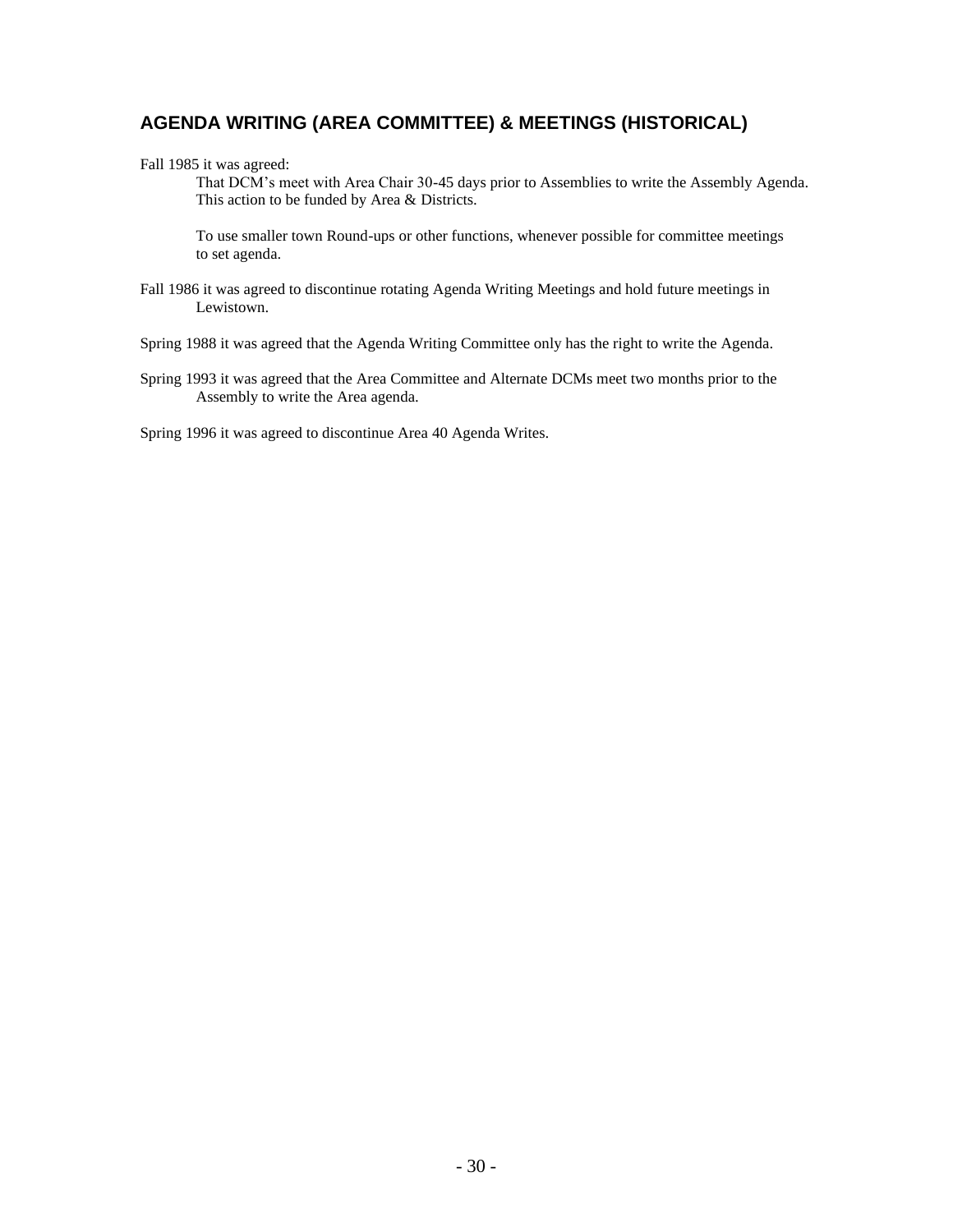## **ARCHIVES/STRUCTURE (HISTORICAL)**

- Fall 1983 it was agreed to add the establishment of an Archives Committee on the agenda for the Spring Assembly.
- Fall 1985 it was agreed to purchase a scrapbook for \$50.00 for the Archives Committee.

Spring 1989 it was agreed:

To create an additional position which will be known as Archivist to be responsible for our Archives marked material.

To have a report from the Archives Chair concerning the cost of maintaining the Archives material. Pro/Con to be printed in the Triangle.

- Fall 1989 it was agreed to allow the Archives to remain permanently in Missoula.
- Fall 1989 it was agreed:

To fund the Archives by voluntary contributions. This does not include the Archives Chair expenses which are covered by the Area Treasury.

- Fall 1993 it was agreed that all District Committee Members should be drawn from the hat. As they are drawn from the hat one at a time the respective DCM will be Placed on a standing Area Committee in the following order: 1-PI, 2-CPC, 3-GV, 4-Archives, 5-Corrections, 6-Treatment. Since there are six standing Committees and 16 districts, the first four would get three and the others two<sup>3</sup>.
- Spring 1994 it was agreed that the Area Chair appoint an Ad Hoc Committee to study the possibility of establishing a committee system to function in Area 40 along the lines of the structure of the General Service Conference.
- Fall 1995 it was agreed that the Grapevine/Policy & Admissions committee consider " Area 40 Comes of Age" as a starting point to help structure the committee system for Area 40.
- Spring 1996 it was agreed to adopt the Committee System Policies and Procedures as outlined.
- Spring 1997 it was agreed that Area 40 will assume costs for Area Archives storage at the Montana Bank Building in Missoula, MT for the terms of the lease. (3 year lease with renewable options)
- Spring 1999 it was agreed that Area 40 renew the lease for 3 years and 8 months, to have the lease expire on December 31, 2002, at the rental rate of \$200.00 per month.
- Fall 2000 it was agreed to take \$275.00 from the Area Operating balance to send the Area Archivist to Seattle, WA for an Archives convention.
- Fall 2001 it was agreed to the appointment of an Ad Hoc committee by the Area Chair to develop a Structure of a Remote Communities Committee at the Area level. The Ad Hoc committee will report back to the Spring 2002 Assembly with their recommendations for the following:
	- A. Will the R.C. Committee be a standing committee or a secondary assignment to an Existing committee?
	- B. If the Ad Hoc Committee recommends a separate committee, the Ad Hoc committee will make a recommendation as to a composition to that committee, i.e., DCM's, D.R.'s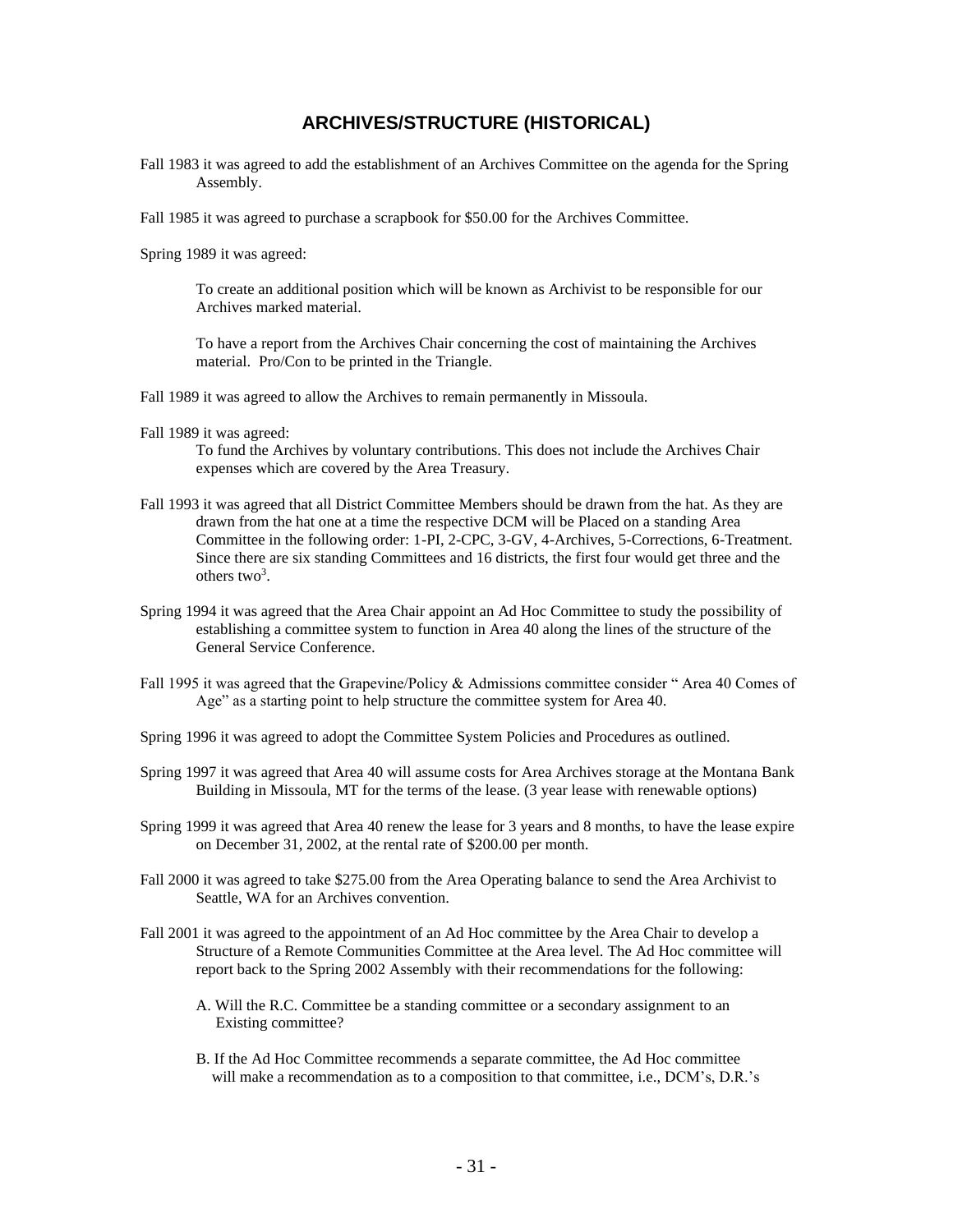## **ARCHIVES/STRUCTURE (HISTORICAL) cont.**

- C. If the Ad Hoc Committee recommends the R.C. committee as a secondary assignment, to which standing committee will it be assigned?
- D. The Ad Hoc Committee will submit for approval by the Assembly a list of duties and

responsibilities of the Remote Communities Committee for inclusion in the Area Policies and Procedures.

- E. That the Remote Communities Committee be assessed by itself for itself or its existing committee to determine its effectiveness after 2 years in existence.
- Fall 2001 it was agreed to the appointment of an Ad Hoc Committee by the Area Chair to set up guidelines For the Area Newsletter, The Triangle. The Ad Hoc Committee will include the past and present Triangle Editors. The Ad Hoc Committee will report back to the Area at the Spring 2002 Assembly with the proposed guidelines for approval by the Area.
- Fall 2003 it was agreed that Area 40 would pay up to a maximum of \$2000.00 out of the 2004 operating budget for a computer and software for the Area Archivist.
- Fall 2004 it was agreed to form an Ad Hoc committee appointed by the Area Chair to revise the Area 40 Committee System Policy and Procedures document. The committee to report to the Spring 2005 Area Assembly.
- Fall 2005 the Archives Committee conduct, with the Area Archivist and the Area Advisor, an update of the Past Actions Document—to insure the applicability of any Past Actions, and to insure the historical position of certain Past Actions. This review will be conducted during the second year of each rotation.
- Fall 2006 it was agreed that the Area 40 Archival Repository be moved to 38 Hibbard Way in Helena, MT, and that Area 40 assume responsibility for paying rent in the amount of \$300/month for this site.
- Fall 2007 it was agreed that:
	- a) Areas 40 fund the Area Archivist to attend the 2008 National Archives Workshop at Niagara Falls, NY. Funding not to exceed \$1,500.00.
	- b) the Area Chair appoint an Ad Hoc committee charged with studying the Pre-Assembly concept currently utilized in Area 40, and that the committee review the purpose of these events, the funding of these events, and the contribution they make to the informed group conscience of Area 40. A report from the Ad Hoc committee outlining the findings of the committee and suggestions for an Area policy should be given to the Archives/Structure committee no later than the Spring 2008 assembly so that the Archives/Structure Committee can bring forward any policy recommendations needed to guide future Area 40 Pre-Assemblies.
- Spring 2009 it was agreed that Area 40 fund the Archivist to attend the 2009 National AA Archives Workshop in Woodland Hills, CA (not to exceed \$1500) to make a bid that Area 40 host the 2011 National AA Archives Workshop.
- Fall 2009 it was agreed to budget \$500 per year to the Archivist for defraying the reasonable and proper expenses of the archivist for travel and display of Area Archives at AA functions (including district/regional events) within Area 40, excluding Area Round Ups, which by past action are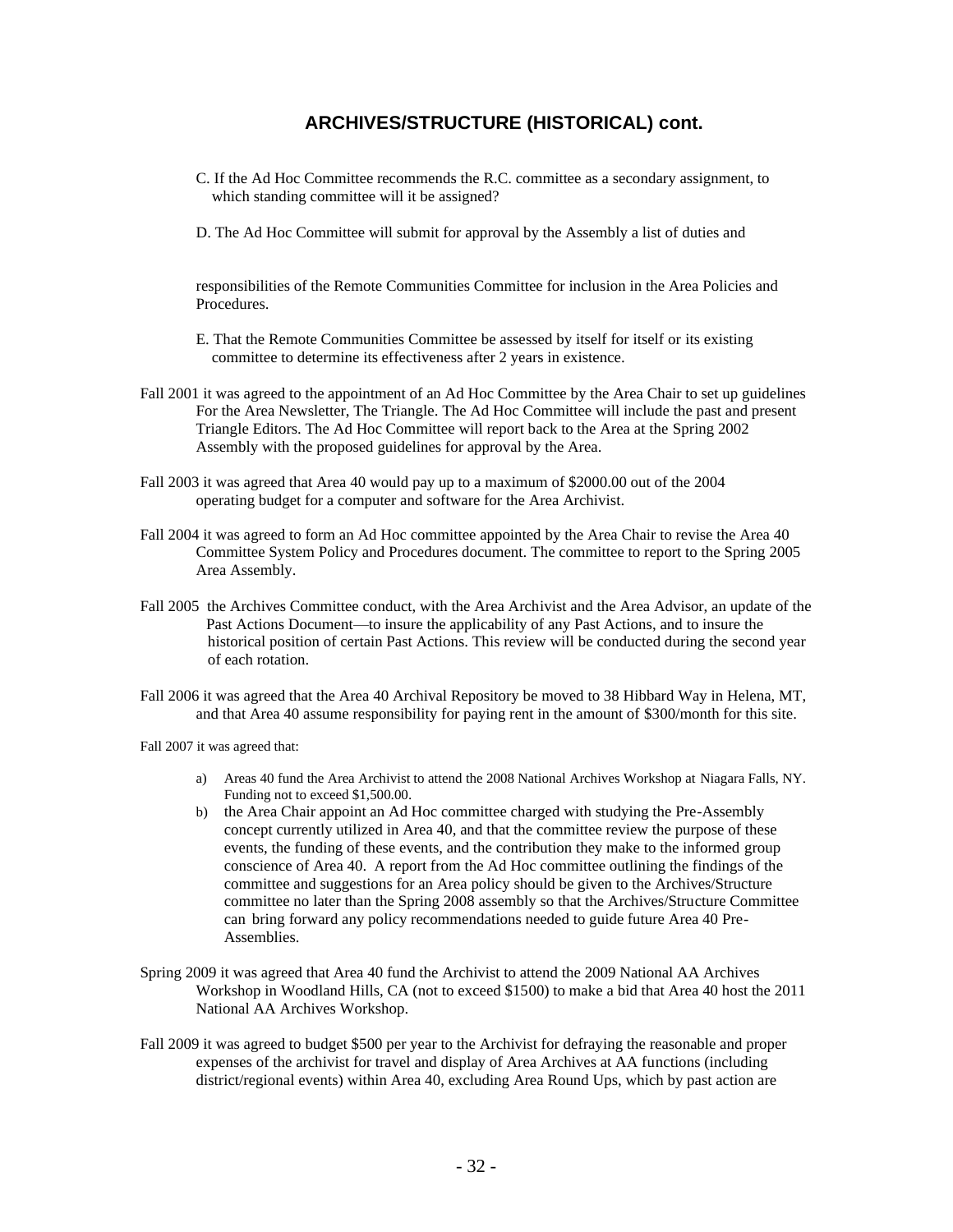intended to be self‐supporting. Fulfillment of requests is limited to availability of funds and the archivist.

Spring 2010 it was agreed:

- a) that, providing that the event is self supporting, and after passing seed money on to the next workshop site, that Area 40 be reimbursed everything above the \$1500 seed money from this  $event<sup>1</sup>$ .
- b) to form an ad hoc committee to develop a qualifications section, similar to that in the A.A. Service Manual, for each Area Service position, proposed qualifications to be considered at the Fall 2010 Area Assembly for inclusion in the Area 40 Policy and Procedures.
- c) to eliminate the Lending Library (audio and video cassettes) currently Maintained by the Area
- d) the Area 40 Archivist accept an invitation to display our Area 40 Archives at the 20th annual NAI-AA Convention in Las Vegas, NV September 9th, 2010. This trip is funded by the NAI-AA Convention.
- Fall 2013 it was agreed that the Archives Committee will explore possible solutions to the problem of some Area Committees not having all of their appointed members present at the Area Assembly and available to participate in the decision-making process of the committee. The Archives Committee will then report back to the Spring 2014 Assembly.
- Fall 2015 it was agreed that we modify page 30 of the Area 40 Policy and Procedure Manual to allow for a 5 minute report by the Area Chair.
- Fall 2018 it was agreed to request that the Area Archivist update the Area 40 map to adjust the district border lines to better reflect meetings represented in each district

\_\_\_\_\_\_\_\_\_\_\_\_\_\_\_\_ <sup>1</sup>Refers to 15<sup>th</sup> National AA Archives Workshop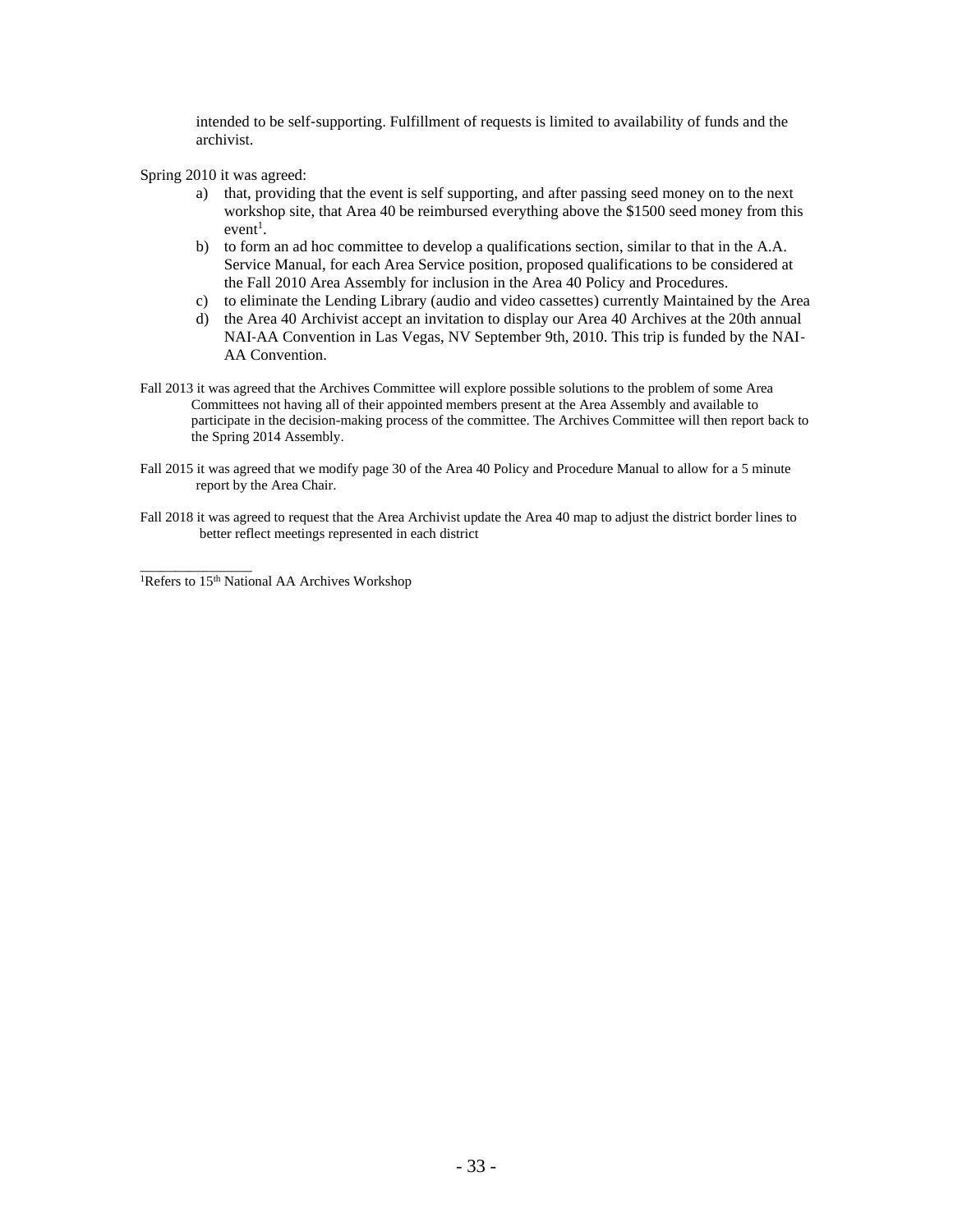## **STRUCTURE (HISTORICAL)**

- Fall 1993 it was agreed that all District Members should be drawn from the hat. As they are drawn from the hat, one at a time, the respective DCM would be placed on a standing Area Committee in the following order: 1-PI, 2-CPC, 3-GV, 4-Archives, 5-Corrections, 6-Treatment. Since there are six standing committees and sixteen districts, the first four would get three and the others two.
- Spring 2003 it was agreed that the words "including elections" be added to the Fall 2000 past action concerning quorums. (*see Assemblies and Elections sections*)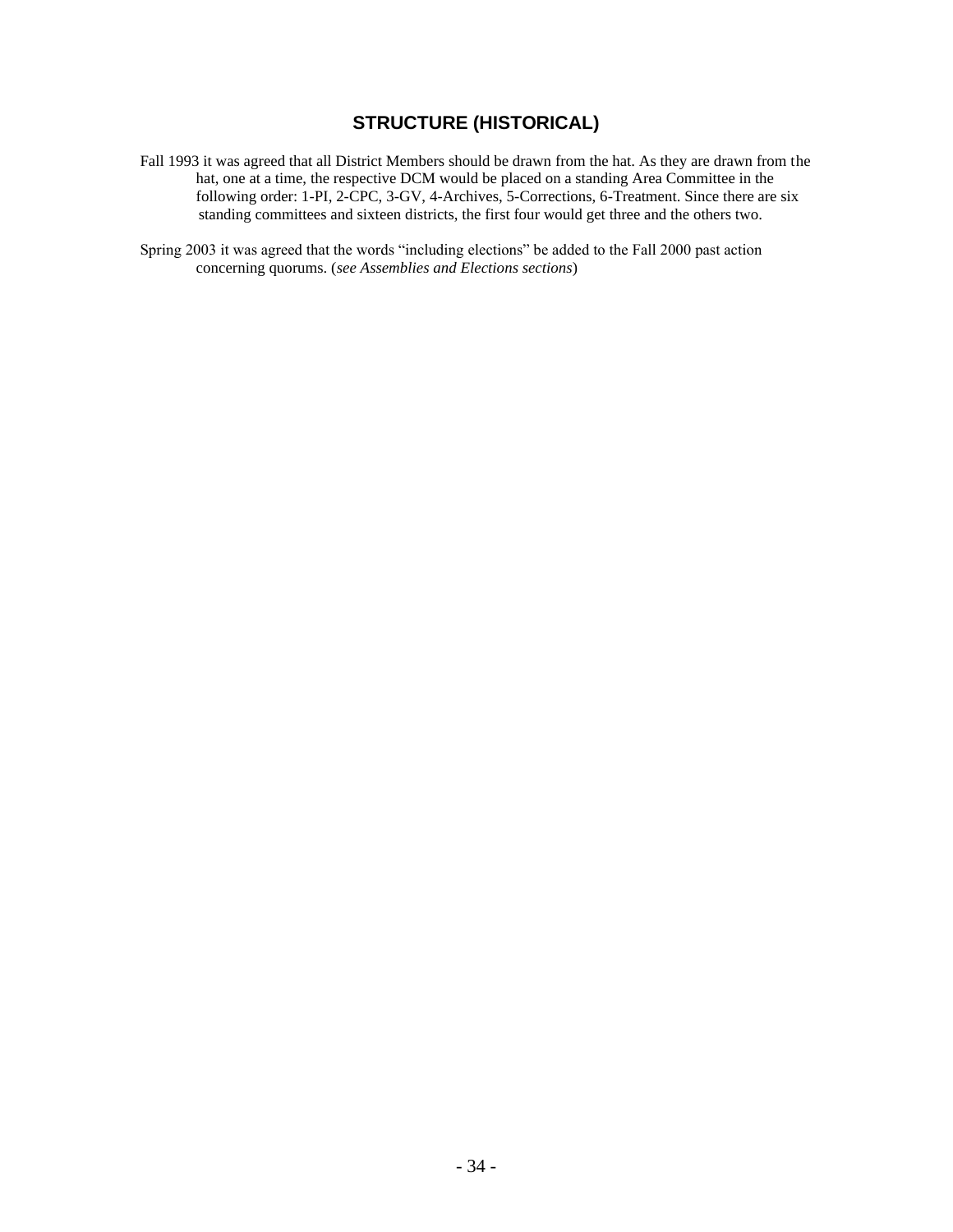## **AREA CHAIR (HISTORICAL)**

- Spring 1972 it was agreed that the Past Delegate automatically become Chairman of the State Service Committee for a two-year period at the end of his term as A.A. Delegate.
- Fall 1975 it was agreed to have the State Chairman elected instead of Past Delegates serving in that position.
- Spring 1985 it was agreed to appoint a committee to study responsibilities and funding of the Area Chair.1
- Spring 1987 it was agreed to appoint an Ad Hoc Committee to review splitting the Alternate Delegate/ Chair position.2
- Spring 1994 it was agreed that the Area Chair appoint an Ad Hoc committee to study the possibility of establishing a committee system to function in Area 40 along the lines of the structure of the General Service Conference.
- Spring 1995 it was agreed that the Area Chair appoint an Ad Hoc committee to develop a policy and procedure for the Area 40 computer equipment, plus present the Finance Committee with a detailed cost analysis by the Agenda Write in July of 1995.
- Fall 2015 it was agreed to modify the page 30 of the Policy and Procedure Manual to allow for a 5 minute report by the Area Chair.
- Spring 2016 it was agreed to define the scope of the Inventory Ad Hoc Committee as follows:
	- plan and facilitate Area 40 Inventory
	- collect and report results
	- suggest items to be discussed or considered
- Spring 2016 it was agreed that the Area Chair appoint an ad hoc committee to find another venue for the fall 2017 Assembly and report back to the Fall 2016 Assembly
- Fall 2016 it was agreed that the Area Chair appoint an ad hoc committee to review the committee assignment, selection and replacement process, and report back to the Archives Committee for the Spring 2017 Assembly.
- Fall 2018 it was agreed to have the Area Chair appoint an ad-hoc committee for the purpose of finding a cost effective solution for the Area 40 Hotline. The ad-hoc committee will provide their report prior to February 1st, 2019 to the Area Chair for inclusion as background material to groups.

\_\_\_\_\_\_\_\_\_\_\_\_\_\_\_\_\_\_\_\_\_\_\_\_\_\_\_\_\_\_\_\_\_\_\_\_\_\_\_\_\_

<sup>1</sup>One time only, for this assembly (Fall 1994)

<sup>2</sup> One time only, for this assembly (Fall 1994)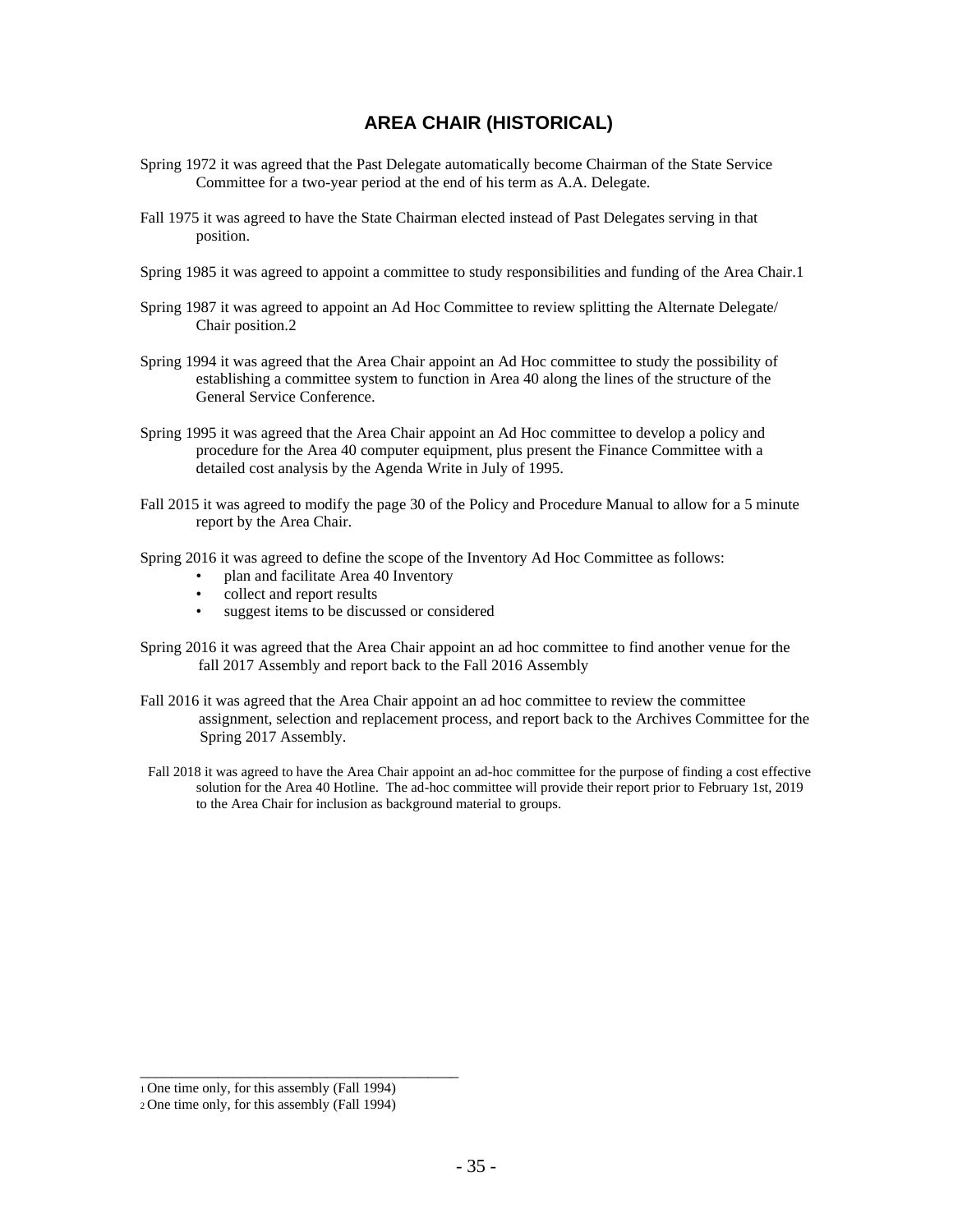## **AREA DELEGATE (HISTORICAL)**

Fall 1975 it was agreed to continue to allow the Delegate \$250.00 per year for expenses.

- Spring 1987 it was agreed to ask the Delegate to vote for "Group Conscience" vote instead of GSO staff making all decisions<sup>1</sup>.
- Spring 2006 it was agreed that we increase our contribution (line item 310) from \$2,699.00 to \$4,900.00 again this year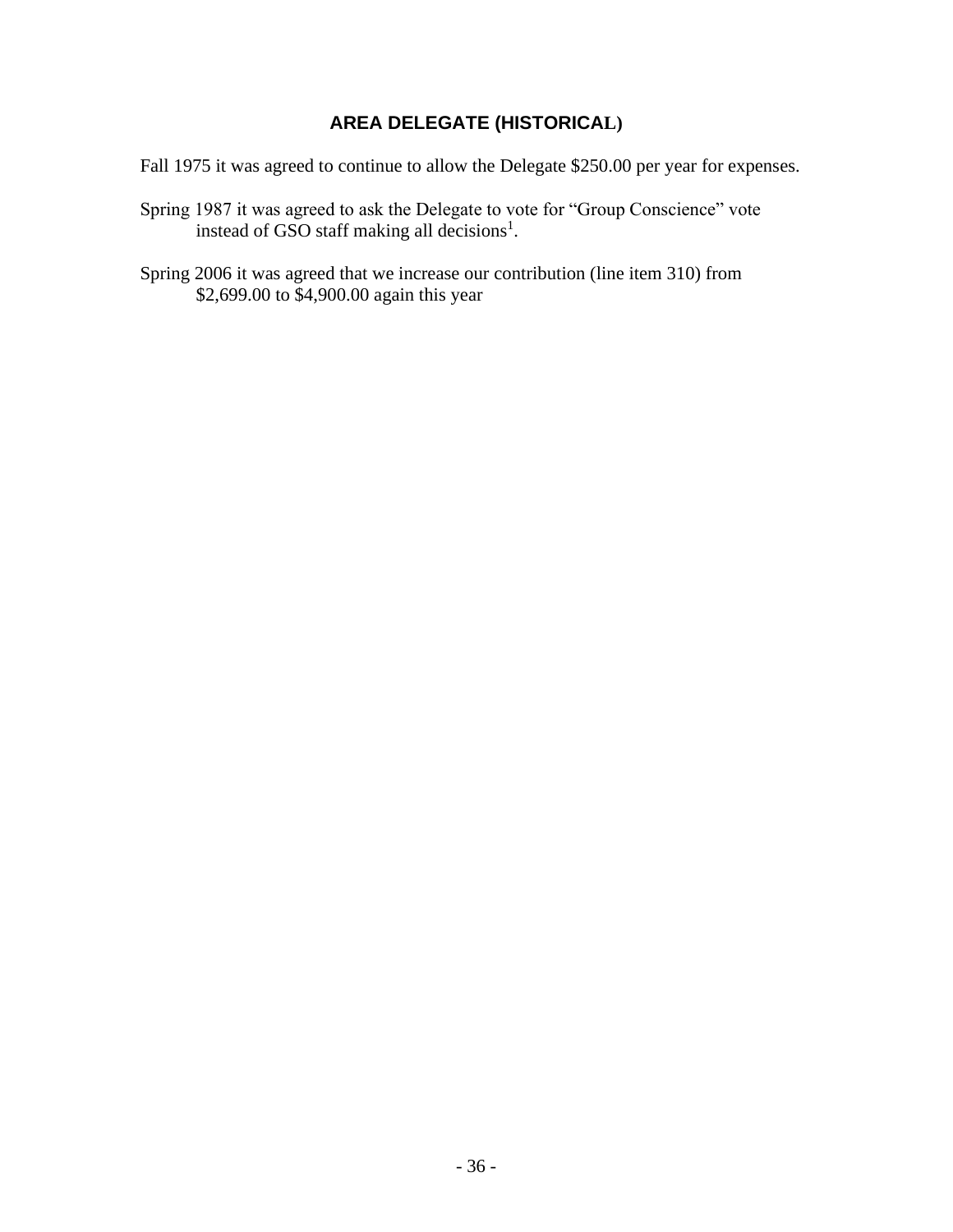## **AREA SECRETARY/TREASURER (HISTORICAL)**

Spring 1972 it was agreed that if the Conference group did not pick up the expense of the State Secretary to attend the conference, state funds could be utilized to cover hotels, meals, conference fee and mileage.

Fall 1975 it was agreed to continue to allow the Delegate to appoint a State Secretary.

Spring 1991 it was agreed to split the secretary/treasurer position into two positions.

.

## **AREA SECRETARY (HISTORICAL)**

- Spring 1991 it was agreed: To elect the Area Secretary in the fall, with a minimum of four years of sobriety for the secretary's position. To be put in the Triangle. That a committee be appointed by the Area Chairman to come up with a list of duties and requirements
- Spring 1992 it was agreed that the Area 40 Secretary produce a database report of group information for each group in Area 40 to be distributed to each area committee member at each assembly and updated at each assembly
- Fall 1995 it was agreed that Area 40 will pay for and provide a computer for each of the following positions: Area Secretary, Triangle Editor, and Area Treasurer. If the office holders do not need a computer to be provided, the Area will pay for and provide the necessary software to upgrade the personal computers of the office holders to be able to fulfill the duties of their positions. If the office holder does not want to use a computer, it will not be required. ALL equipment and software shall be returned to the Area after the terms of office are completed. It will not be a requirement to own a computer to hold any of these positions. It will not be a requirement to be "computer literate" to hold any of these positions.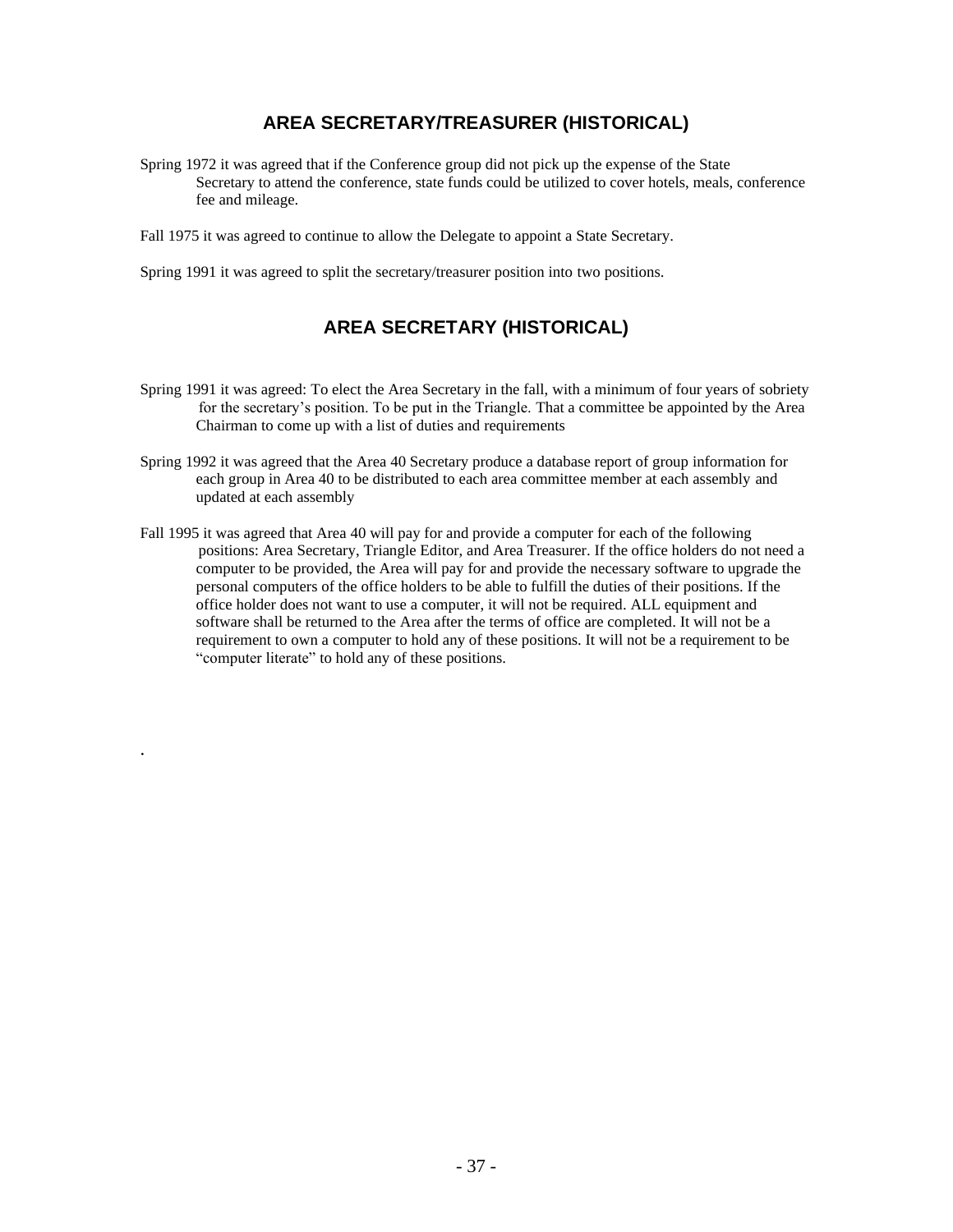#### **AREA TREASURER/FINANCES (HISTORICAL)**

- Spring 1972 it was agreed that the names of three A.A. members be put on the signature card at the bank for the Montana Allied A.A. Groups' checking account, with two signatures required on each check.
- 1977 it was agreed:

To fund the Public Information, Institutions and Hospital Committees each up to \$100.00 from the State Treasury.

To include with the minutes a list of all donations from groups and loners and indicate amounts paid during the year.

- 1978 it was agreed to allow State Officers and D.C.M.'s \$150.00 each to attend the Regional forum in Sioux Falls. This amount to be paid from the Montana Allied Groups funds.<sup>1</sup>
- Spring 1980 it was agreed:

To fund the Secretary/ Treasurer for expenses to attend the Regional Conference.<sup>2</sup>

To pay  $\frac{1}{2}$  of the Delegates expenses to the World Conference.<sup>3</sup>

Fall 1980 it was agreed:

To not charge admission for the Assemblies but to continue passing the hat.

To continue funding each active Chairman up to \$100.00.

To fund all State Committee Chairmen and D.C.M.'s \$100.00 each for expenses for the 1981 Forum

Fall 1981 it was agreed to increase expenses of the Area Committee Chairmen from \$100.00 to \$200.00 per year.

Spring 1982 it was agreed to allow the Correctional Institutions Chairman \$250.00 for literature.

- Spring 1983 it was agreed to continue with \$100.00 for expenses for each Committee Chairman.
- Fall 1983 it was agreed to allow Committee chairmen \$50.00 for expenses for attending Area Assemblies.
- Fall 1984 it was agreed that all Committee Members receive \$100.00 for Assembly expenses.
- Fall 1985 it was agreed to continue giving the Committee Chairmen \$100.00 for expenses to travel to Area Assembly.

Spring 1987 it was agreed:

To appoint a committee to study the possible purchase of a computer for the Secretary/ Treasurer.

To not invite our Regional Trustee to the Spring Assembly due to the cost.

\_\_\_\_\_\_\_\_\_\_\_\_\_\_\_\_\_\_\_\_\_\_\_\_\_\_\_\_\_\_\_\_\_\_\_\_\_\_\_\_\_\_\_\_\_\_\_\_\_\_\_ <sup>1</sup>Motion applied to this (1978) Regional Forum only, one time motion.

<sup>2</sup>See Spring 1990(Area Secretary/ Treasurer)

<sup>3</sup> Motion applied to the 1980 Conference only, one time motion.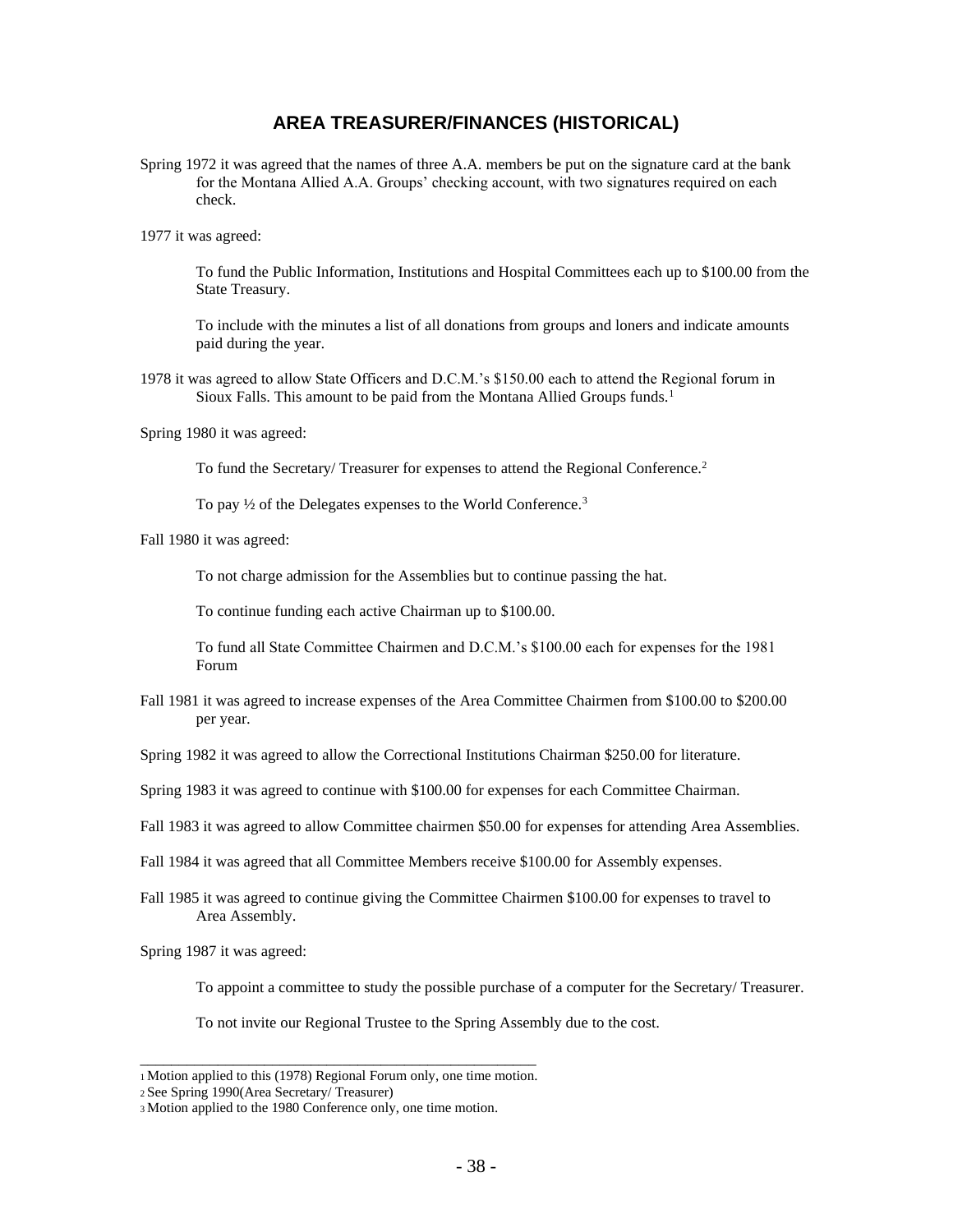## **AREA TREASURER/FINANCES (HISTORICAL) (CONT.)**

Spring 1988 it was agreed:

To establish a new committee to study the possibility of the Area Purchasing a computer.

That Area Committee Members receive actual travel expenses with a ceiling of \$100.00.

To establish a committee to study travel expenses and costs of Area Committee.

Fall 1988 it was agreed:

To approach the Flathead Valley Intergroup and request funding of \$1200.00 for purchase of a computer using funds garnered from an Area Round-up, however if Flathead Valley Intergroup refuses the request. The purchase of the computer, as advised by the Computer Committee, be made as soon as funds are available.

That Area Committee Members and any ad hoc committee chairman, who is not reimbursed in capacity of G.S.R. or D.C.M., be reimbursed for actual spent monies of food, gas, and lodging.

To send a contribution of \$125.00 for expenses of the Regional Newsletter.

To have the Delegate, Chairman and Secretary/ Treasurer develop a budget based on past expenses and income.

Spring 1989 it was agreed:

That a prudent reserve be established and expenditures be stopped when that amount is reached.

To accept the budget as proposed by the Area Budget Committee providing we never allow the Area Treasury to go below \$1000.00.

That until funds are available for computer purchase, contributions from groups, districts and individuals be accepted.

To observe the 7th Tradition for the Computer fund.

Spring 1990 it was agreed:

To approve the proposed budget.

To not fund the Area Secretary/Treasurer to the Regional Conferences and Forums.

Fall 1990 it was agreed;

To approve the budget at \$12,386.

To adopt the 75% Prudent Reserve figure and the 55% Operating Reserve figure.

Spring 1991 it was agreed:

To appoint a committee be the Area Chairman to get bids on a computer.

To table a motion that the computer be paid for out of the Prudent Reserve and not the Treasury.

Spring 1991 it was agreed to split the secretary/treasurer position into two positions.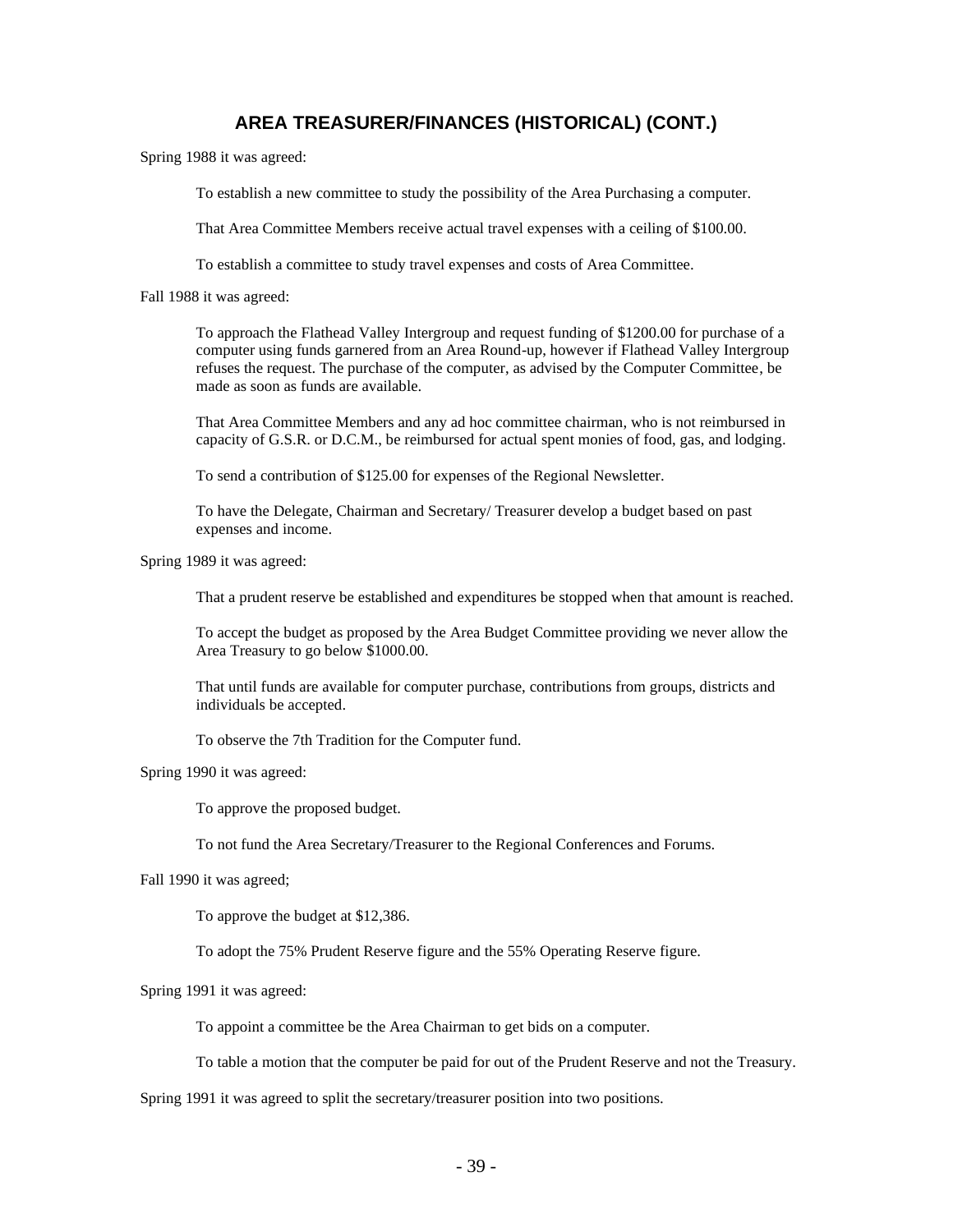## **AREA TREASURER/FINANCES (HISTORICAL) (CONT.)**

Spring 1991 it was agreed:

To elect the treasurer position in the fall.

That a committee be appointed by the Area Chairman come up with a list of duties and requirements with a minimum of five years of sobriety for the Treasurer's position. To be put in the Triangle.

Fall 1991 it was agreed:

To buy a computer using recommendation #3 submitted by the committee.

To purchase the computer out of the general fund.

To approve the revised 1992 budget and proposed.

Fall 1992 it was agreed that the proposed area budget of \$14,711 be accepted.

Fall 1993 it was agreed:

.

That the authorized expenditures for the spring and Fall Assemblies (accounts 120 and 140) include paying the expenses for four past delegates. This does not include the immediate past delegate those expenses to the Area Assembly are already paid by the area.

To increase the 1994 budget by 10% over the 1993 budget.

That the funding for the Delegate and Chair to attend the Regional forum (account 220) be eliminated for 1994 only, as there is no forum and that amount be added to the budget for the Regional Conference.

That the budget for the Delegate's travel to the Intergroup conference (account 330) be eliminated and the ¼ of that amount be added to the payment to GSO for the cost of the Conference (account 310) and that ¼ of that amount be added to the Delegate's expenses for the New York Conference (account 320) and that the other ½ be added to the Delegate's non-travel expense (account 350).

Spring 1994 it was agreed that authority be given to upgrade the computer used by the Area Secretary, expending up to \$800.00, plus trade-in of existing obsolete or unused equipment.

- Spring 1994 it was agreed that the Area Chair appoint an Ad Committee to develop a policy and procedure for the Area 40 computer equipment, plus present the finance Committee with a detailed cost analysis by the agenda write in July of 1995.
- Spring 1994 it was agreed that the Area Chair appoint an Ad Committee to develop a policy and procedure for the Area 40 computer equipment, plus present the finance Committee with a detailed cost analysis by the agenda write in July of 1995.

Fall 1994 it was agreed to approve the proposed 1995 budget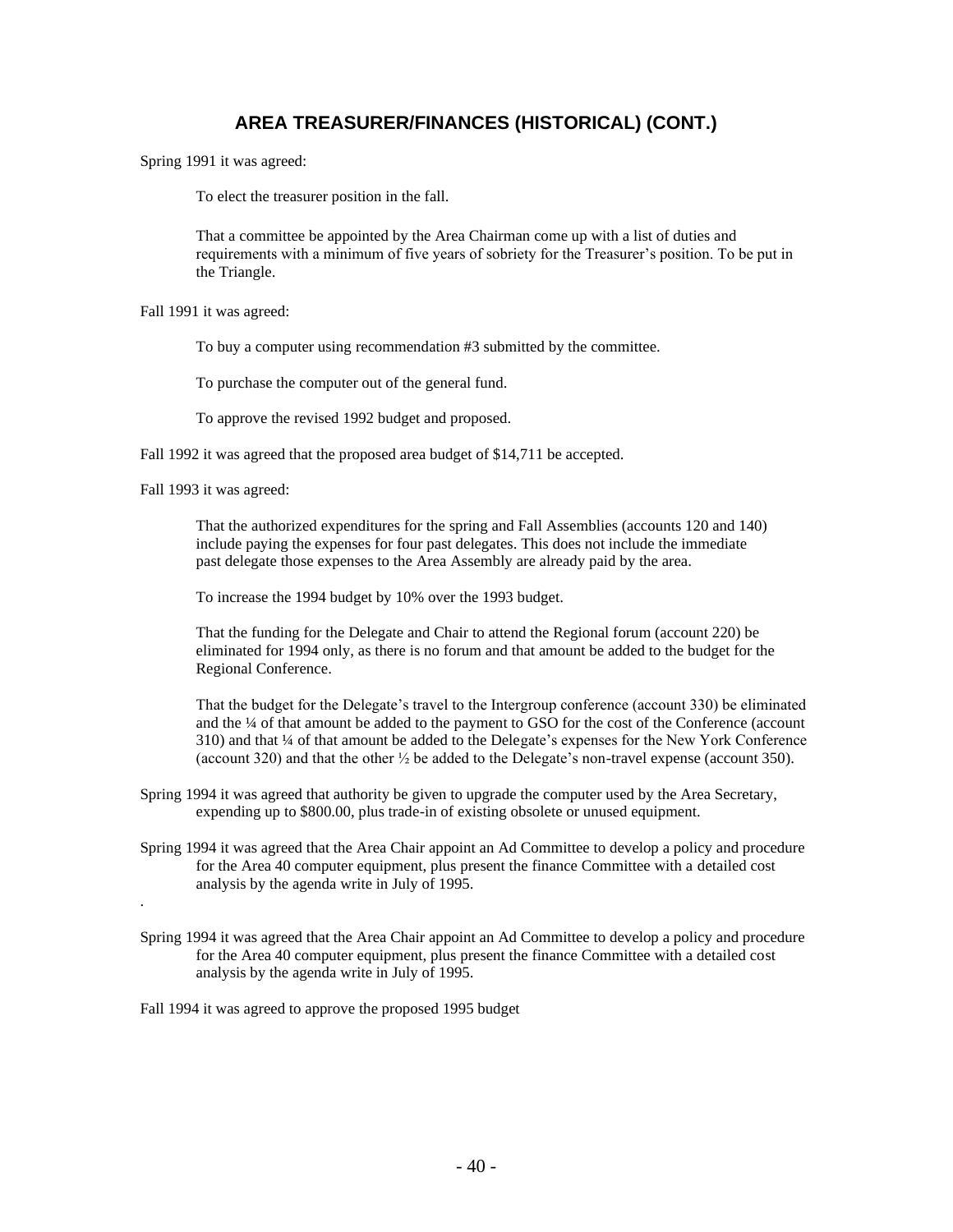## **AREA TREASURER/FINANCES (HISTORICAL) (CONT.)**

- Spring 1995 it was agreed to authorize payment of two (2) cents per mile for members of the area: Delegate, Area Officers and standing committee chairs for all Area service travel, other than Lewistown, expenses. The estimated cost is approximately \$400.00 per year.
- Fall 1995 it was agreed that Area 40 will pay for and provide a computer for each of the following positions; Area Secretary, Triangle Editor, and Area Treasurer. If the office holders do not need a computer to be provided, the Area will pay for and provide the necessary software to upgrade the personal computers of the office holders to be able to fulfill the duties of their positions. If the office holder does not want to use a computer, it will not be required. ALL equipment and software shall be returned to the area after the terms of office are completed. It will not be a requirement to own a computer to hold any of these positions. It will not be a requirement to be "computer literate" to hold any of these positions.
- Fall 1995 it was agreed to accept the 1996 budget as proposed by the Finance Committee and amended.

Fall 1997 it was agreed that Area 40 accept the 1998 proposed budget as is on page 3 of the Financial report.

Spring 1999 it was agreed;

That all background information for the GSC agenda items be mailed to each district that requests it, at the Area's expense. Requests for this material must be received by the Delegate by Jan. 1st.

Fall 1999 it was agreed:

That Area 40 pay the expenses for one Area Committee Chair to attend the Special Forum in Window Rock, AZ. (Area PI Chair attended the Special Forum)

That Area 40 approve an amended budget showing three possible computer purchases (Treasurer, Secretary, Delegate). Expense is approximately \$1500.00 per purchase.

- Fall 2000 it was agreed to accept the budget for 2001 as proposed by the Finance Committee.
- Fall 2001 it was agreed that a prudent reserve be comprised of  $\frac{1}{2}$  the current year's annual budget. That we allow for a 3-year period to accumulate these funds as follows: 2002 having 4 months operating expenses; 2003 having 5 months expenses; and 2004 having a cap of 6 months operating expenses.
- Fall 2001 it was agreed to approve the Area 40 proposed budget as printed with 2 corrections: Line 310 changed to \$1548.80 and Line 410 changed to \$760.00 bringing the total budget to \$19,138.80.
- Fall 2001 it was agreed that the annual 10% increase to Line 310—Delegate Expenses—be frozen until the Prudent Reserve is built to full capacity. This is projected to happen in 2004.
- Fall 2001 it was agreed to fund the Treatment Chair to the Bridging the Gap Conference in Denver in October 2001.
- Fall 2002 it was agreed to adopt the Area 40 2003 Proposed Budget as is.
- Fall 2002 it was agreed that Area 40 reinstate the annual 10% increase in Line 310—Delegate Expense in the budget year 2003.
- Fall 2003 it was agreed that Area 40 would pay up to a maximum of \$2000.00 out of the operating budget for a computer and software for the Area Archivist.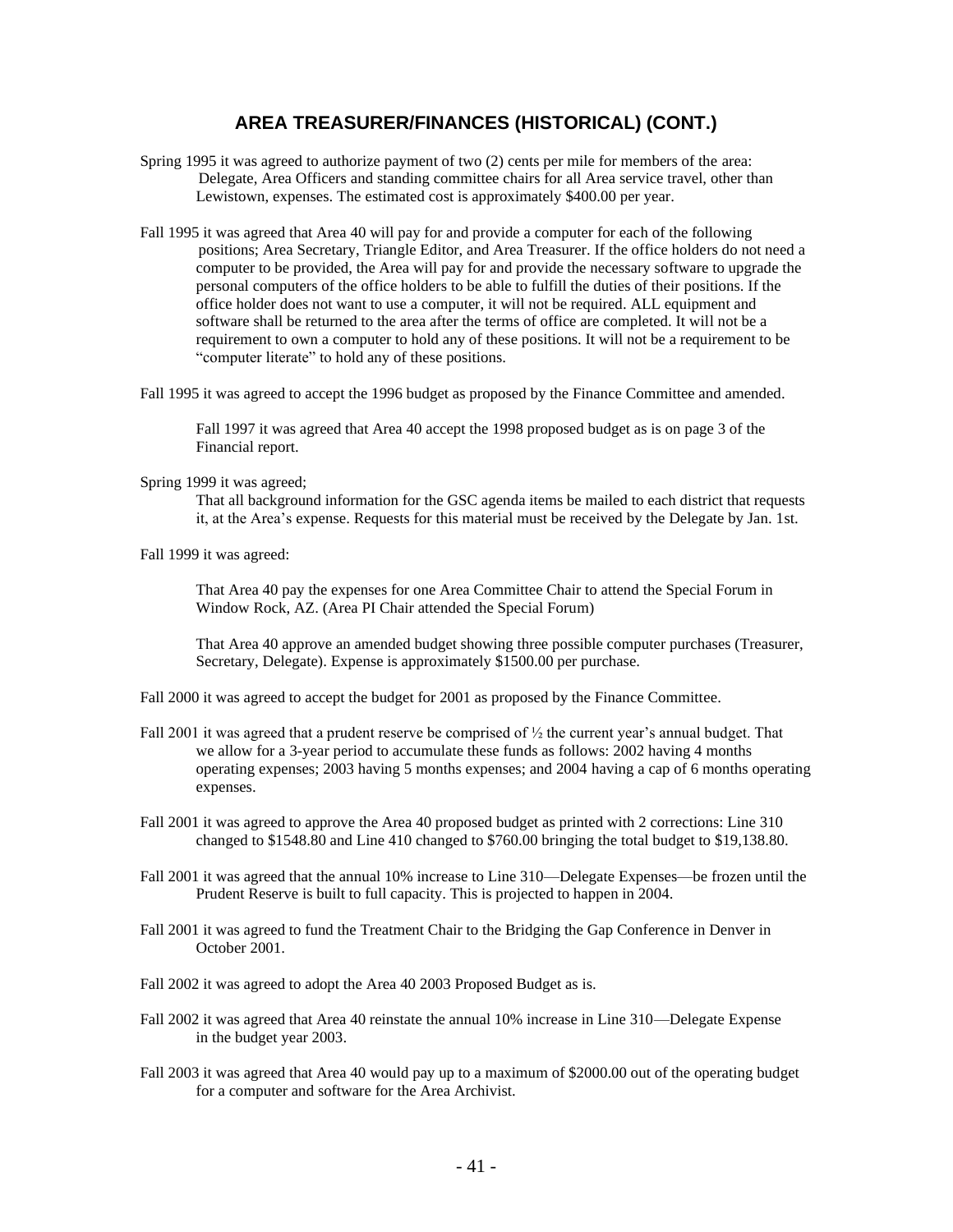- Fall 2004 it was agreed to adopt the Area 40 2005 proposed budget and to incorporate those actions as approved by the Area Assembly.
- Fall 2004 it was agreed to increase the delegate reimbursement expenses to GSO by 20% annually until fully funded and at the same time pays 100% reimbursement to GSO for the year 2005.
- Spring 2006 it was agreed that Area 40 sponsor and fund two Area 40 Workshops per year. The Area Advisor will serve as the Area 40 Workshop Chair/Coordinator. If an alternate workshop/chair coordinator is needed, it should also be a past Delegate. The Workshop Chair/Coordinator will be responsible for dividing the state into four quadrants and establish a schedule of four workshops over a two-year period, one in each quadrant. The workshops would normally occur between May and October. The local DCMs involved shall be consulted about time and place, and topics to be covered. The Area 40 budget shall have a line item for two workshops per year with the workshop schedule to begin in 2007. Usefulness and effectiveness is to be evaluated at the Fall 2008 Assembly.
- Fall 2006 it was agreed that:
	- a) the Area 40 Archival Repository be moved to 38 Hibbard Way in Helena, MT, and that Area 40 assume responsibility for paying rent in the amount of \$300/month for this site.
	- b) Area 40 adopt the 2007 proposed budget.
- Fall 2006 it was agreed that:

Area 40 file form 990S beginning with the year 2007.

- Spring 2007 it was agreed that Area 40 implement as soon as possible an Area 40 800 number, utilizing the services and contract from Answer Net. Contract to be a month-to-month agreement, with a maximum possible expenditure of \$1,000.00 per month to Area 40. The Area 40 Public Information Chair will make reports regarding utilization and expense at each Area Assembly.
- Fall 2007 it was agreed that the proposed 2008 budget be accepted.
- Fall 2008 it was agreed;
	- a) to adopt the 2009 proposed budget.
	- b) that Area 40 pay the 800-number bill as soon as possible.
- Spring 2009 it was agreed that Area 40 fund the Archivist to attend the 2009 National AA Archives Workshop in Woodland Hills, CA (not to exceed \$1500) to make a bid that Area 40 host the 2011 National AA Archives Workshop.
- Fall 2009 it was agreed to adopt the proposed 2010 budget.
- Fall 2009 it was agreed to budget \$500 per year to the Archivist for defraying the reasonable and proper expenses of the archivist for travel and display of Area Archives at AA functions (including district/regional events) within Area 40, excluding Area Round Ups, which by past action are intended to be self-supporting. Fulfillment of requests is limited to availability of funds and the archivist.
- Spring 2010 it was agreed that, providing that the event is self supporting, and after passing seed money on to the next workshop site, that Area 40 be reimbursed everything above the \$1500 seed money from this event<sup>4</sup>.
- Spring 2010 it was agreed The Area 40 PI chair will forward the itemized bill received from Answer Net to the Area 40 treasurer for payment up to the amount of \$250.00 a month. In the event the monthly itemized total amount is over \$250.00 the Area 40 PI chair will bill each district on a prorated basis. (Example: If the total bill is \$300.00 and district 11 has 30% of the billable calls that month they would owe \$15.00, ((\$300 ‐  $$250.00$ ) \* .3 = \$15.00).
- Fall 2013 it was agreed to approve 2014 budget of \$31,140.00.

Fall 2014 it was agreed to approve the 2015 Budget of \$32, 210.00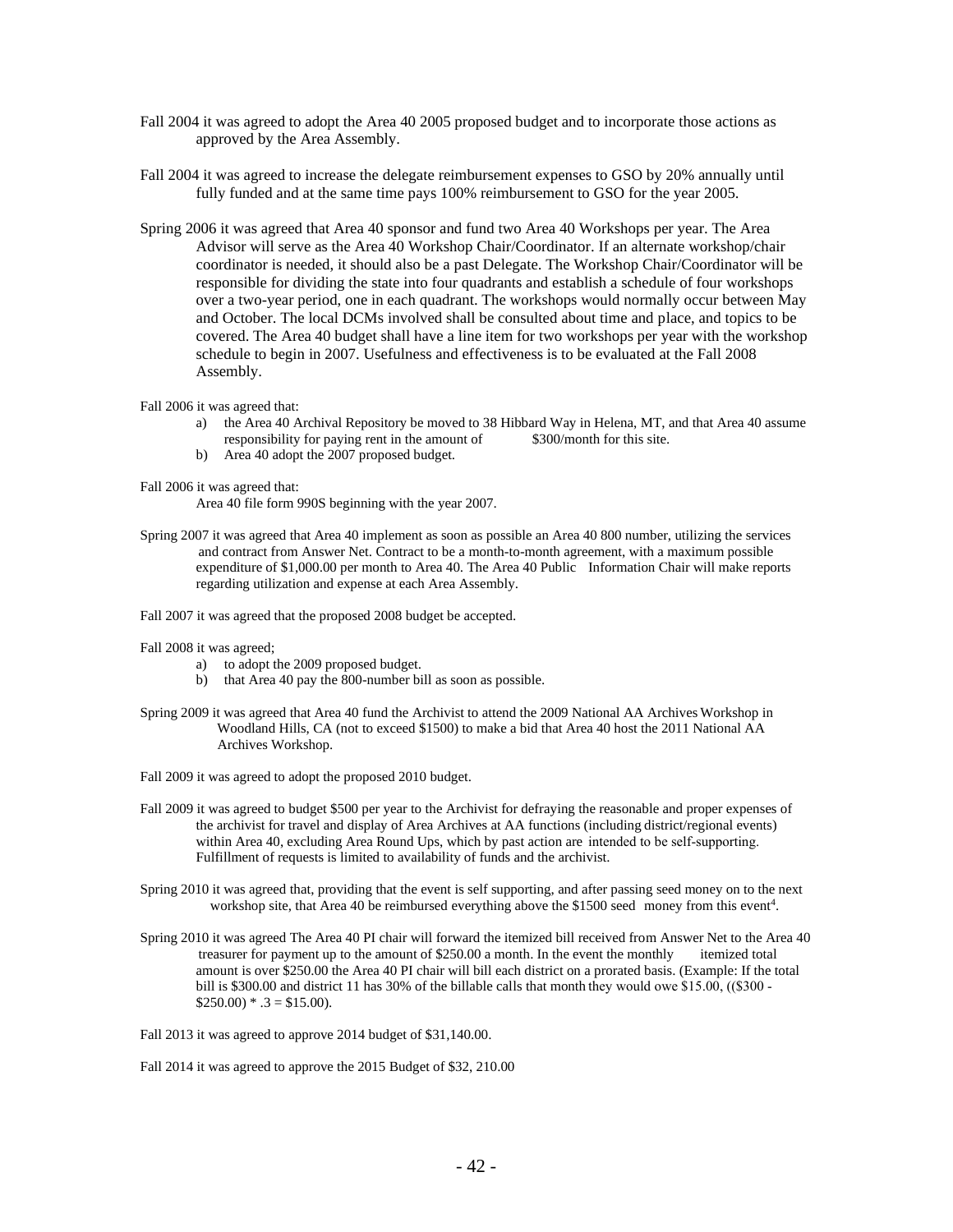Fall 2014 it was agreed that Area 40 will implement a toll free number, utilizing the services of a reliable answering service.

Fall 2015 is was agreed to approve the 2016 Budget of \$ 30,210.00

Fall 2016 it was agreed to approve the 2017 Budget in the amount of \$34,930.

- Spring 2017 it was agreed to send the Treatment Chair to the annual Bridging the Gap workshop in Minneapolis/St. Paul on September 8-10, with airfare/hotels/meals not to exceed \$1500.00
- Fall 2017 it was agreed to approve the 2018 Budget
- Fall 2017 it was agreed to fund the Treatment Chair to the annual Bridging the Gap workshop in Minneapolis,/St. Paul on September 8-10, 2017, with airfare/hotels/meals not to exceed \$1500.00
- Fall 2018 it was agreed to approve the 2019 budget
- Spring 2019 it was agreed that Area 40 provide funds up to \$2500.00 for a "Friends of AA" Trip by two of our Class A Trustees. Nancy McCarthy and Christine Carpenter. This trip will train our Professionals about AA. Class A Trustees are not bound by Anonymity. So we will be able to have them speak with the media and have open discussion with our Professionals. With approval this trip will be in planned in September of 2019.
- Spring 2019 it was agreed that we fund the Correction Chair to attend National Correction Conference November 1-3, 2019 in Houston, Texas with total expenses not to exceed \$1500.

\_\_\_\_\_\_\_\_\_\_\_\_\_\_\_\_\_\_

<sup>4</sup> Refers to 15th National AA Archives Workshop 2011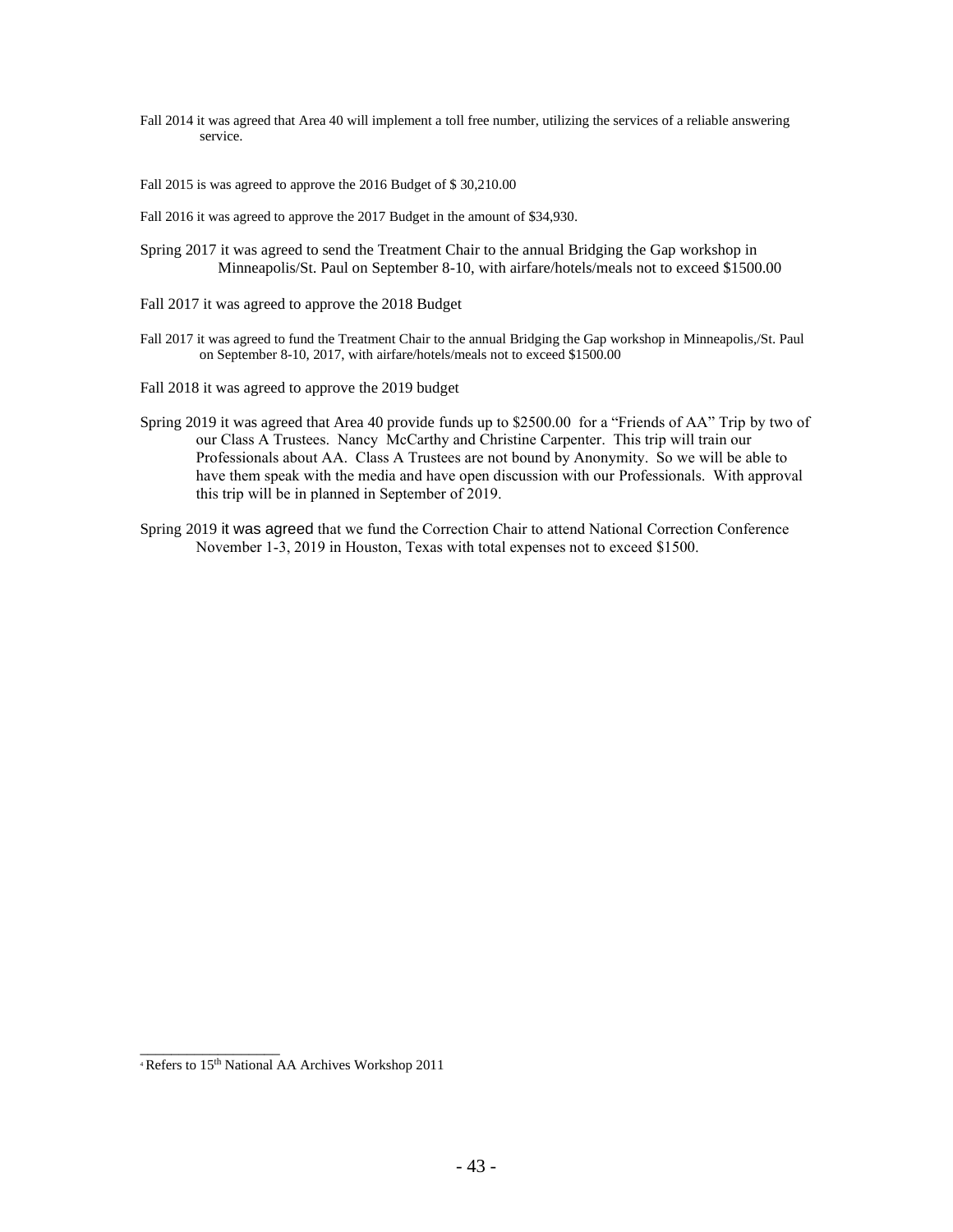## **ASSEMBLAGES (CONTENT AND PROCEDURES) (HISTORICAL)**

Spring 1973 it was agreed that Saturday afternoon between 3:00 and 5:00 PM be designated as the time for the State Business meeting at future conferences. The State Service Committee will meet at 1: 00 PM Saturday afternoon.

Spring 1975 it was agreed to hold a central State Business meeting in Lewistown.

Fall 1975 it was agreed to hold a state business meeting once a year about 30 days before the Fall Conf.

1976 it was agreed:

To send copies of all minutes and financial reports of the committees and main body to be distributed to all DCM's so they in turn could be passed on the groups.

To hold a business meeting in June of each year.

- 1979 it was agreed to hold Assemblies twice each year in Lewistown each September and April in rotating locations.
- Fall 1982 it was agreed to hold all Assemblies in Lewistown.
- Spring 1983 it was agreed:

To have meeting of the standing committees during Assembly.

To discuss expanding the Assemblies to two days in the Fall.

Fall 1983 it was agreed to expand the Area Assemblies to a day and a half.

Fall 1984 it was agreed to allow two hours for lunch and continue until 5:00 PM on Saturday.<sup>7</sup>

Spring 1985 it was agreed

To continue having Assemblies in Lewistown. Also to continue with two day sessions.<sup>8</sup>

To hold the Fall '85 Assembly after the Regional forum.

Spring 1988 it was agreed:

To designate smoking and non-smoking areas.

Not to charge a registration fee to attend the Area Assembly.

Spring of 1989 it was agreed;

To continue the Friday night A.A. meeting (which is not part of the Assembly) as a regular closed A.A. meeting (which is self-supported through passing the hat).

- Fall 1990 it was agreed to use the immediate Past Delegate and one other from any of our Past Delegates at our Assembly
- Fall 1991 it was agreed: That all motions made from the floor from now on be in written form, read at the microphone and handed in to the Secretary.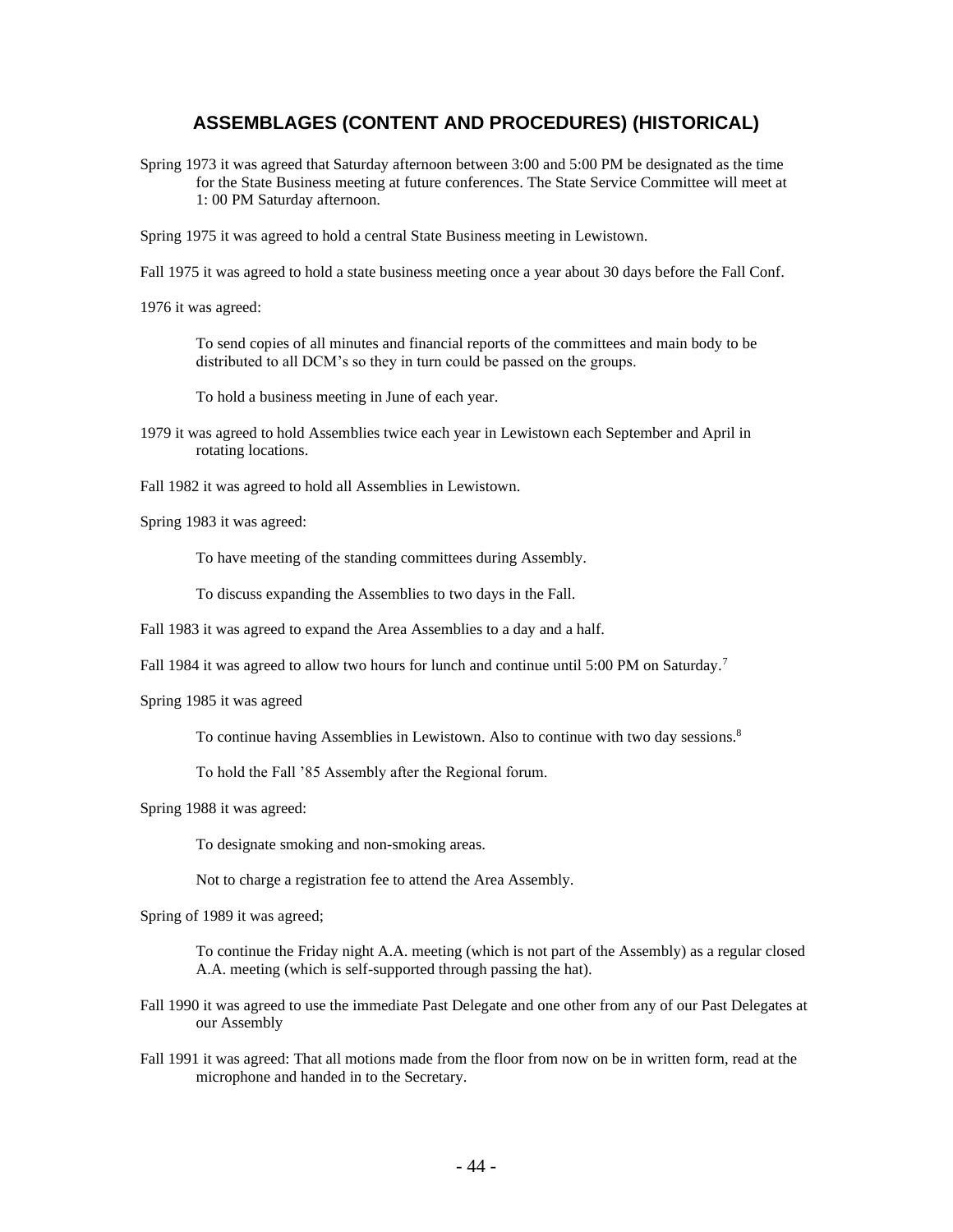- Spring 1992 it was agreed that smoking be eliminated in the meeting room during business sessions of the assembly. This motion was amended to read: to eliminate the words on the floor. To continue with designated smoking and non-smoking areas, but have signs or cards posted at each table signifying whether smoking or non-smoking in the area.
- Fall 1992 it was agreed that the Assembly Chair appoint a committee to inventory itself<sup>9</sup> to be completed by December 20, 1992. The members and number of the committee to be the discretion of the Assembly Chair.
- Spring 1993 it was agreed to put the inventory into an Ad Hoc Committee's hands to study the results of the inventory and bring to the 1993 Fall Assembly recommendations on implementing some of these results and recommendations for future area inventories.
- Fall 1993 it was agreed:

To put the DCM, GSR and Intergroup reports for the Fall of 1993 in the Triangle.

That the Spring Assembly be held no sooner than two weeks after the Delegate returns from the General Service Conference.

To revote the original motion to change the spring Assembly. After a revote the original motion failed.

To let Area 40 review the Inventory Ad Hoc Committee report and make a decision at the Spring 1994 Assembly.

That an AD Hoc Committee be formed to review the past motions. Suggested that it be composed of 5 members (2 past delegates and 3 other A.A. members to be presented at the spring 1994 Assembly

To approve the recommendation to be sent to the GSC that "in light of the fact that we now have no" official means of identifying our literature, that the Trustees Literature Committee and the Conference Literature Committee combine their effort to correct this. Area 40 also recommends that no symbols be used. We understand that these changes will need to be reflected in the Service Manual.

To approve the recommendation to be sent to the GSC that all sales and production of the "Little Big Book" be tabled until the fellowship can review this action and reflect its group conscience of the 1994 GSC.

To approve the recommendation to be sent to the GSC that items C, D and E; of the 1993 Ad Hoc Committee on Chips and Medallions be considered for implementation by the 1994 GSC.

That the authorized expenditures for the Spring and Fall Assemblies (accounts 120 and 140) include paying the expenses for four past delegates. This does not include the immediate past delegate whose expenses to the Area Assembly are already paid by the Area. *See Area Treasurer*

\_\_\_\_\_\_\_\_\_\_\_\_\_\_\_\_\_\_\_\_\_\_\_\_\_\_\_\_\_\_\_\_\_\_\_\_\_\_\_\_\_\_\_\_\_\_\_\_\_\_\_\_\_\_\_\_\_\_\_\_\_ <sup>7</sup>Have scheduled 1 ½ hour lunch for years without amending this motion (Fall 1994)

<sup>8</sup> 1 ½ days, Saturday 8 am through Sunday 12 noon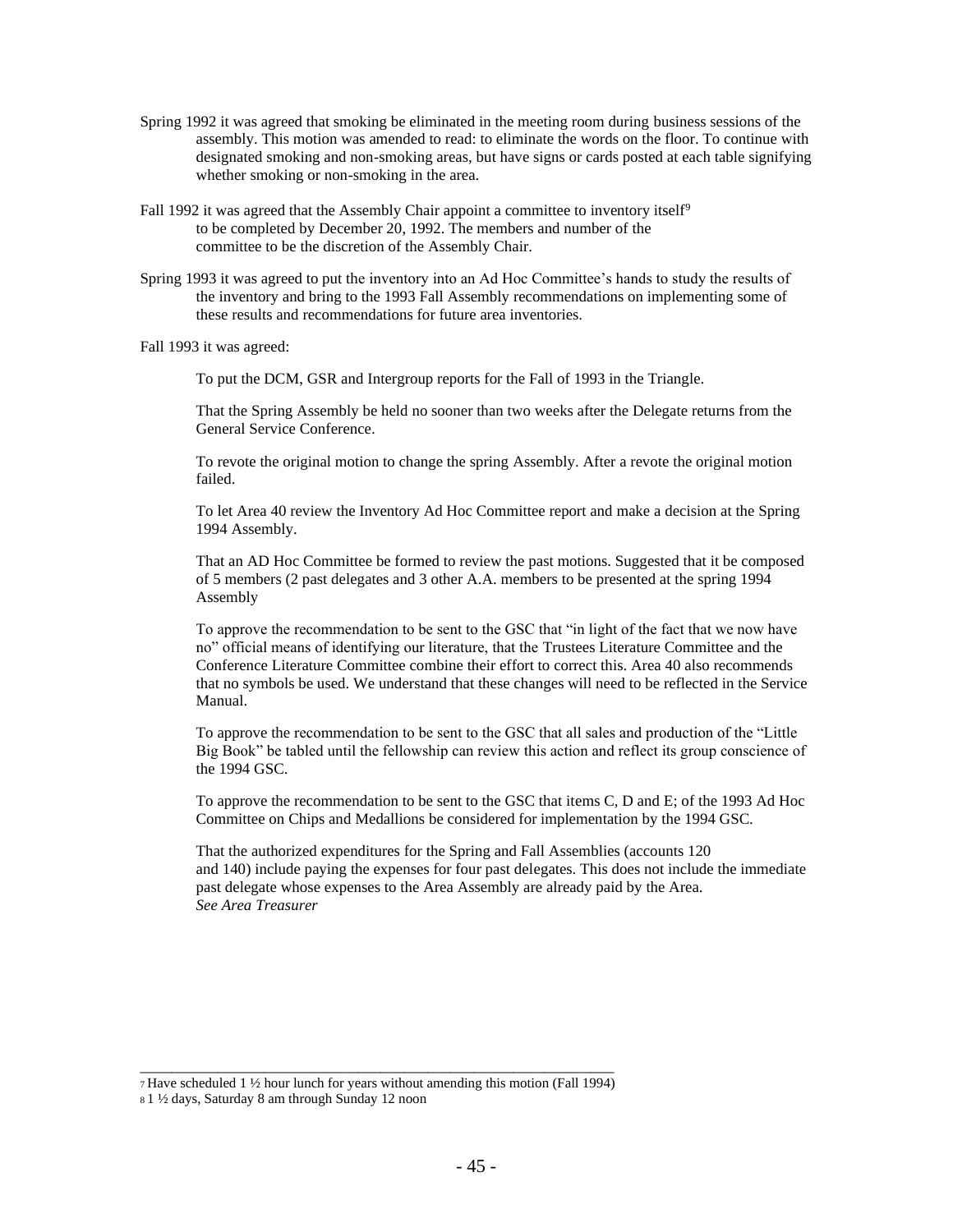Spring 1994 it was agreed:

To dissolve the Ad Hoc Motions review committee and establish a Motions Review Committee.

To eliminate Area 40 Guidelines.

That the Area Chair appoint an Ad Hoc committee to study the possibility of establishing a committee system to function in Area 40 along the lines of the structure of the GSC. that the Area Chair appoint an Ad Hoc Committee to study the possibility of establishing a committee system to function in Area 40 along the lines of the structure of the General Service Conference.

- Fall 1994 it was agreed to follow the recommendations for the motions review committee that the following items be deleted:
	- 1. Fall '86 to table until spring the motion to hold a workshop the Friday evening preceding the assembly (there was no motion to table).
	- 2. Fall '91 to table item number 5 on the agenda which reads "discussion on subcommittee to review major agenda items. (There was no motion to table).
	- 3. Fall '85 "to go with group anonymity during the elections and vote yes or no on anonymity and the existing DCM's take charge of their groups to eliminate the fifth ballot and go directly to the hat". (for this special election only, does not apply to anything else)
	- 4. Spring '91 to table the motion that the computer be paid for out of the prudent reserve, and not the treasury. (There was no motion).
	- 5. Spring '93 "it was agreed to table the subject of Area Guidelines to the Spring '94 assembly in order for groups and districts to further discuss actions to be taken on the Guidelines." (There was no motion to table)
	- 6. Fall '91 "to table the remainder of the recommendations of the Triangle committee until the spring assembly". (There was no action to table)
- Spring 1995 it was agreed that the Area Chair appoint an Ad Hoc Committee to develop a policy and procedure for the Area 40 computer equipment, plus present the Finance Committee with a detailed cost analysis be the Agenda Write in July of 1995.

Fall 1995 it was agreed;

To eliminate DCM reports and publish them in the Triangle<sup>10</sup>

That the Grapevine/Policy & Admissions committee consider " Area 40 Comes of Age" as a Starting point to help structure the committee system for Area 40.

Spring 1996 it was agreed to adopt the Committee System Policies and Procedures as outlined.

Spring 1998 it was agreed that future Area Assemblies be smoke free with a mandatory break every two hours for smoking Outside. (will begin with Fall 1998)

\_\_\_\_\_\_\_\_\_\_\_\_\_\_\_\_\_\_\_\_\_\_\_\_ 9 "Itself" means the Assembly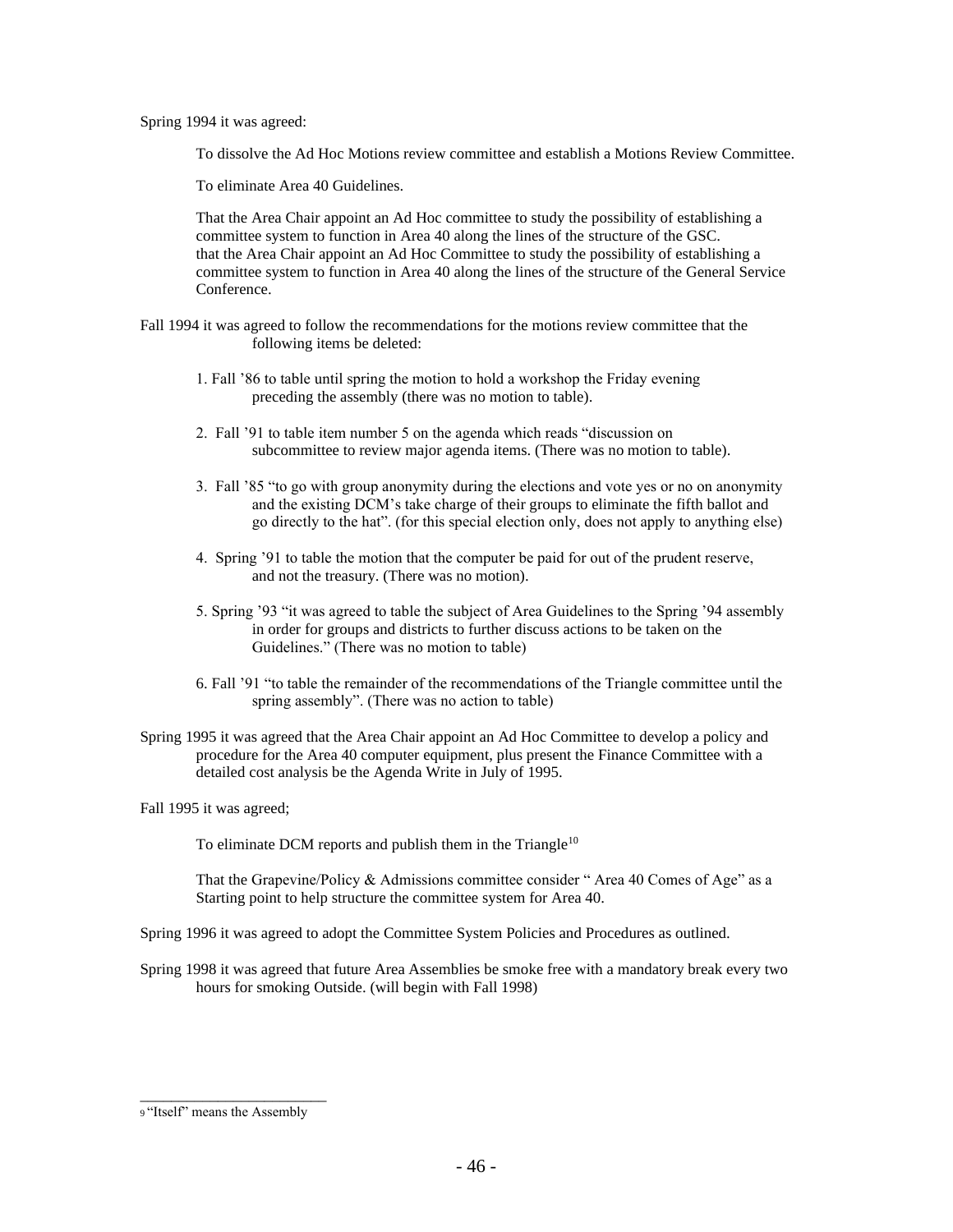- Fall 1998 it was agreed that an Ad Hoc committee be appointed to investigate location, sleeping room rates, available eating places and other considerations for individuals traveling to the Assembly. We ask that the findings of this Ad Hoc committee be reported to the Archives/Structure committee at the 1999 spring assembly.
- Spring 1999 it was agreed to follow the advice of the Assembly Location Ad Hoc Committee to keep the Assembly location at the Yogo Inn in Lewistown.
- Fall 2000 it was agreed that there be a quorum established for each Area Assembly. A quorum shall be  $2/3$ of the registered voters. So long as the total votes cast on any ballot are at least a quorum, 2/3 of the actual votes cast constitutes a substantial unanimity and more than  $\frac{1}{2}$  constitutes a simple majority.
- Fall 2005 it was agreed that Area 40 submit the following Agenda Item to the 2006 General Service Conference: "Consider the addition of a reference to the publications *AA Guidelines: Finance,* and *The AA Group Treasurer* in the pamphlet *Self-Support: Where Money and Spirituality Mix*.
- Spring 2006 it was agreed that Area 40 sponsor and fund two Area 40 Workshops per year. The Area Advisor will serve as the Area 40 Workshop Chair/Coordinator. If an alternate workshop/chair coordinator is needed, it should also be a past Delegate. The Workshop Chair/Coordinator will be responsible for dividing the state into four quadrants and establish a schedule of four workshops over a two-year period, one in each quadrant. The workshops would normally occur between May and October. The local DCMs involved shall be consulted about time and place, and topics to be covered. The Area 40 budget shall have a line item for two workshops per year with the workshop schedule to begin in 2007. Usefulness and effectiveness are to be evaluated at the Fall 2008 Assembly.
- Fall 2007 it was agreed that the Area Chair appoint an Ad Hoc committee charged with studying the Pre-Assembly concept currently utilized in Area 40, and that the committee review the purpose of these events, the funding of these events, and the contribution they make to the informed group conscience of Area 40. A report from the Ad Hoc committee outlining the findings of the committee and suggestions for an Area policy should be given to the Archives/Structure committee no later than the Spring 2008 assembly so that the Archives/Structure Committee can bring forward any policy recommendations needed to guide future Area 40 Pre-Assemblies.
- Fall 2013 it was agreed that the Area form an ad hoc committee to investigate other venues for the Area Assembly that preferably centrally located and special needs accessible; and bring back recommendations to the Spring 2014 Assembly for a vote at that Assembly.
- Spring 2014 it was agreed to keep the Assembly at the Yogo Inn, providing they make improvements for accessibility and make the necessary changes to meet our needs for meeting rooms.*<sup>2</sup>*
- Spring 2014 it was agreed to extend assembly until finished with the Treatment Committee report
- Fall 2014 it was agreed to extend the Assembly past 12:00 pm to finish business. (only for this Assembly)
- Spring 2016 it was agreed that we define the scope of the Inventory Ad Hoc Committee as follows: plan and facilitate Area 40 Inventory • collect and report results • suggest items to be discussed or considered

Fall 2016 it was agreed to move the 2017 Fall Assembly to Great Falls.

Fall 2017 it was agreed the Spring 2018 Assembly be held in Lewistown and the 2018 Fall Assembly be held in Great Falls

\_\_\_\_\_\_\_\_\_\_\_\_\_\_\_\_\_\_\_\_\_\_\_\_\_\_\_\_\_\_\_\_\_\_\_\_\_\_\_\_\_\_\_\_\_\_\_\_\_\_\_\_\_\_\_\_\_\_\_\_\_\_\_\_\_\_\_\_\_\_\_\_\_\_ 10 This motion was intended to apply to this Assembly only, to make more time for other agenda items.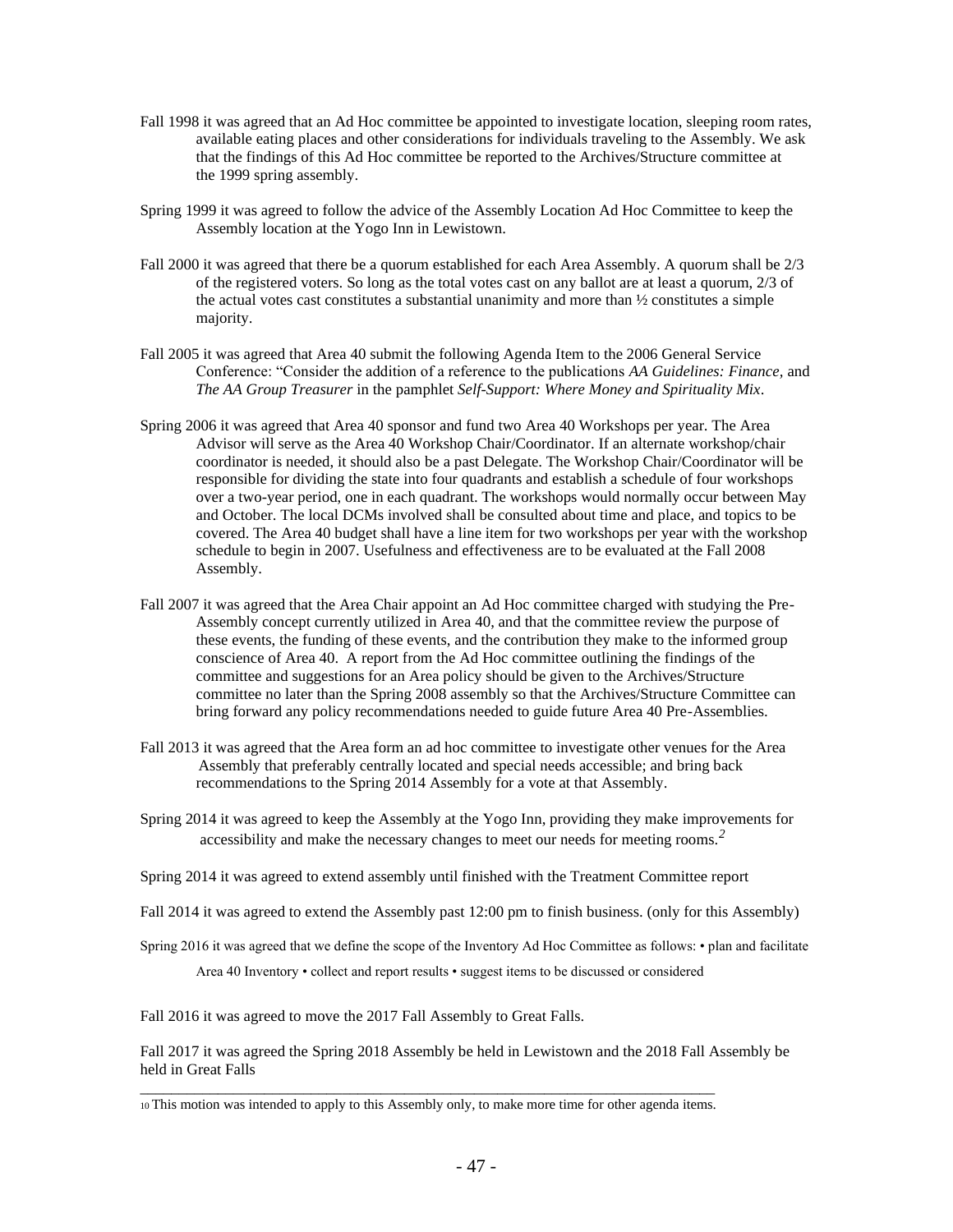## **CPC/ TRUSTEES (HISTORICAL)**

Spring 2019 it was agreed that Area 40 provide funds up to \$2500.00 for a "Friends of AA" Trip by 2 of our Class A Trustees. Nancy McCarthy and Christine Carpenter. This trip will train our Professionals about AA. Class A Trustees are not bound by Anonymity. So we will be able to have them speak with the media and have open discussion with our Professionals. With approval this trip will be in planned in September of 2019.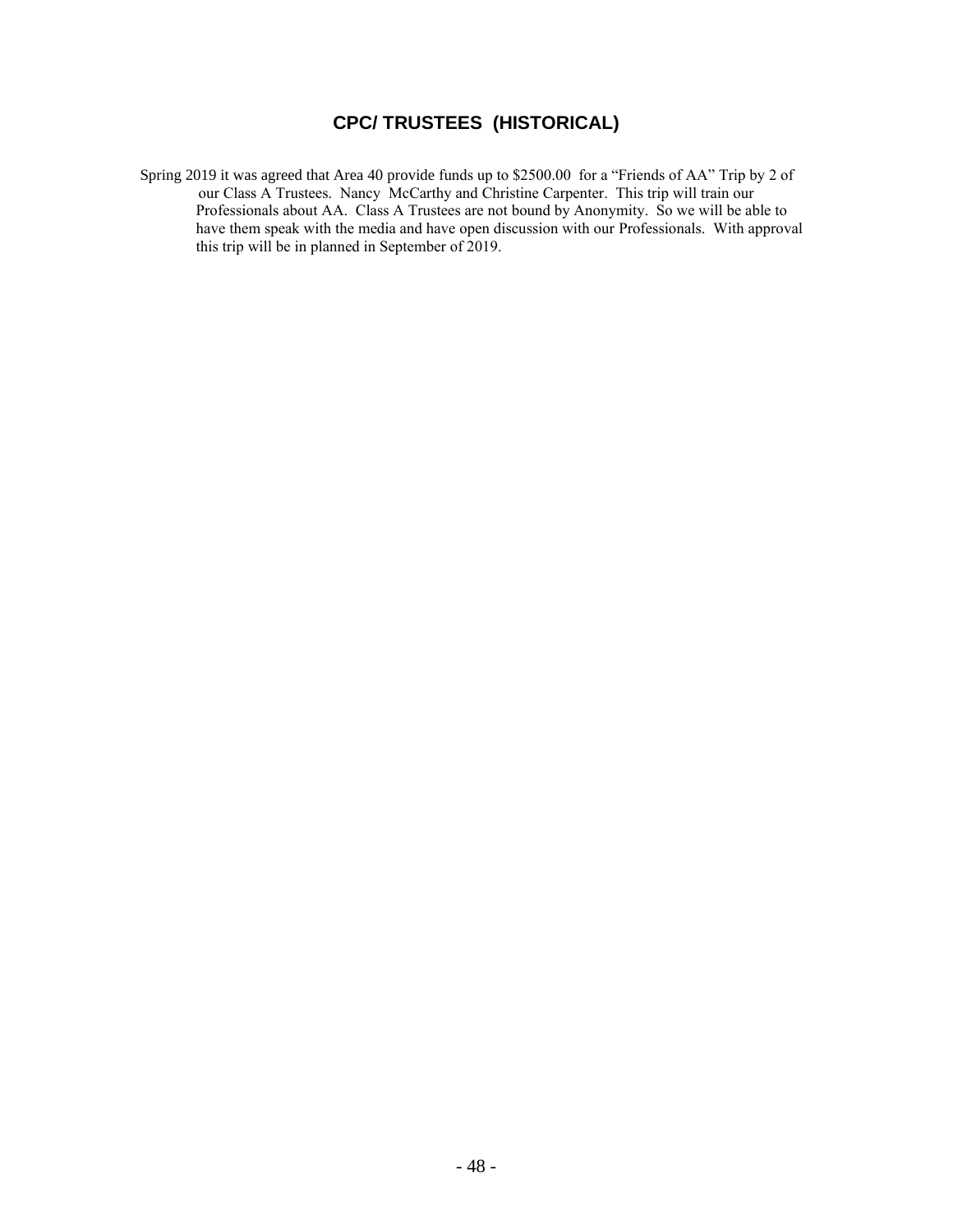## **CORRECTIONS COMMITTEE (HISTORICAL)**

- 1976 it was agreed to divide the Institutions committee into two committees, to be known as Corrections and Hospitals.
- Spring 2009 it was agreed that Area 40 request a Local Forum from the General Service Office to be held in the spring of 2011 in Great Falls, MT.
- Fall 2009 it was agreed that a Forum request be submitted to GSO for Area 40 to host a Local Forum, one day in Great Falls, one day in Miles City for the Spring of 2011.

Spring 2011 it was agreed that District 11 (Billings) will host the 2012 WCRAASC.

Spring 2018 it was agreed that District 11 (Billings) be selected to host the 2020 WCRAASC.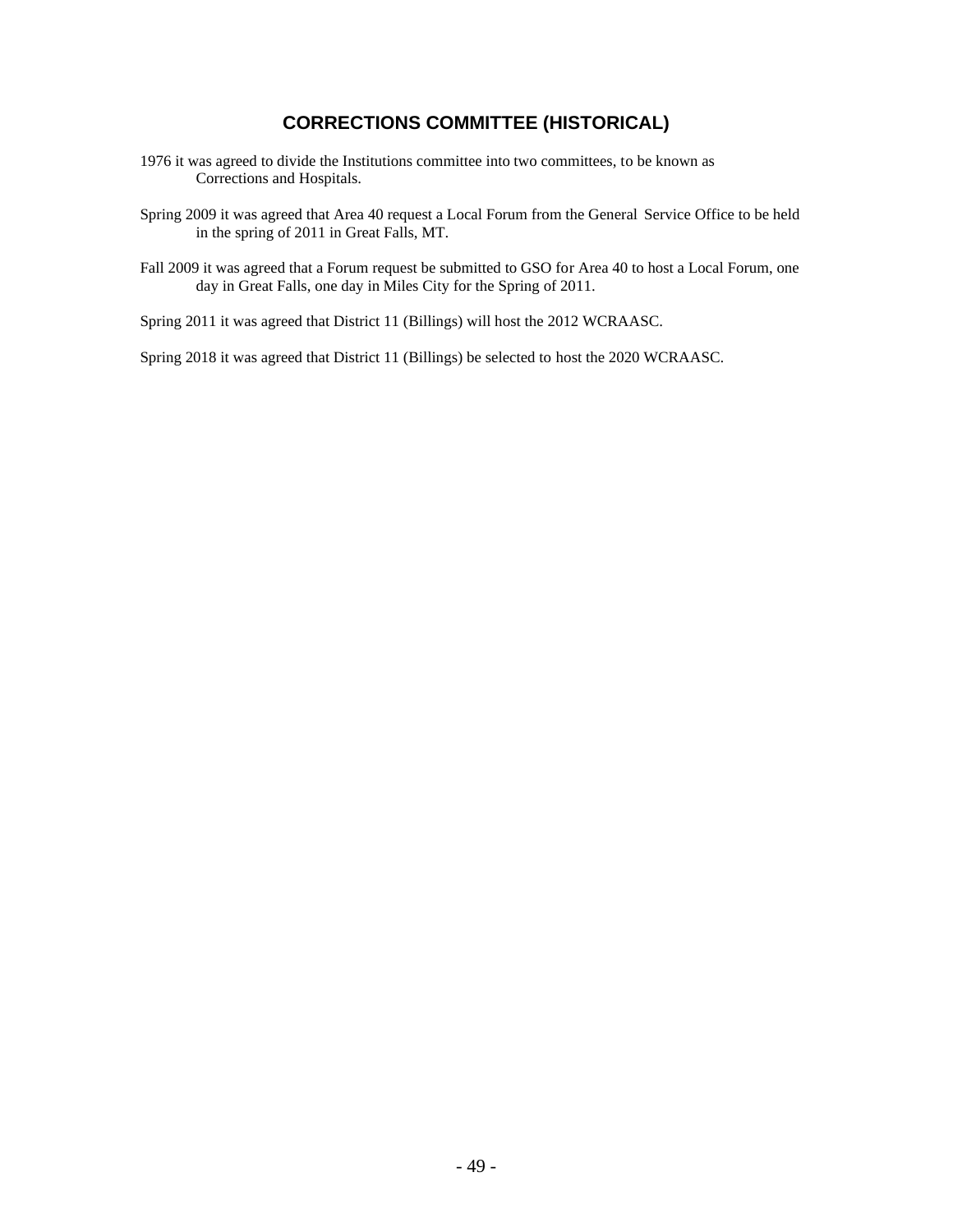## **DISTRICTS AND DISTRICT COMMITTEE MEMBERS (HISTORICAL)**

- Fall 1972 it was agreed that instead of electing all new District Committee Men for all 6 Districts we shall elect 3 one year and 3 the next with Committee Men in odd numbered districts to be elected in odd numbered year and even numbered districts to hold their elections in even numbered years.
- Spring 1975 it was agreed to increase the districts in Montana from six to nine, according to the first two postal zip code numbers.
- 1979 it was agreed to split district 4 into two districts, to be designated as 4A and 4B.

Fall 1980 it was agreed:

To move Malta from District 5 to District 2.

To split District 1 into two to be known as 1A and 1B

Spring 1982 it was agreed to change district numbering as follows: 1A to 11, !b to 12, 2 to 21, 3 to 31, 4A to 41, 4B to 42, 5 to 51, 6 to 61, 7 to 71, 8 to 81, and 9 to 91, in order to align with GSO's computer program.

Fall 1982 it was agreed:

To move Glendive from District 31 to 21.

To place Pryor in District 11.

Spring 1983 it was agreed:

To move Choteau from District 42 to 41.

To move Condon from District 81 to 91.

To move Whitefish from District 51 to District 42.

Fall 1984 it was agreed:

To form a new district known as District 72, made up of portions of Districts 12 and 71, containing groups in Big Timber, Big Sky, Bozeman, Gardiner, Emigrant, Livingston, Wilsall and West Yellowstone.

To have the Chairman meet with the D.C.M.'s following adjournment of the Assembly.

Fall 1985 it was agreed:

To move Drummond and Phillipsburg for District 81 into District 72.

That Three Forks be moved from District 72 to District 71.

To move Big Timber from District 72 to District 12.

To ask registered groups in each district to fund D.C.M.'s for expenditures of attending meetings to write assembly agendas.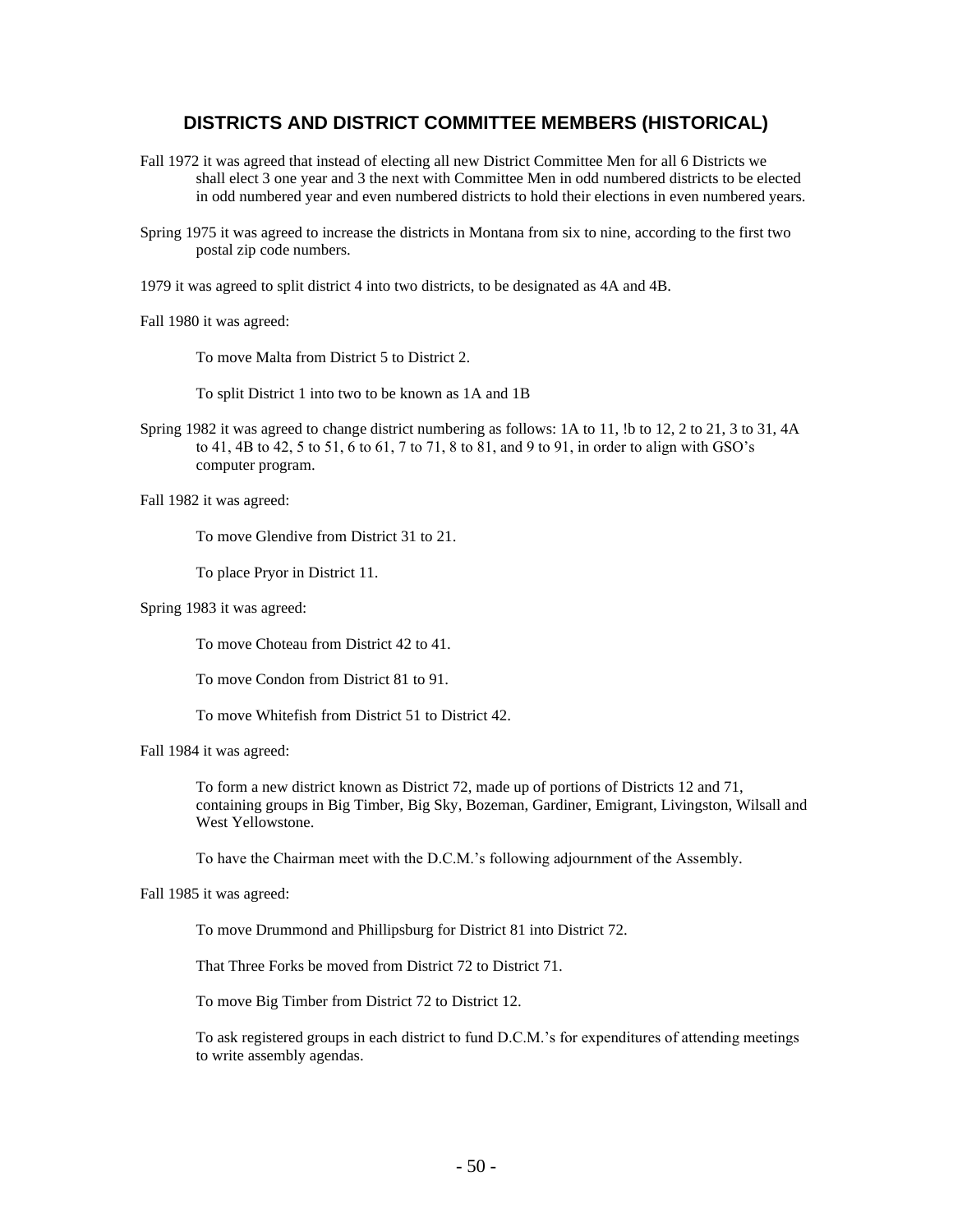## **DISTRICT AND DISTRICT COMMITTEE MEMBERS (HISTORICAL) (CONT.)**

Spring 1987 it was agreed to move Chester from District 51 to District 42.

Spring 1988 it was agreed:

To create District 82 from 81, containing groups in Superior, St. Regis, Plains, Thompson Falls, Nixon, Trout Creek and Paradise.

To change Ennis from District 71 to District 72.

Fall 1988 it was agreed:

To move Jordan from District 21 to District 31.

To split District 21 into three districts. District 21 to include Glasgow, Nashua, Fort Peck, Opheim, Hindale, Saco, Malta, and Dodson. District 22 to include Wolf Point, Poplar, Culbertson, Medicine Lake, Plentywood, Westby, and Scobey. District 23 to include Glendive, Sidney, Savage, Fairview, Richey, Circle, and Terry.

- Spring 1990 it was agreed to split District 31 into two districts. District 31 to include Baker, Broadus, Ekalaka, Jordan and Miles City. District 32 to include Birney, Busby, Colstrip, Ashland, Forsyth, and Lame Deer.
- Fall 1992 it was agreed that District 21 and 22 would like to merge on before our next rotation in 1994.
- Spring 1993 it was agreed to allow Ravalli County to split from District 81 and form their own district referred to as District 93.
- Fall 1993 it was agreed that all District Committee Members should be drawn from the hat. As they are drawn from the hat one at a time the respective DCM will be Placed on a standing Area Committee in the following order: 1-PI, 2-CPC, 3-GV, 4-Archives, 5-Corrections, 6-Treatment. Since there are six standing Committees and 16 districts, the first four would get three and the others two.

Spring 1996 it was agreed to combine district 81 and 82 and consider it to be District 81 in light of the First Tradition.

- Spring 1998 it was agreed to split District 32 and have it absorbed into District 11 and 31 in the following Manner; that Forsyth and Colstrip go to district 31 and that Ashland, Birney, Busby and Lame Deer go to District 11.
- Spring 2006 it was agreed that Area 40 sponsor and fund two Area 40 Workshops per year. The Area Advisor will serve as the Area 40 Workshop Chair/Coordinator. If an alternate workshop/chair coordinator is needed, it should also be a past Delegate. The Workshop Chair/Coordinator will be responsible for dividing the state into four quadrants and establish a schedule of four workshops over a two-year period, one in each quadrant. The workshops would normally occur between May and October. The local DCMs involved shall be consulted about time and place, and topics to be covered. The Area 40 budget shall have a line item for two workshops per year with the workshop schedule to begin in 2007. Usefulness and effectiveness are to be evaluated at the Fall 2008 Assembly.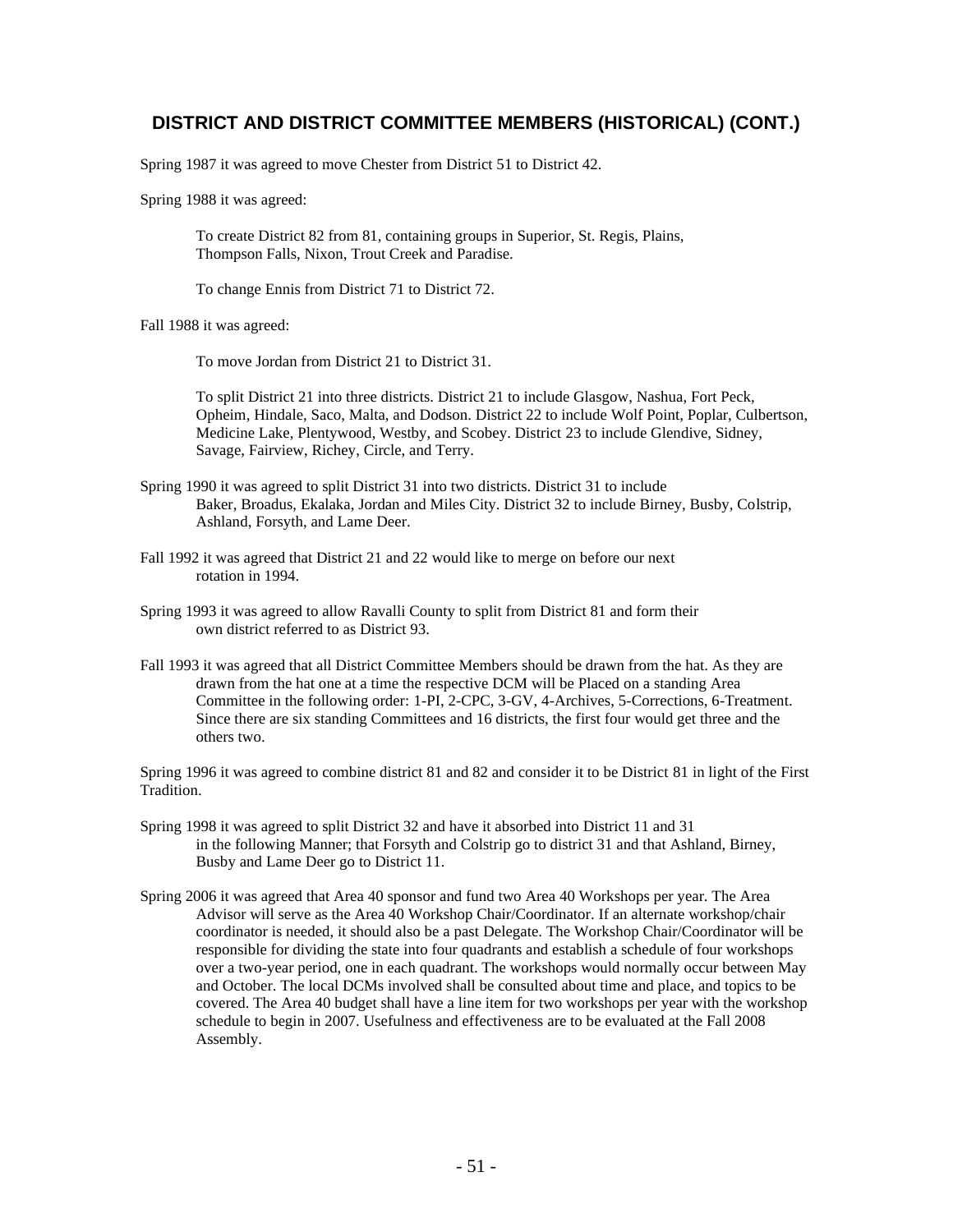Fall 2009 it was agreed to budget \$500 per year to the Archivist for defraying the reasonable and proper expenses of the archivist for travel and display of Area Archives at AA functions (including district/regional events) within Area 40, excluding Area Round Ups, which by past action are intended to be self‐supporting. Fulfillment of requests is limited to availability of funds and the archivist.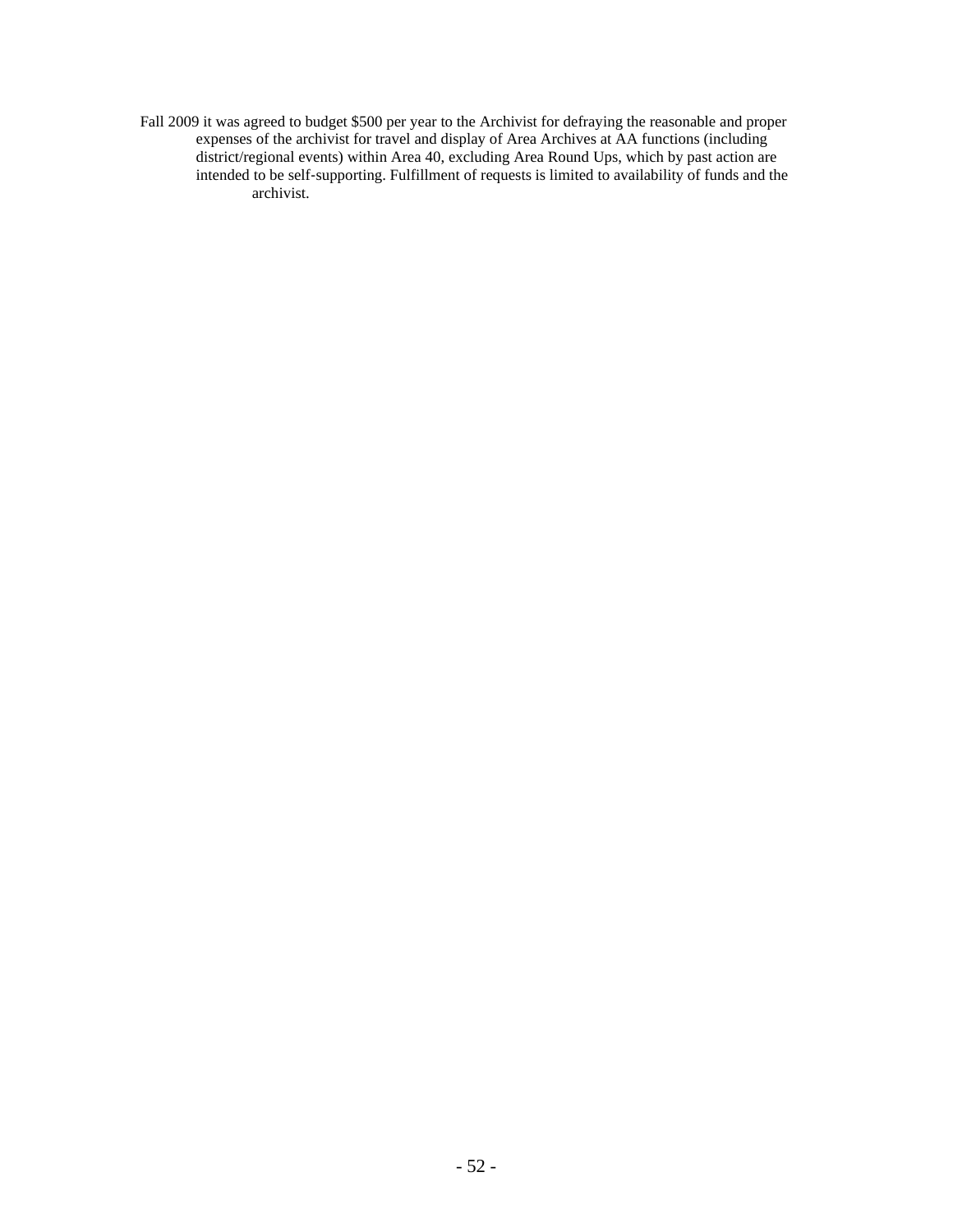## **ELECTIONS (HISTORICAL)**

Spring 1987 it was agreed to form a committee to study our election process.

Spring 1988 it was agreed that an Election Committee report be printed in the Triangle and voted on at the Fall Assembly<sup>11</sup>.

Spring 1991 it was agreed:

To elect the Area Secretary in the fall.

That a committee be appointed by the Area Chairman to come up with a list of duties and requirements with a minimum of four years of sobriety for the secretary's position. To be put in the Triangle.

Spring 1991 it was agreed:

To elect the treasurer position in the fall.

That a committee be appointed by the Area Chairman come up with a list of duties and requirements with a minimum of five years of sobriety for the Treasurer's position. To be put in the Triangle.

Fall 1993 it was agreed that the original motion says that the secretary have four years of sobriety since there was discrepancy between past motions.

\_\_\_\_\_\_\_\_\_\_\_\_\_\_\_\_\_ 11 This has not been done.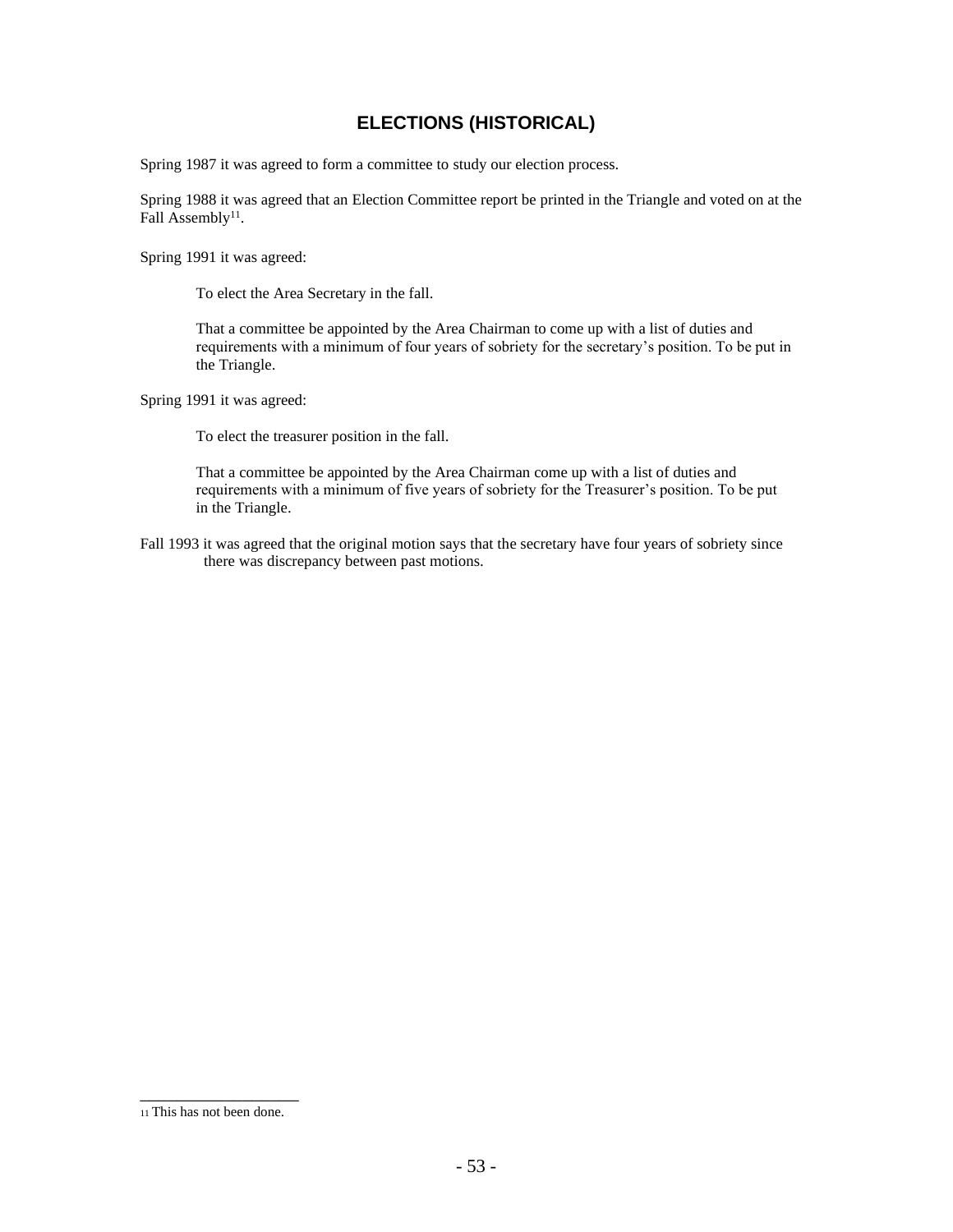## **GRAPEVINE/POLICY AND ADMISSIONS (HISTORICAL)**

Fall 2001 it was agreed to leave the current process of nominating Area Standing Committee Chairs in place. But in case of a vacancy, the Area Chair shall appoint a replacement as soon as possible, following input from the current Area Standing Committee Chairs. Any such appointment shall last for the remainder of the term, with the appointed chair being allowed to run for election to the same position at the next election assembly if so desired. (not proper committee for Area 40 Policy)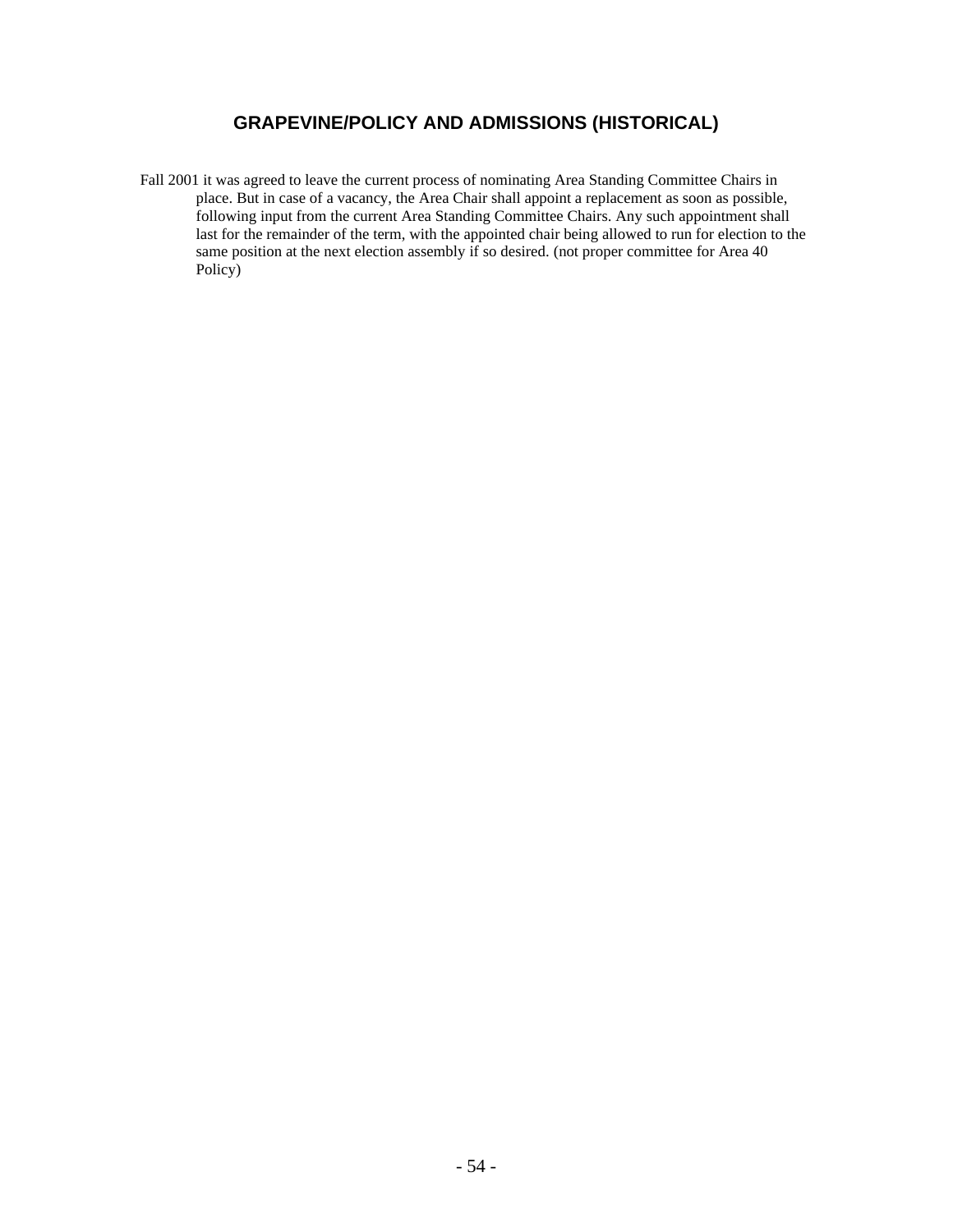## **LITERATURE (HISTORICAL)**

Spring 1980 it was agreed to have printed for distribution a simplified version of the Service Manual.

- Fall 1980 it was agreed to print 200 copies of the "General Service Guidelines" and have them for sale for \$1.50 each.
- Spring 1982 it was agreed to send newly registered groups a packet containing the General Service Guidelines, an Area map showing the districts, the name and address of the districts' DCM, a state directory, and a copy of the Triangle.<sup>12</sup>
- Spring 1986 it was agreed to write a new edition of the General Service Guidelines.
- Spring 1988 it was agreed:

To instruct our Delegate to approve the Blue Card as approved A.A. Literature at the General Service Conference.<sup>13</sup>

That the Past Minutes Indexing Committee continue with the project.

To establish a committee to review the guidelines and future literature.<sup>14</sup>

Refer to the literature committee to designate how, why and who can call a special assembly and have it included in the Guidelines, <sup>15</sup>

Fall 1994 it was agreed:

That the approximate cost of the position, based on averages of the current standing chairs, would be \$650 to \$750 a year, with an approximate \$300 one time set-up cost.

To elect a literature chair at this time. This position to be an interim position to be held through December 1995. Anyone filling this position would be eligible for election at the Fall 1995 Assembly.

- Fall 2003 it was agreed that the extra books and workbooks culled from the Area 40 Literature display, and contained in the in a box marked "Extra", be distributed to the appropriate committee and that the books be given to both Corrections and Treatment committees for re-distribution.
- Fall 2002 it was agreed that the literature committee create a lending library consisting of the video and audio tapes that are currently in the Area 40 Literature display. A simple checkout form and list of the Titles Available will be created by the 2003-2004 Literature Chair. Shipping cost, when applicable, will be paid for by the group or district checking items out.
- Fall 2007 it was agreed to forwarding to the General Service Conference Secretary a proposal to publish a hardbound edition of the Daily Reflections.
- Spring 2010 it was agreed to eliminate the Lending Library (audio and video cassettes) currently maintained by the Area 40 Literature Committee Chair, depositing the tapes in the Area 40 Archives.

\_\_\_\_\_\_\_\_\_\_\_\_\_\_\_\_\_\_\_\_\_\_\_\_\_\_\_\_\_\_\_\_\_\_\_\_\_\_\_\_ <sup>12</sup>Never implemented, no person designated to do it.

<sup>13</sup>This was an open/closed meeting card service piece

<sup>14</sup>Committee died because of lack of activity

<sup>15</sup> Never done, we now follow the service manual.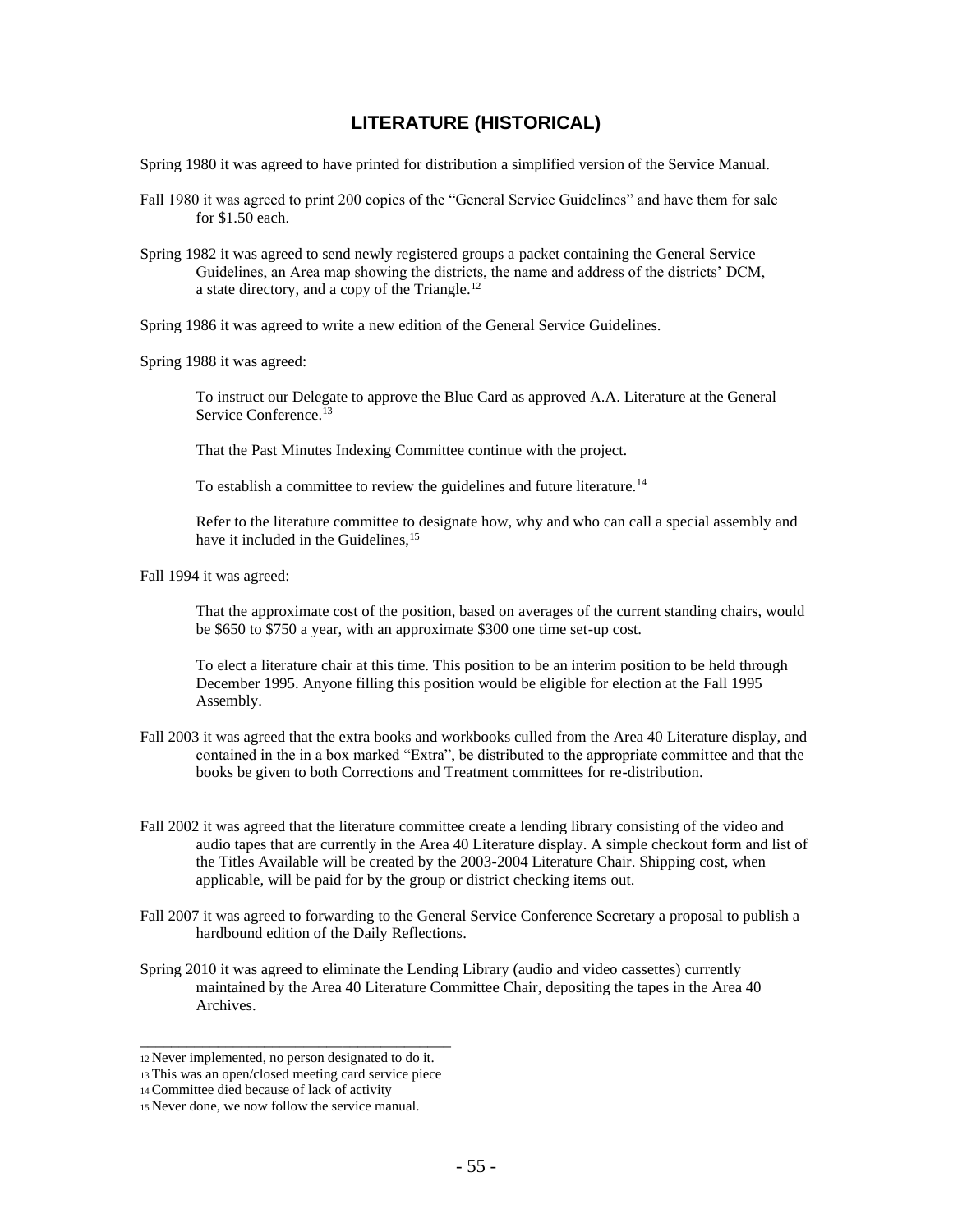## **PUBLIC INFORMATION (HISTORICAL)**

- Spring 1972 it was agreed that there was a need for a Public Information Committee and that a Public Information Chairman be selected to serve the same length of time as the State Service Committee and to be part of the State Service Committee.
- Fall 1980 it was agreed to acquire the film "A.A. all Inside View" with a long-term lease.
- Spring 1984 it was agreed to have the PI Committee establish guidelines and circulate them to the DCMs for the state library.
- Fall 1984 it was agreed to allow the PI committee a limit of \$800.00 for additions to its library.<sup>16</sup>
- Fall 1985 it was agreed to form a committee to study the possibility of separating the Public Information Committee into two committees to be known as Public Information and Cooperation with the Professional Community.
- Spring 1986 it was agreed to split the Public Information and Cooperation with the Professional Community Committees. A C.P.C. Chairperson to be elected at the Fall Assembly.
- Fall 1999 it was agreed that Area 40 appoint an Ad Hoc committee to study the feasibility of starting an Area 40 Web Site. Cost, content and observance of A.A.'s 12 Traditions should be kept in mind. The Ad Hoc committee will report back to the Spring 2000 Assembly.
- Spring 2000 it was agreed to follow the recommendations of the Ad-Hoc Web Page Committee that Area 40 allow the Web Page Committee to develop a prototype site for Area 40 to be presented at the Fall 2000 assembly for review. The presentation will include:
	- 1. The prototype site will be presented on a standalone PC.
	- 2. Include a set of guidelines and statement of purpose.
	- 3. Include a presentation on security measures.
	- 4. Provide pertinent details such as Committee structure, costs and technical matter.
- Fall 2000 it was agreed to pass the model web site developed by the Ad Hoc committee. This site would be password protected and run from now until the Spring 2000 Assembly at which time it will be further discussed and voted on. This web site would be funded for the trial period from the Area 40's operating expenses.
- Spring 2001 it was agreed to establish an Area 40 Web site on the Internet. Funding will not exceed \$300.00 per year, under a separate line item in our Area Budget.
- Fall 2004 it was agreed to form an Ad Hoc committee to investigate the creation of an Area wide 1-800 Number. The committee to report at the Spring 2005 Assembly.
- Fall 2006 it was agreed that Area 40 pursue implementing the 800# in Area 40, utilizing an ad hoc Committee to obtain contract proposals with answering services throughout Montana for consideration at the 2007 Spring Assembly.
- Spring 2007 it was agreed that Area 40 implement as soon as possible an Area 40 800 number, utilizing the services and contract from Answer Net. Contract to be a month to month agreement, with a maximum possible expenditure of \$1,000.00 per month to Area 40. The Area 40 Public Information Chair will make reports regarding utilization and expense at each Area Assembly.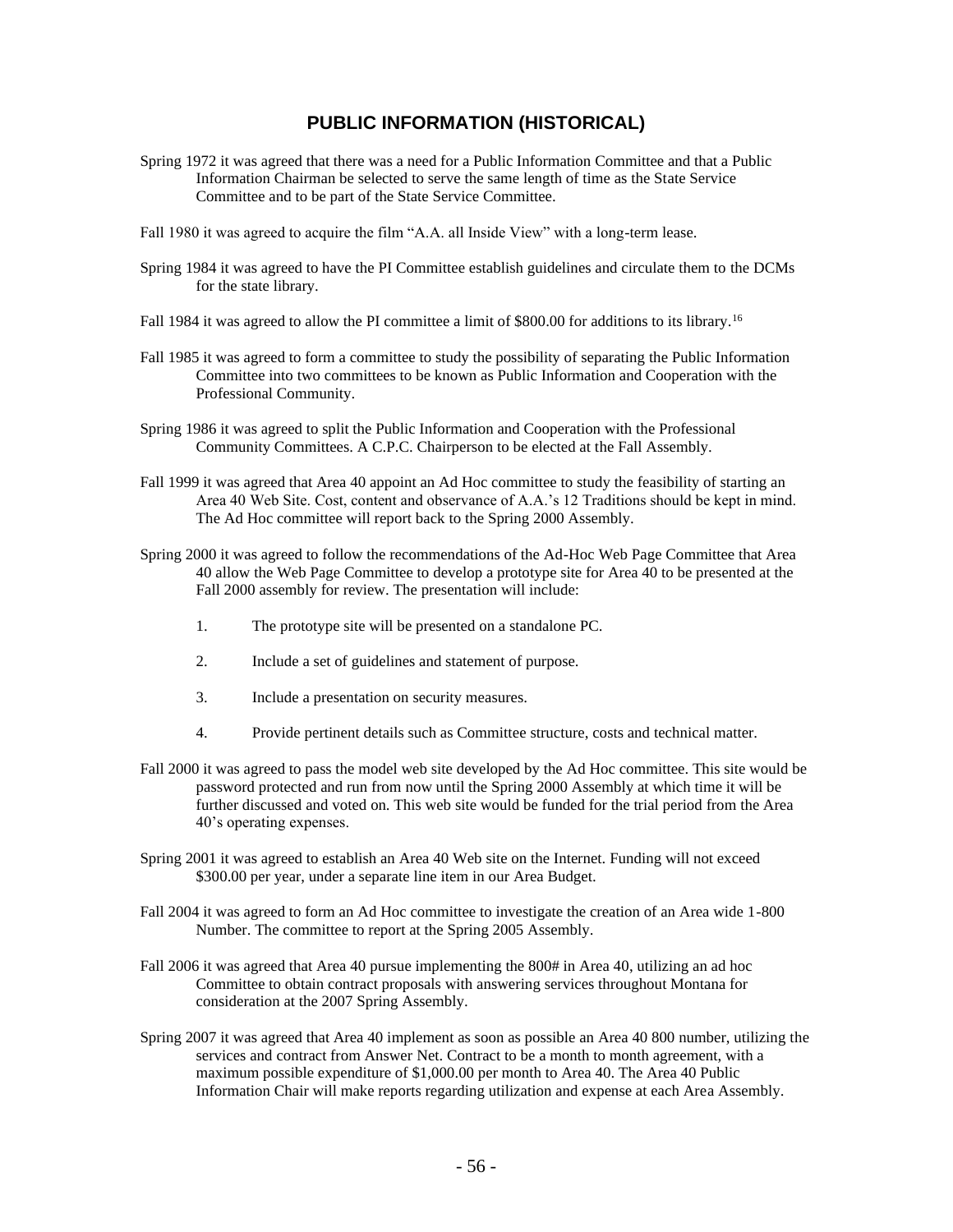## **PUBLIC INFORMATION (HISTORICAL) cont.**

- Fall 2007 it was agreed that The PI Committee will determine what is reasonable & prudent to add to the Area 40 website to allow better communication to our fellowship and make a recommendation to the Spring Assembly for consideration and implementation.
- Fall 2008 it was agreed:
	- a) that Area 40 pay the 800 number bill as soon as possible.
	- b) To strike the last sentence of content section of the website guidelines to reflect current practices.
- Spring 2010 it was agreed The Area 40 PI chair will forward the itemized bill received from Answer Net to the Area 40 treasurer for payment up to the amount of \$250.00 a month. In the event the monthly itemized total amount is over \$250.00 the Area 40 PI chair will bill each district on a prorated basis. (Example: If the total bill is \$300.00 and district 11 has 30% of the billable calls that month they would owe \$15.00,  $((\$300 - \$250.00) * .3 = \$15.00)$ .
- Fall 2013 it was agreed "Public Information committee requests forwarding the request to update the AA service manual to better reflect how GSO, the areas and districts utilize the Fellowship New Vision program (FNV) in regard to reporting and sharing group information\_ for submission as an agenda item at the 2014 General Service Conference.
- Spring 2014 it was agreed to Send Webmaster, Alex M to National AA Technology workshop in St Louis, Missouri, August 8-10, 2014 and cover expenses expected to be \$1,500.
- Spring 2016 it was agreed that Area 40 forward the following agenda item to the General Service Office, requesting that it be placed on the 2017 General Service Conference agenda: *Please consider the proposal that the short form of the "Twelve Concepts for World Service", adopted by the 1971 GSC, be revised to better reflect their description of the general principles of service work as they apply to the entire service structure of the fellowship of Alcoholics Anonymous*" \*Report and Charter is a secondary assignment committee of the Public Information Committee
- Spring 2016 it was agreed that the Area 40 Webmaster establish the ability to subscribe and pay for a subscription to the Area 40 Triangle Newsletter via the Area 40 website, utilizing an external link to a online payment service."
- Fall 2018 it was agreed to have the Area 40 Webmaster work with meetingguide.org to get Area 40 meetings listed on the Area 40 website to the Meeting Guide app.
- Spring 2019 it was agreed that the Answering Service Ad Hoc committee reconvene to maintain the purpose of finding one cost effective solution for the area hotline. Ad Hoc committee will provide report prior to the Fall 2019 assembly.

Fall 2019 it was agreed that the webmaster work with the Bridging the Gap (BTG) committee to create a privacy protected link that would be accessed by professionals in our treatment and corrections institutions to aid potential AA members in signing up for the BTG program and put it to a vote of the assembly.

Spring 2020 it was agreed to create a new Area 40 Hotline Chair rotating position that will be separate from the Area 40 PI Chair rotating position.

\_\_\_\_\_\_\_\_\_\_\_\_\_\_\_\_\_\_\_\_\_\_\_\_\_\_\_\_\_\_\_\_\_\_\_\_

<sup>16</sup> For that term only.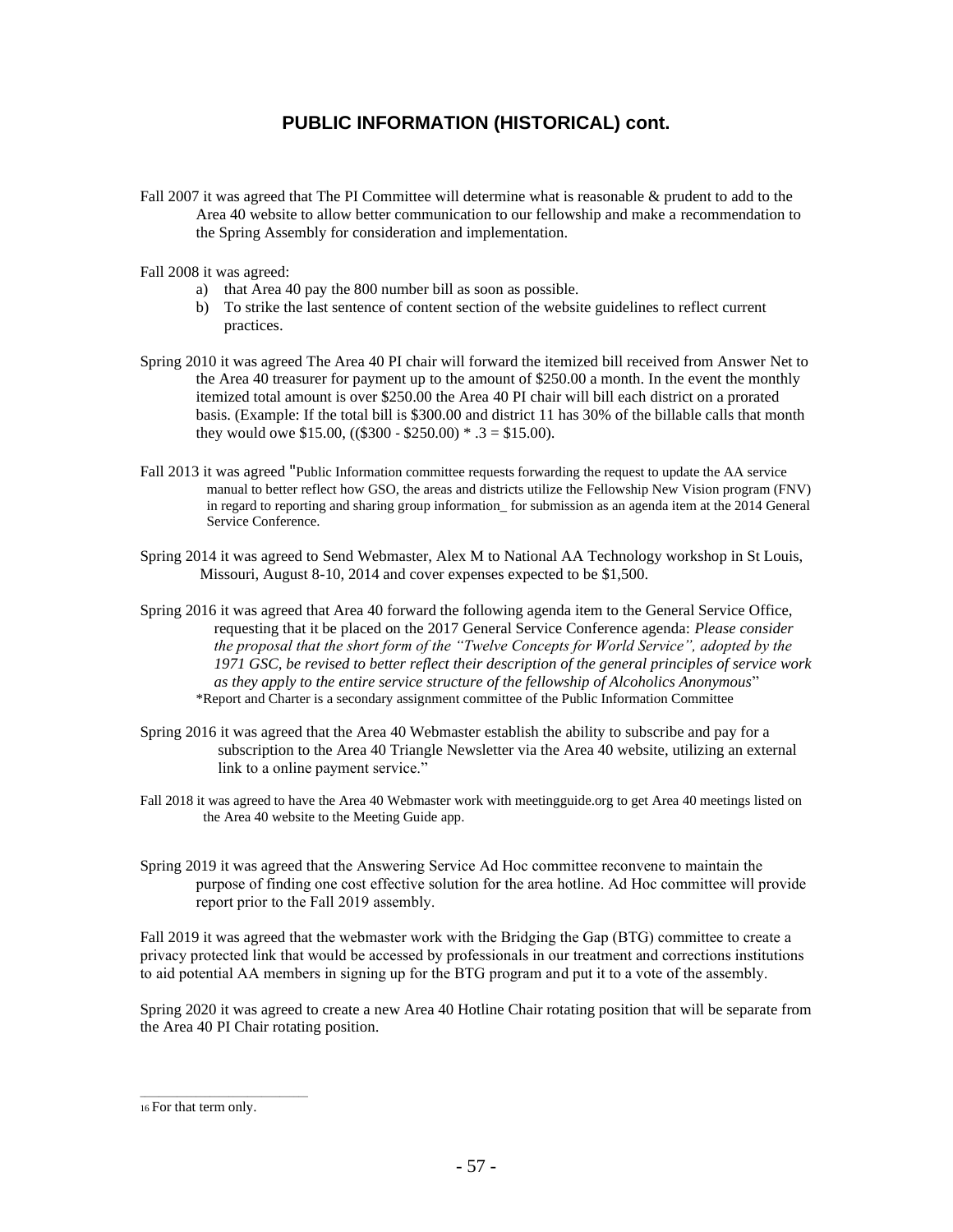## **REGION (HISTORICAL)**

Spring 1973 it was agreed:

To pay two years Regional Dues in the amount of \$50.00 to the West Central Region.

That we put in a bid for the 1974 West Central Regional Conference.

- Fall 1975 it was agreed to send all State Officers including district Committeemen, and to pay \$100.00 for each person form state funds, to the Regional Conference in 1976.
- Fall 1984 it was agreed to set up a committee to study getting a bus for transportation to the Regional Forum in Sheridan, Wyoming.
- Spring 1985 it was agreed to have the Chairman of the "Sheridan Bus Trip" reimbursed for any reasonable expenses incurred at the next Assembly.
- Fall 1985 it was agreed that Montana bid on the 1987 Regional Forum. That Great Falls be considered as the host city for the Forum. To get ideas for the forum to the Area Delegate, then he could decide from information which city to propose.<sup>17</sup>
- Spring 1997 it was agreed that Area 40 request a Special Forum to be held in 1998.
- Fall 1997 it was agreed that Area 40 hold a Special forum on August 15<sup>th</sup> in Helena and August 16th in Miles City.
- Fall 2002 it was agreed that the Area 40 Regional Forum dates be on May 20-22, 2005 and that area cities Submit bids to the Area Chair by February 1, 2003, with selection to take place at the Spring 2003 Assembly.
- Spring 2003 it was agreed that Great Falls be the site for the 2005 Forum.
- Spring 2009 it was agreed that Area 40 request a Local Forum from the General Service Office to be held in the spring of 2011 in Great Falls, MT.
- Fall 2009 it was agreed to budget \$500 per year to the Archivist for defraying the reasonable and proper expenses of the archivist for travel and display of Area Archives at AA functions (including district/regional events) within Area 40, excluding Area Round Ups, which by past action are intended to be self‐supporting. Fulfillment of requests is limited to availability of funds and the archivist

\_\_\_\_\_\_\_\_\_\_\_\_\_\_ 17 Held in Billings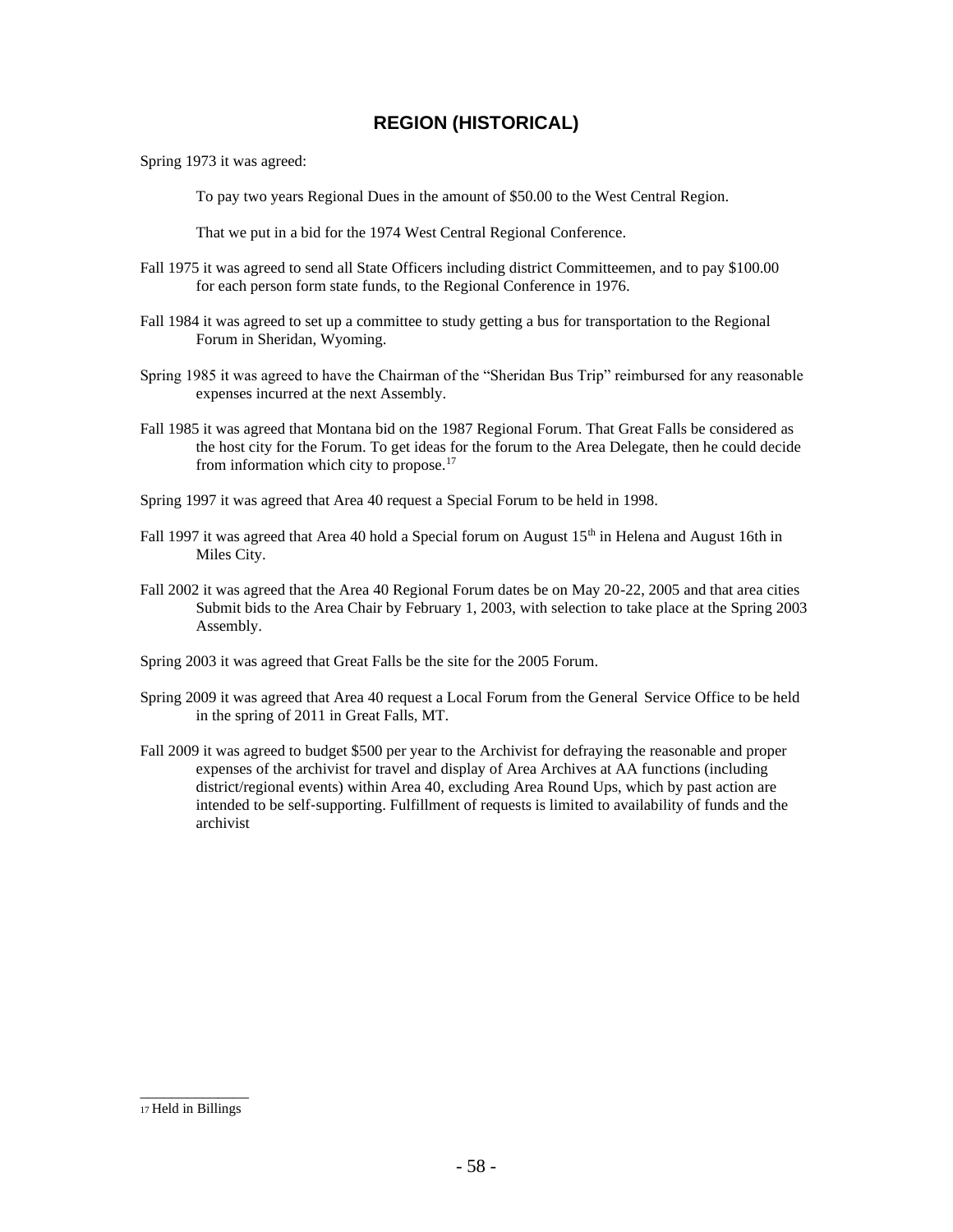## **ROUNDUPS (HISTORICAL)**

Spring 1973 it was agreed:

To leave the traveling fund that each State Conference sponsor passes on to the next Conference City at \$100.00.

To raise the start up funds passed on to Conferences be \$50.00 each event until the total is \$500.00.

To change the name of Conferences to Roundups, Conventions, Rallies, etc.

Fall 1982 it was agreed to award the Roundups 18 months in advance.

Fall 1984 it was agreed to have on the Spring'85 Assembly agenda a discussion on having Area Roundups Once a year with a possibility of Mini-Roundups between.

Spring 1985 it was agreed to change the 18-month time to a minimum two year lead on bids for Roundups.

Fall 1986 it was agreed to appoint a committee to establish Roundup Guidelines.

Spring 1989 it was agreed to form a committee to report to the following Assembly the question of funding failing Roundups, of splitting Roundup proceeds an determining if Roundups are an Area function. Also a written pro/con to be printed in the Triangle.

Fall 1989 it was agreed to leave the damn thing alone.<sup>18</sup>

Fall 1995 it was agreed:

That Area 40 not depart from past practice in motions and should leave the damn thing alone.<sup>19</sup>

That Area 40 not depart from past practice in motions and should leave the damn thing alone.<sup>20</sup>

<sup>18</sup>This refers to how Roundups are run in Area 40

<sup>19</sup>In response to a Finance Committee agenda item suggesting that Area 40 and the district that hosts the roundup share equally in the financial risk and benefit.

\_\_\_\_\_\_\_\_\_\_\_\_\_\_\_\_\_\_\_\_\_\_\_\_\_\_\_\_\_\_\_\_\_\_\_\_\_\_\_\_\_\_\_\_\_\_\_\_\_\_\_\_\_\_\_\_\_\_\_\_\_\_

<sup>20</sup>In response to a Finance Committee agenda item suggesting that Area 40 cover the remaining debt of the Spring 1995 roundup not covered by additional group contributions.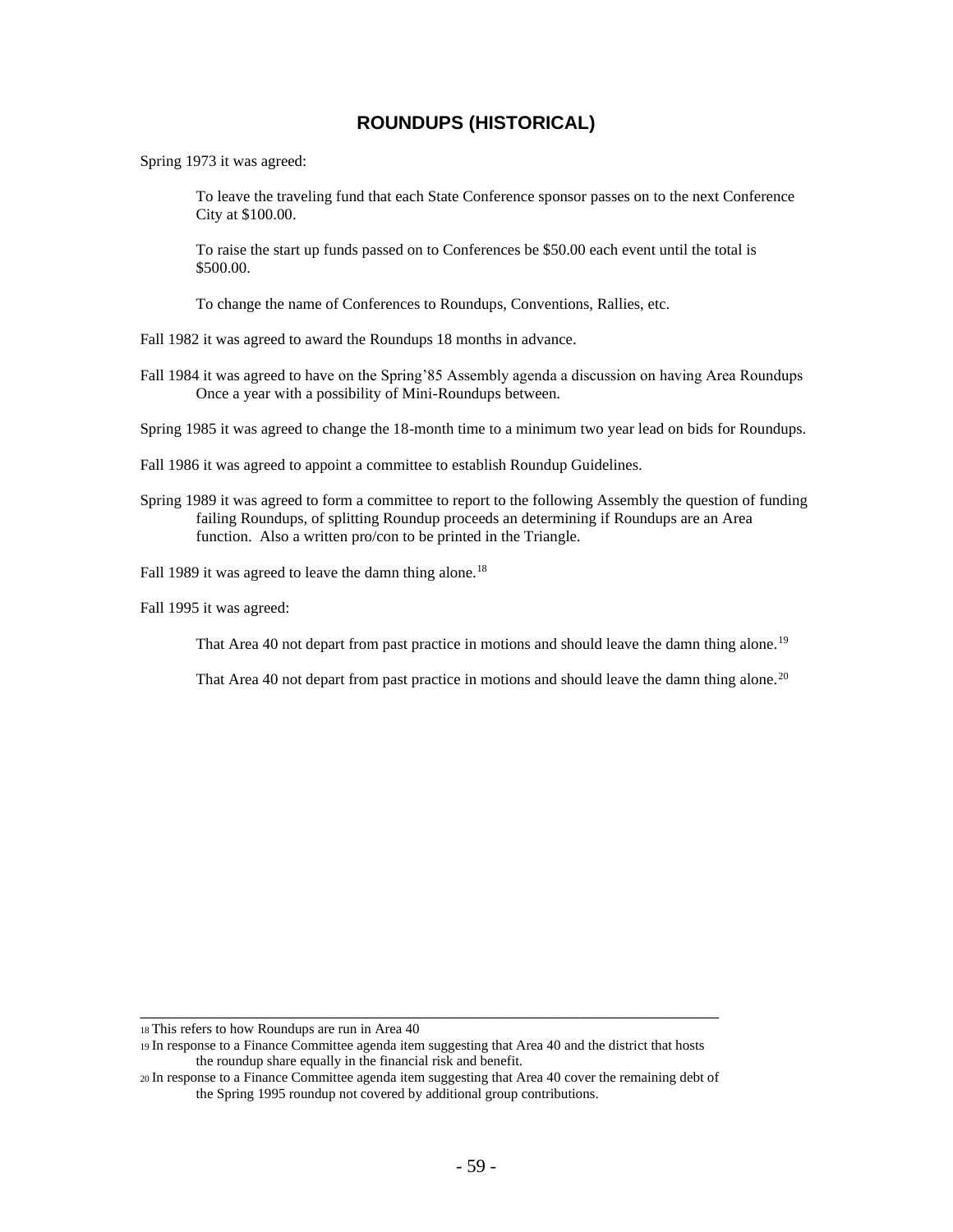## **STATE (AREA) DIRECTORIES (HISTORICAL)**

Spring 1972 it was agreed:

That the State A.A. Directory be sold for 50c each giving one free to each GSR, Secretary and Loner.

To furnish free 25 copies of the State A.A. Directory to the Institutions Committee for distribution to institutions, but not to furnish free State A.A. Directories directly to halfway houses and other institutions.

Fall 1972 it was agreed:

That State Directories be released to outside facilities only at the discretion of the G.S.R.'s or members of the State Service Committee and others appointed by the Public Information Comm.

That State Directories now be available to responsible parties free of charge.

- Fall 1983 it was agreed that Delegate and Secretary/ Treasurer not be required to issue a State Directory for 1984.
- Spring 1992 it was agreed that the area 40 secretary produce a database report of group information for each group in area 40 to be distributed to each area committee member at each assembly and updated at each assembly.
- Fall 1992 it was agreed that the Area Directory be distributed once a year at the Spring Area Assembly in order to save cost and postage.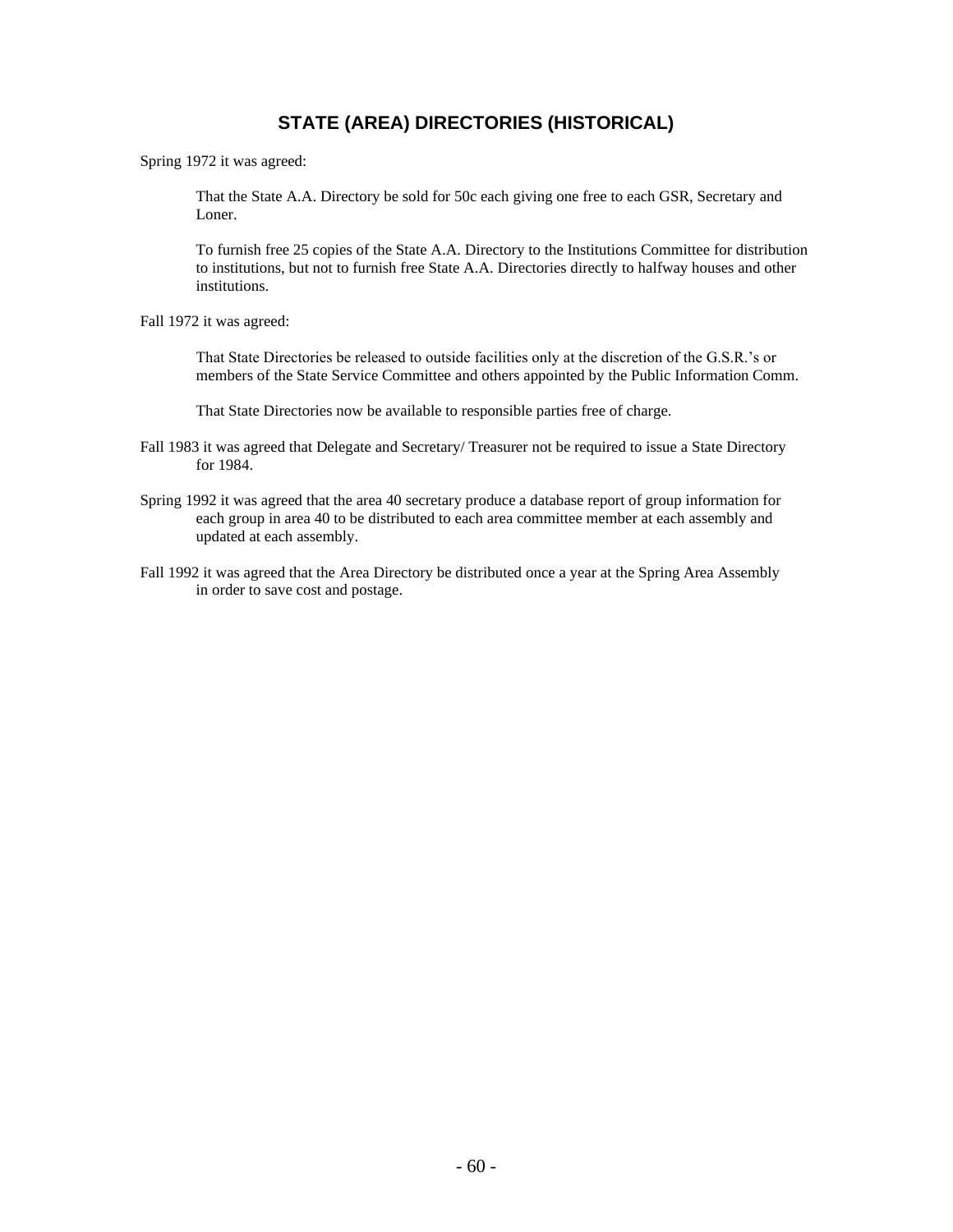## **TREATMENT FACILITIES/ AGENDA (HISTORICAL)**

Fall 2013 it was agreed that the treatment committee develop a mechanism to ascertain special needs accommodations and report back to the spring Assembly in 2014.

Spring 2014 it was agreed that Area 40 adopt the proposed Special Needs / Accessibilities Survey Form. This form will be distributed 3 different ways:

1. Through the Area Triangle in the first publication after the most recent assembly.

2. On the area website as a form which can be filled out submitted online.

3. To all DCM's via email as an attachment.

Once completed, the form will be sent to the Treatment/Special Needs/Accessibilities committee chair no later than the deadline currently in place for submitting agenda items/background material and the results given to the Area chair to assist in planning and arrangement of meeting rooms at the assembly.

SURVEY If you are planning to go to the Area Assembly, are you mobility impaired, use a wheelchair, scooter, or walker? Do you have trouble walking very far or have any other mobility issue? Are you deaf or hearing impaired? What accommodations would help you? Listening device? Sitting closer to the speaker? Other? Do you have any seeing problems or know someone coming to the Area Assembly who has impaired sight? Is there any other special need we have overlooked that we need to address for you to be able to attend and participate in Area Assembly? OPTIONAL: Are you willing to give your name?

|                                                                                                     | Your District?                 |  |
|-----------------------------------------------------------------------------------------------------|--------------------------------|--|
|                                                                                                     | Your Area Committee assignment |  |
| or coming as a guest?                                                                               | Note: This information         |  |
| will be used solely to help us meet any special needs you may have in order to fully participate in |                                |  |
| the Area Assembly.                                                                                  |                                |  |

Fall 2014 it was agreed that the following theme and discussion / workshop / presentation topics be submitted for the 2016 General Service Conference:

1. Theme: Service – Reinvesting in your sobriety

- 2. Topics:
- a. Safety in A.A.
- b. What is Service?
- c. How to give back what you have been given
- d. Fear of Service What am I committing to do?

Fall 2016 it was agreed that area 40 submit the following theme for consideration as the 2018 GSC theme: "Singleness of Purpose – Insuring AA's Future.